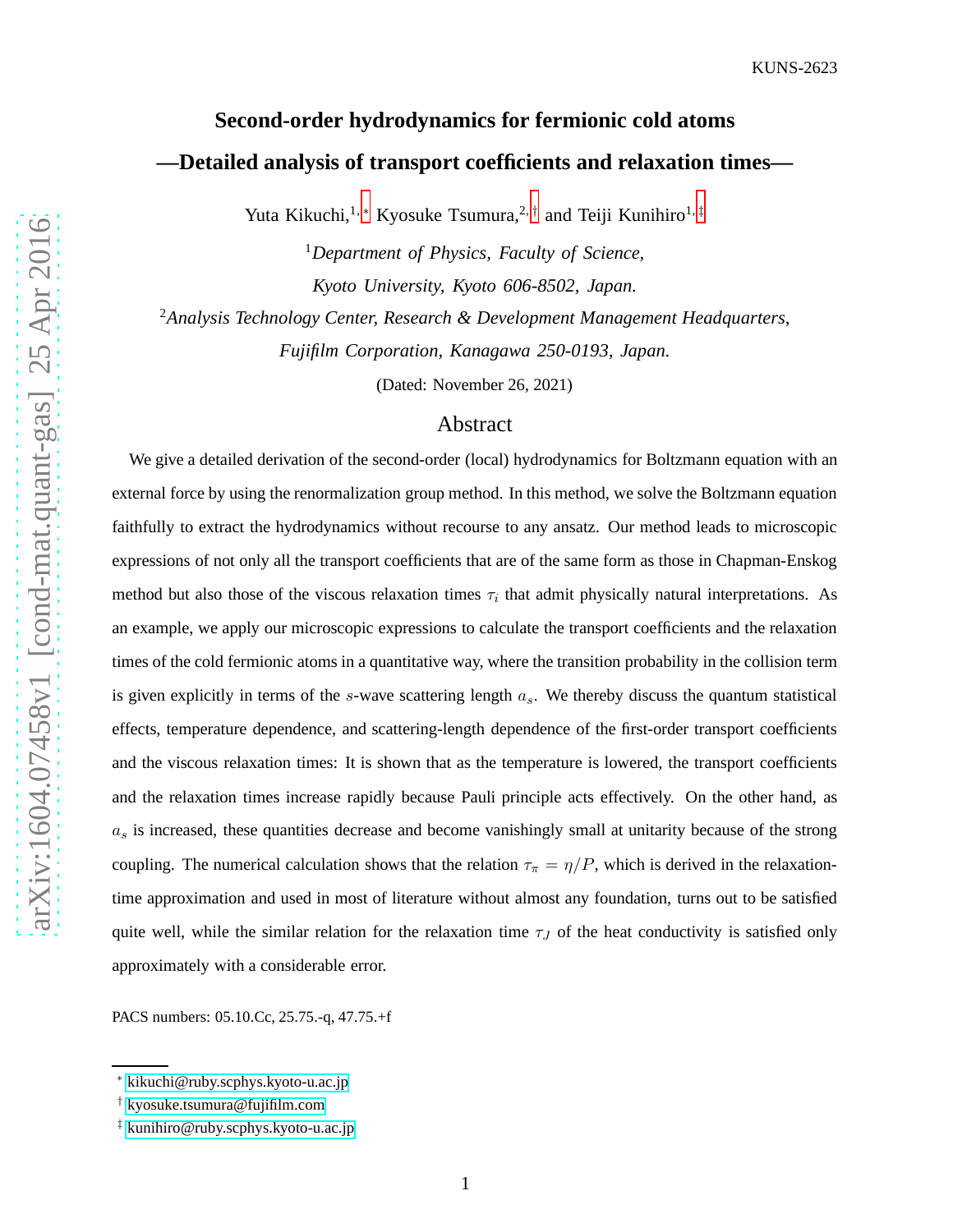## **I. INTRODUCTION**

The hydrodynamic equation is expressed in terms of macroscopic quantities such as the pressure, particle number density, and fluid velocity, and takes a universal form irrespective of the microscopic dynamics of the system. The detailed microscopic properties of the system are renormalized into transport coefficients such as the shear viscosity, heat conductivity and so on. Therefore, the elaborate investigation of the transport coefficients is one of the most important tasks to reveal the microscopic properties of the fluid. For instance, the fluid with a tiny shear viscosity is realized in the experiment of ultracold Fermi gases at the unitarity [\[1](#page-30-0)[–6](#page-30-1)]: The value of its shear viscosity is close to a quantum bound that is theoretically proposed [\[7,](#page-30-2) [8](#page-30-3)], implying the realization of the strongly correlated systems at the unitarity [\[9](#page-30-4)[–14](#page-30-5)]. The hydrodynamic behavior with a small shear viscosity is also discovered in the ultra-relativistic heavy ion collision experiments at the Relativistic Heavy Ion Collider (RHIC) at the Brookhaven National Laboratory and the Large Hadron Collider (LHC) at CERN, which may again suggest that the created matter, i.e., Quark-gluon plasma (QGP) is a strongly coupled system (see Refs. [\[15,](#page-30-6) [16\]](#page-30-7), for instance). It is noteworthy that, in spite of very large difference of the energy scale, these systems share common hydrodynamic properties, and the hydrodynamic equation provides us with a unified way to study their dynamics.

However, there is a problem in the application of the Navier-Stokes equation, besides the causality problem typical to the relativistic hydrodynamics: In finite systems, there are the central region where the density is large enough to apply the naive viscous hydrodynamic equation, and the peripheral region where the naive hydrodynamic description breaks down due to the small density. In the latter, since the system slowly approaches the thermal equilibrium state due to the lack of enough collision rate, we need to take into account more microscopic dynamics. To this end, we should incorporate the relaxation process of dissipative currents, which is characterized by viscous relaxation times [\[10,](#page-30-8) [17](#page-31-0)[–21](#page-31-1)]. The second-order hydrodynamic equation describes the mesoscopic dynamics including the relaxation of the dissipative currents, in addition to the ordinary hydrodynamic behavior described by the Navier-Stokes equation. It should be emphasized that, though the importance of the second-order hydrodynamics has been recognized and many attempts has been done to derive it, its formulation is still controversial [\[22](#page-31-2)[–27](#page-31-3)].

In this paper, we derive the second-order hydrodynamic equation from the Boltzmann equation for non-relativistic systems by using the renormalization group (RG) method [\[28](#page-31-4)[–40](#page-31-5)]. In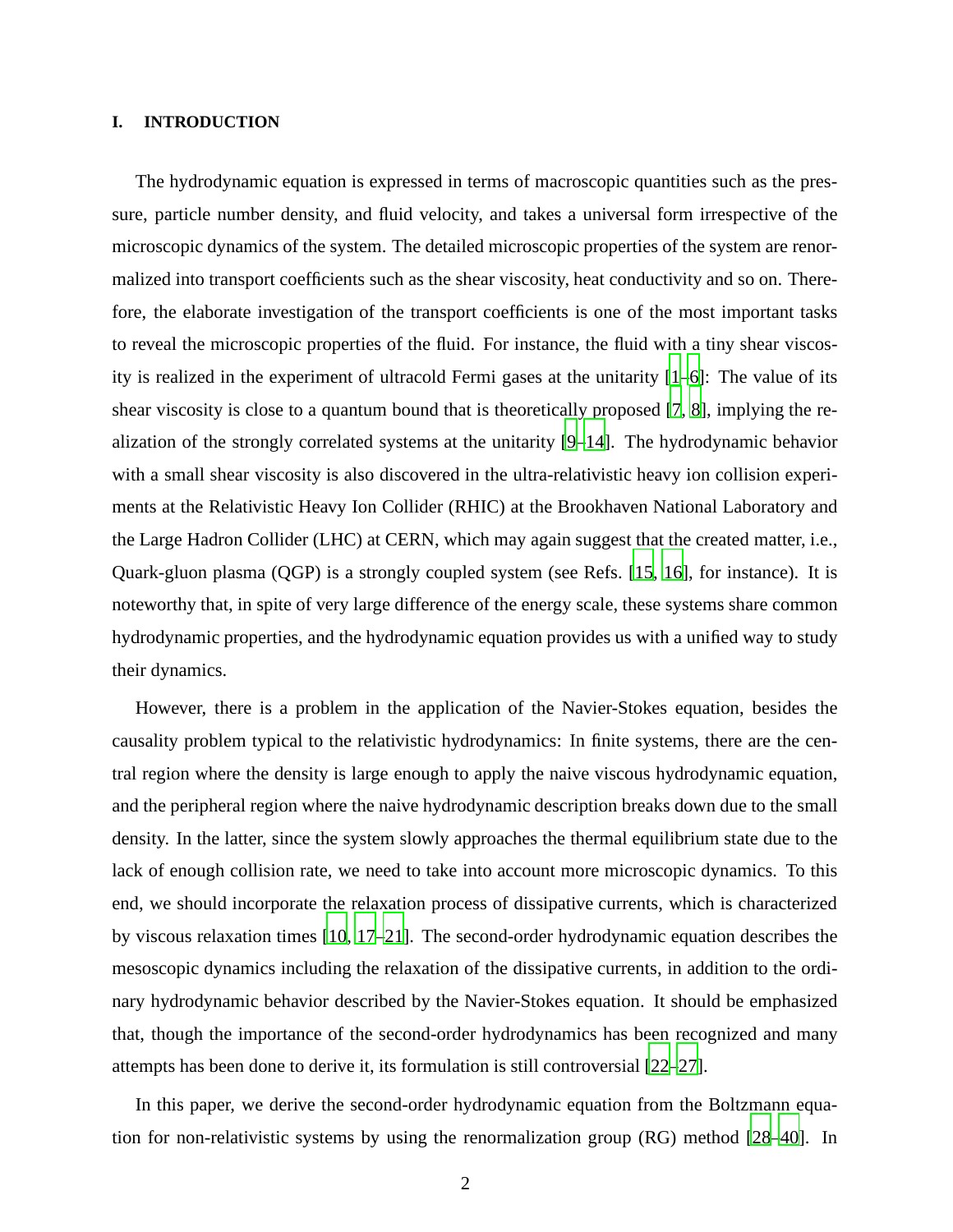the RG method, we faithfully solve the Boltzmann equation and extract the hydrodynamics as a low-energy effective dynamics of the kinetic theory. It has been applied to derive the first- and second-order hydrodynamic equations for both relativistic and non-relativistic systems [\[38](#page-31-6), [41](#page-31-7)– [45](#page-31-8)], and desirable properties have been already shown for the resultant equation such as causality, stability, positivity of the entropy production rate, and the Onsager's reciprocal relation without imposing any assumption a priori [\[45,](#page-31-8) [46](#page-31-9)]. Moreover, the microscopic expressions obtained for the transport coefficients such as the shear viscosity, heat conductivity and so on coincide with those derived in the celebrated Chapman-Enskog method, while the novel microscopic expressions of the viscous relaxation times written in terms of the relaxation functions allow physically natural interpretations as the relaxation times. As an extension of Ref. [\[44](#page-31-10)], we take account of the effect of quantum statistics and external forces. As an application, we use our microscopic expressions to calculate the shear viscosity, heat conductivity, and viscous relaxation times of the stress tensor and heat flow of the cold fermionic atoms in a quantitative way, where the transition amplitude in the collision term is given explicitly in terms of the s-wave scattering length  $a_s$ : The microscopic expressions given in forms of correlation functions are converted to linear integral equations, which we solve numerically without recourse to any approximation. On the basis of the numerical results, we discuss the quantum statistical effects, temperature dependence, and scattering-length dependence of the first-order transport coefficients and the viscous relaxation times: It is shown that at low temperatures, quantum statistics acts so effectively that the transport coefficients and the relaxation times increase rapidly because Pauli principle almost forbids particle scatterings other than the forward ones. On the other hand, as  $a_s$  is increased up to unitarity, these quantities decrease monotonically and become vanishingly small at unitarity because of the strong coupling. We also examine how well the relation  $\tau_{\pi} = \eta/P$  and its analog for the heat conductivity are satisfied, where  $\tau_{\pi}$  is the viscous relaxation time of the stress tensor,  $\eta$  the shear viscosity, and  $P$  the pressure. These relations are obtained from the Boltzmann equation with use of the relaxation-time approximation (RTA), which has been widely applied to a lot of studies of the kinetic theory [\[19](#page-31-11)[–21\]](#page-31-1). Although the RTA might happen to be valid for a system close to the local equilibrium, its quantitative reliability is unclear and has been hardly checked even apart from the fact that the relaxation times should have different values depending on the realization process: We are only aware of [\[47\]](#page-32-0) in which the validity of the RTA is analytically examined up to some approximations. We show that the relation  $\tau_{\pi} = \eta/P$  holds quite well, while the similar relation for the relaxation time  $\tau_J$  of the heat conductivity is satisfied only approximately with a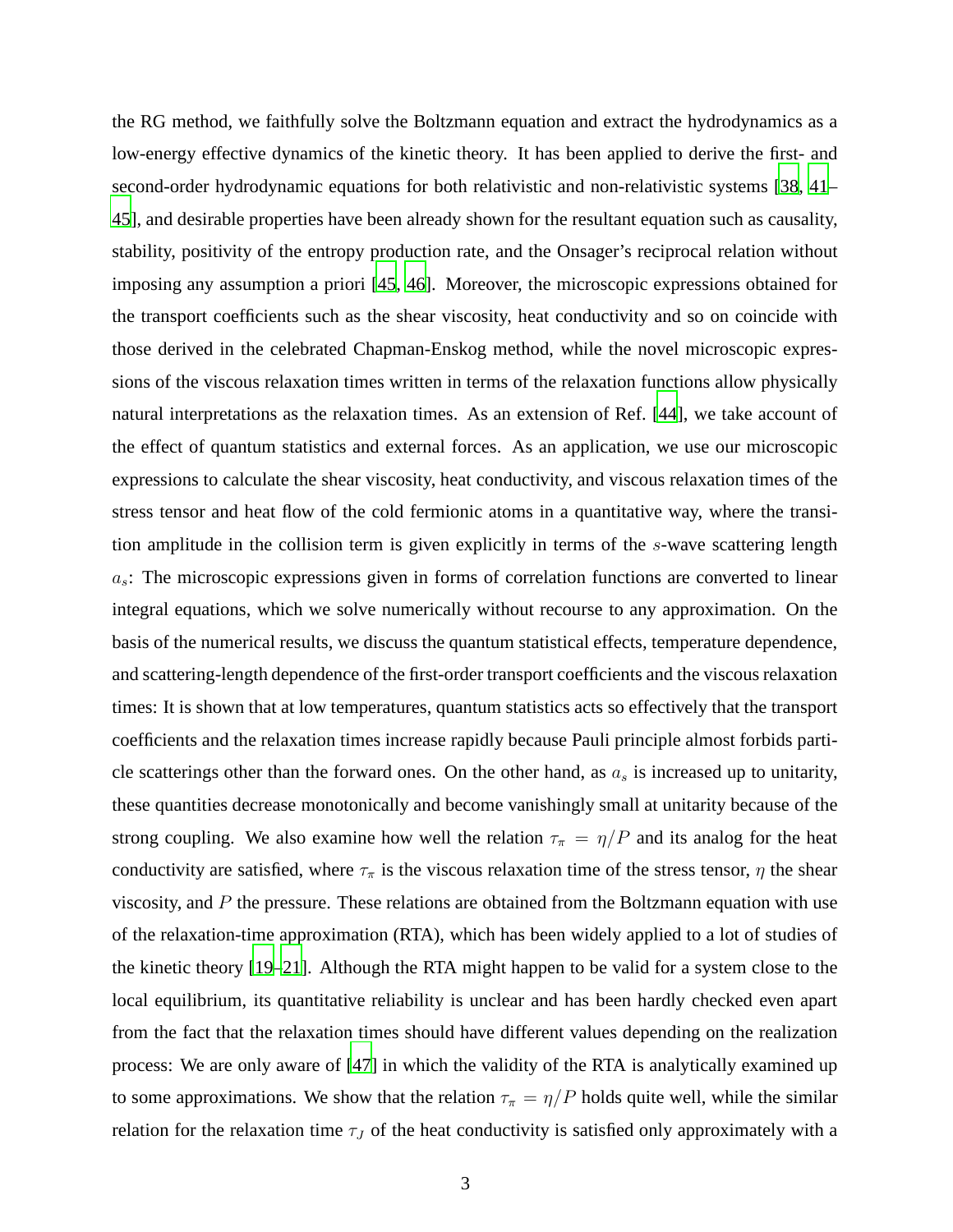considerable error. Here we should mention that a brief report of the present work is already given in Ref. [\[48\]](#page-32-1), and the present paper give the detailes of not only the analytic but also numerical calculations.

This paper is organized as follows: In Sec. [II,](#page-3-0) we briefly summarize the properties of the Boltzmann equation. In Sec. [III,](#page-4-0) we derive the second-order hydrodynamic equation by using RG method, and show the resultant equations and microscopic expressions of the transport coefficients. In Sec. [IV,](#page-12-0) we reduce the microscopic expressions of the transport coefficients and the viscous relaxation times for the numerical calculations. In Sec. [V,](#page-17-0) we show the numerical results of the transport coefficients and the viscous relaxation times, and discuss the physical properties of the numerical results with temperature and the scattering length being varied. Convergence of the numerical results are confirmed in the last part of this section. In Sec. [VI,](#page-24-0) we give the concluding remarks. In Appendix. [A,](#page-25-0) we give a useful formula which is used to solve the Boltzmann equation. In Appendix. [B,](#page-25-1) we present the detailed derivation of the relaxation equation.

#### <span id="page-3-0"></span>**II. BOLTZMANN EQUATION**

In this section, we give a brief review of the Boltzmann equation and its properties. The Boltzmann equation, which describes the time-evolution of the one-body distribution function  $f_p(t, x)$ in the phase space, takes the following form:

<span id="page-3-2"></span><span id="page-3-1"></span>
$$
\left(\frac{\partial}{\partial t} + \mathbf{v} \cdot \nabla + \mathbf{F} \cdot \nabla_p \right) f_p(t, \mathbf{x}) = C[f]_p(t, \mathbf{x}), \tag{1}
$$

with  $v \equiv p/(2m)$  and the collision integral given by

$$
C[f]_p(t,\boldsymbol{x}) = \frac{1}{2} \int_{p_1} \int_{p_2} \int_{p_3} \mathcal{W}(p,p_1|p_2,p_3) (\bar{f}_p \bar{f}_{p_1} f_{p_2} f_{p_3} - f_p f_{p_1} \bar{f}_{p_2} \bar{f}_{p_3}). \tag{2}
$$

Here, we have introduced the notations  $\int_p \equiv \int d^3p/(2\pi)^3$  and  $\bar{f} \equiv 1 + af$ . *a* represents quantum statistics, i.e.,  $a = -1(+1)$  for fermion (boson) and  $a = 0$  for the classical Boltzmann gas. F represents the external force which particles experience. In this paper, we consider the force driven by the scalar potential,  $\mathbf{F} = -\nabla E_p$  with  $E_p = |\mathbf{p}|^2/(2m) + V(\mathbf{x})$ , where any inhomogeneous mean fields may be incorporated into the potential  $V$ .  $W$  is a transition matrix given by

<span id="page-3-3"></span>
$$
\mathcal{W} = |\mathcal{M}|^2 (2\pi)^4 \delta(E_p + E_{p_1} - E_{p_2} - E_{p_3}) \delta^3(\mathbf{p} + \mathbf{p}_1 - \mathbf{p}_2 - \mathbf{p}_3),
$$
\n(3)

with the scattering amplitude  $M$ . The transition matrix has the following symmetries

$$
\mathcal{W}(p, p_1|p_2, p_3) = \mathcal{W}(p_2, p_3|p, p_1) = \mathcal{W}(p_1, p|p_3, p_2) = \mathcal{W}(p_3, p_2|p_1, p). \tag{4}
$$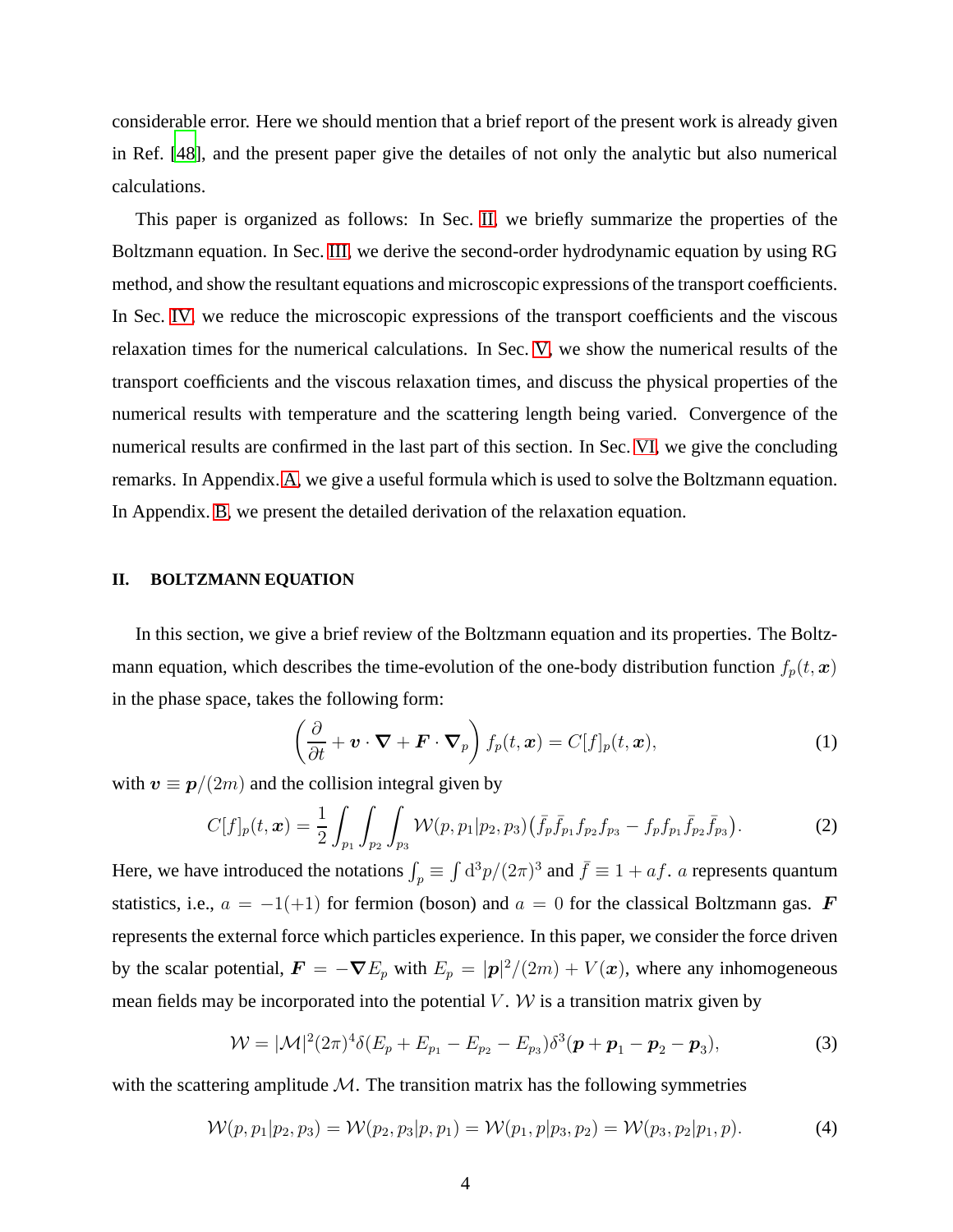By using these symmetries one finds that the following identity is satisfied for an arbitrary spacetime dependent vector  $\Phi_p(x)$ :

$$
\int_{p} \Phi_{p} C[f]_{p} = \frac{1}{8} \int_{p} \int_{p_{1}} \int_{p_{2}} \int_{p_{3}} \mathcal{W}(p, p_{1}|p_{2}, p_{3}) \times (\Phi_{p} + \Phi_{p_{1}} - \Phi_{p_{2}} - \Phi_{p_{3}}) (\bar{f}_{p} \bar{f}_{p_{1}} f_{p_{2}} f_{p_{3}} - f_{p} f_{p_{1}} \bar{f}_{p_{2}} \bar{f}_{p_{3}}).
$$
\n(5)

When  $\Phi_p$  vanishes Eq. [\(5\)](#page-4-1),  $\Phi_p$  is called a collision invariant, and any linear combination of conserved quantities, i.e., the particle number, momenta, and energy, is found to be a collision invariant. Accordingly,  $\Phi_p = \alpha + \beta \cdot p + \gamma E_p \equiv \Phi_p^{\text{inv}}(x)$  with the space-time dependent coefficients  $\alpha$ ,  $\beta$  and  $\gamma$  is a collision invariant.

In the Boltzmann theory, the entropy density and current are defined by

<span id="page-4-2"></span><span id="page-4-1"></span>
$$
\{s, \mathbf{J}_s\} \equiv -\int_p \{1, \mathbf{v}\} \left( f_p \ln f_p - \frac{\bar{f}_p \ln \bar{f}_p}{a} \right),\tag{6}
$$

which satisfies

$$
\frac{\partial s}{\partial t} + \mathbf{\nabla} \cdot \mathbf{J}_s = -\int_p \ln\left(\frac{f_p}{\bar{f}_p}\right) \left(\frac{\partial f_p}{\partial t} + \mathbf{v} \cdot \mathbf{\nabla} f_p\right) = -\int_p \ln\left(\frac{f_p}{\bar{f}_p}\right) C[f]_p. \tag{7}
$$

In the second equality, we have utilized the fact that the force term does not contribute as

$$
\int_{p} \ln \left( \frac{f_p}{\overline{f_p}} \right) \boldsymbol{F} \cdot \boldsymbol{\nabla}_p f_p = -\boldsymbol{F} \cdot \int_{p} f_p \boldsymbol{\nabla}_p \ln \left( \frac{f_p}{\overline{f_p}} \right) = -\boldsymbol{F} \cdot \int_{p} f_p \left( \frac{\boldsymbol{\nabla}_p f_p}{f_p} - \frac{a \boldsymbol{\nabla}_p f_p}{\overline{f_p}} \right)
$$

$$
= -\boldsymbol{F} \cdot \int_{p} \frac{\boldsymbol{\nabla}_p f_p}{\overline{f_p}} = -\frac{1}{a} \boldsymbol{F} \cdot \int_{p} \boldsymbol{\nabla}_p \ln \overline{f_p} = 0.
$$
(8)

where  $\bf{F}$  is assumed to be independent of momentum and we have neglected surface terms. From Eq. [\(7\)](#page-4-2), one finds that entropy is conserved if  $\ln(f_p/\bar{f}_p)$  is a collision invariant  $\Phi_p^{\text{inv}}(x)$ , i.e.,  $f_p =$  $1/[\mathrm{e}^{-\Phi_p^{\text{inv}}(x)}-a]$ , which is reduced to the form of a local equilibrium distribution function,

$$
f_p^{\text{st}} = \frac{1}{e^{(m|\boldsymbol{v} - \boldsymbol{u}|^2/2 + V - \mu)/T} - a} = \frac{1}{e^{((\boldsymbol{\delta p}|^2/(2m) + V - \mu)/T} - a}.
$$
(9)

Here we have introduced the relative momentum  $\delta p$ . The relative momentum  $\delta p$  and relative velocity  $\delta v$  against the fluid velocity u are defined by  $\delta p \equiv m\delta v \equiv mv - mu$ .

#### <span id="page-4-0"></span>**III. DERIVATION OF HYDRODYNAMICS**

The RG method is a general framework to identify (fewer) slow variables and extract their dynamics from the original complicated dynamics [\[28](#page-31-4), [30,](#page-31-12) [31,](#page-31-13) [36](#page-31-14)]. In this section, we solve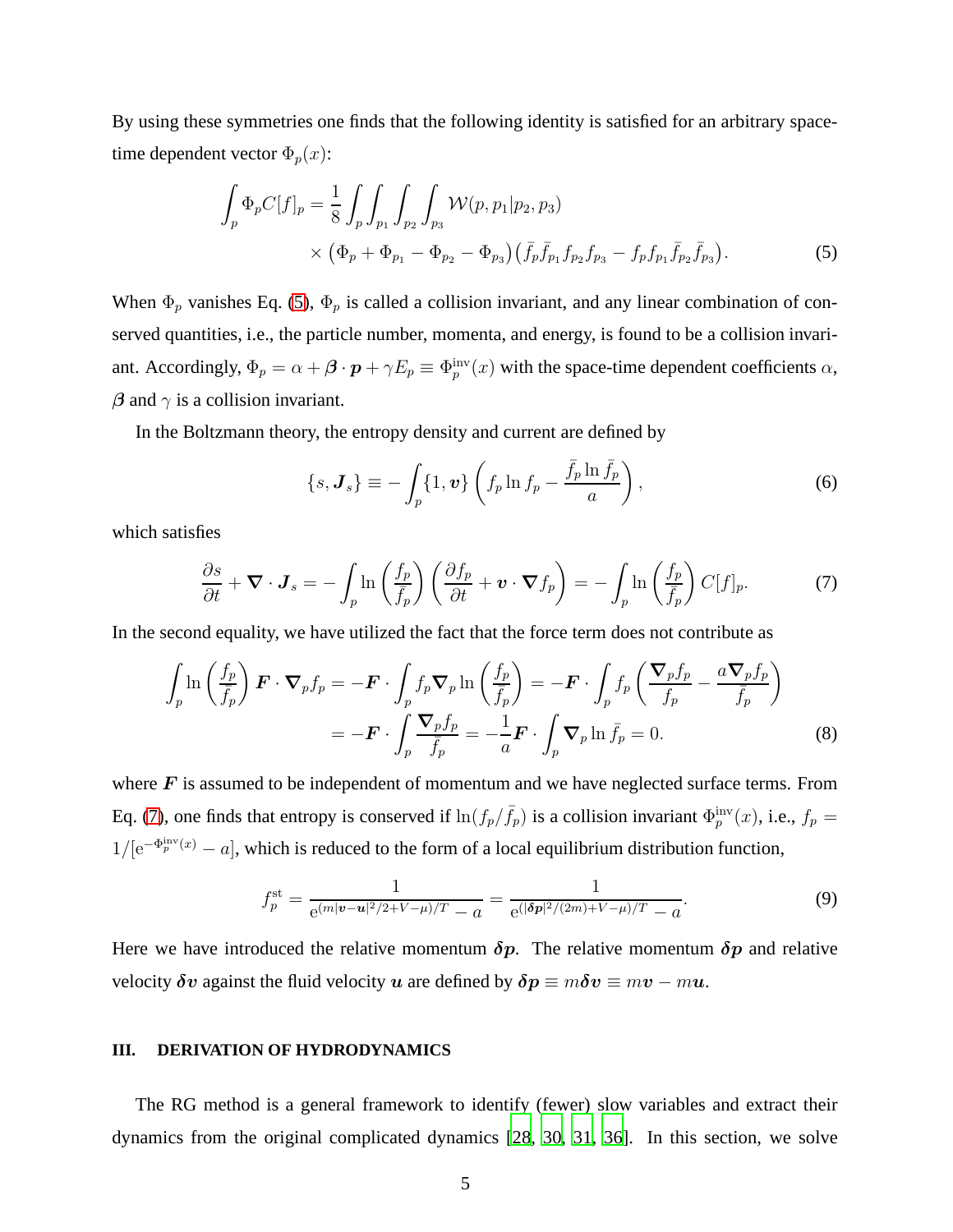the Boltzmann equation [\(1\)](#page-3-1) to derive the second-order hydrodynamic equation by applying the RG method. The key to extract mesoscopic dynamics in addition to the slowest macroscopic dynamics is how to identify the excited modes, which is realized by utilizing the doublet scheme [\[44,](#page-31-10) [45](#page-31-8)] to which we refer the details of the RG method applied to Boltzmann equation to extract hydrodynamics, although any mean field is not included in the Boltzmann equation there.

#### **A. Solving the Boltzmann equation**

We perform the perturbative calculation assuming that the mean free path is much smaller than the spatial variation of the potential term. We introduce the bookkeeping parameter  $\epsilon$  to the Boltzmann equation [\(1\)](#page-3-1),

<span id="page-5-0"></span>
$$
\left(\frac{\partial}{\partial t} + \epsilon \boldsymbol{v} \cdot \boldsymbol{\nabla} + \epsilon \boldsymbol{F} \cdot \boldsymbol{\nabla}_p\right) f_p(t, \boldsymbol{x}) = C[f]_p(t, \boldsymbol{x}). \tag{10}
$$

The parameter  $\epsilon$  is interpreted as the Knudsen number defined by (mean free path)/(macroscopic length scale). Note that the external force is also assumed to be as small as spatial inhomogeneity since it is caused by the spatial variation of the external potential.

We expand the distribution function in the following perturbation series with respect to  $\epsilon$ ,

$$
\tilde{f}(t; t_0) = \tilde{f}^{(0)}(t; t_0) + \epsilon \tilde{f}^{(1)}(t; t_0) + \epsilon^2 \tilde{f}^{(2)}(t; t_0) + \mathcal{O}(\epsilon^3), \tag{11}
$$

and solve the Boltzmann equation order by order under the initial condition,

$$
\tilde{f}(t = t_0) = f(t = t_0) = f^{(0)}(t_0) + \epsilon f^{(1)}(t_0) + \epsilon^2 f^{(2)}(t_0) + \mathcal{O}(\epsilon^3),\tag{12}
$$

which is taken to be an exact solution of the Boltzmann equation [\(10\)](#page-5-0).

The zeroth order equation with respect to  $\epsilon$  reads

$$
\frac{\partial}{\partial t}\tilde{f}_p^{(0)}(t;t_0) = C[\tilde{f}^{(0)}]_p(t;t_0). \tag{13}
$$

Since we are interested in a slow motion in the asymptotic regime, we seek for the solution of the following equation,

$$
\frac{\partial}{\partial t}\tilde{f}_p^{(0)}(t;t_0) = 0,\t(14)
$$

which is equivalent to

$$
C[\tilde{f}^{(0)}]_p(t;t_0) = 0.
$$
\n(15)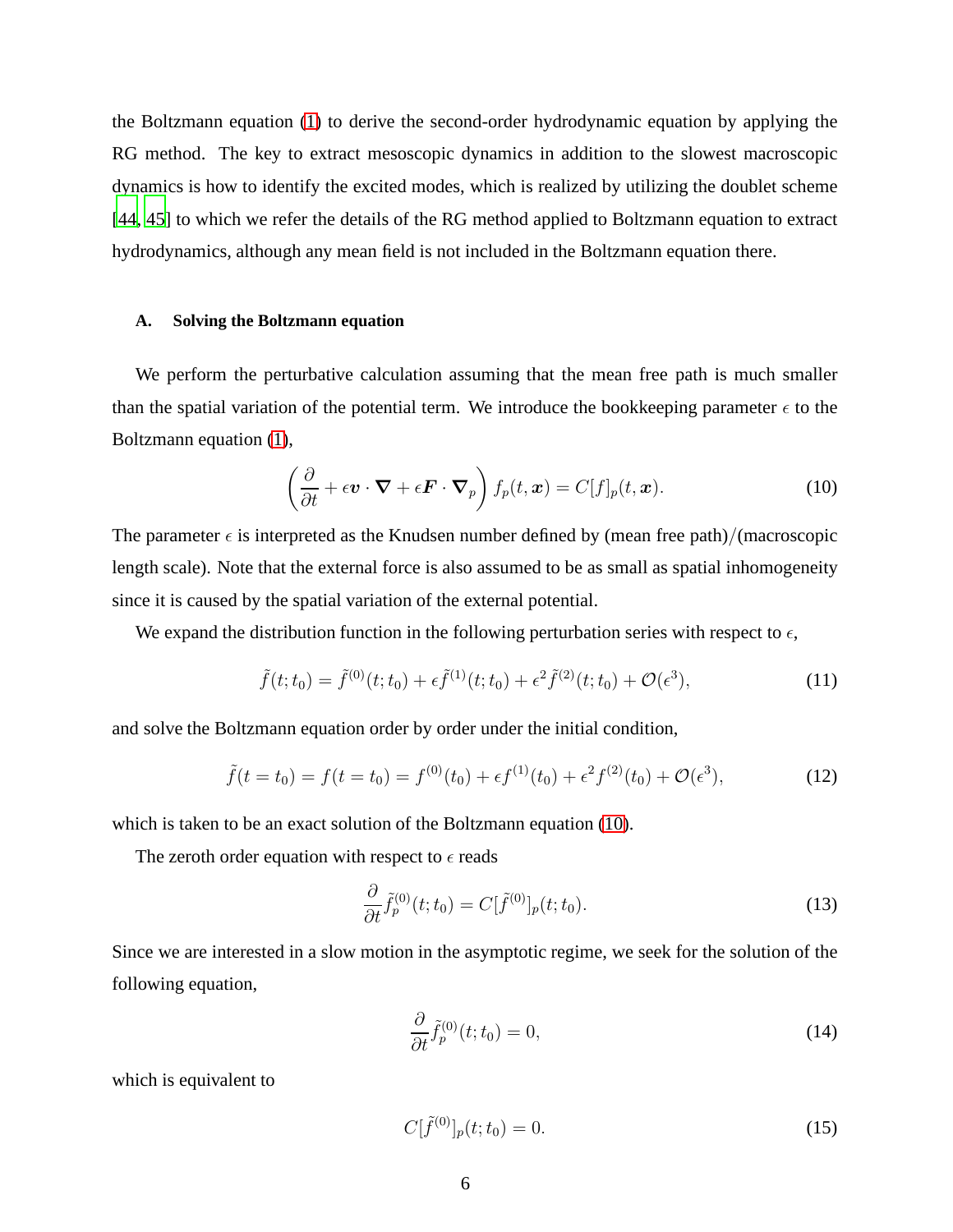This equation leads to the condition

$$
\bar{f}_p \bar{f}_{p_1} f_{p_2} f_{p_3} = f_p f_{p_1} \bar{f}_{p_2} \bar{f}_{p_3}.
$$
\n(16)

By taking logarithm of both sides of this equation we note that the equation requires that  $\ln(f_p/\bar{f}_p)$ should become a linear combination of  $\{1, p, E\}$  the coefficients which are constant in time t but may depend on the space coordinate x and the initial time  $t_0$ . From the discussion in the last section, we see that the zeroth order solution takes the form of a local equilibrium distribution function,

$$
\tilde{f}_p^{(0)}(t;t_0) = f_p^{\text{eq}}(t_0) = \left( \exp \left[ \frac{(m/2)|\boldsymbol{v} - \boldsymbol{u}(t_0,\boldsymbol{x})|^2 - \mu_{\text{TF}}(t_0,\boldsymbol{x})}{T(t_0,\boldsymbol{x})} \right] - a \right)^{-1}, \quad (17)
$$

where we have defined  $\mu_{TF}(t_0, x) = \mu(t_0, x) - V(x)$ . Five integration constants  $T(t_0, x)$ ,  $u(t_0, x)$ , and  $\mu(t_0, x)$  are would-be temperature, fluid velocity, and chemical potential, which will be lifted to dynamical variables eventually to characterize the slowest dynamics of resultant hydrodynamics.

Next, we consider the first order equation:

$$
\frac{\partial}{\partial t}\tilde{f}^{(1)}(t) = f^{\text{eq}}\bar{f}^{\text{eq}}L(f^{\text{eq}}\bar{f}^{\text{eq}})^{-1}\tilde{f}^{(1)}(t) + f^{\text{eq}}\bar{f}^{\text{eq}}F_0,\tag{18}
$$

with the initial condition

<span id="page-6-0"></span>
$$
\tilde{f}^{(1)}(t = t_0, t_0) = f^{(1)}(t_0) \equiv f^{\text{eq}} \bar{f}^{\text{eq}} \Psi(t_0).
$$
\n(19)

 $\Psi(t_0)$  is to be determined later. Here, the linearized collision operator L and the inhomogeneous term  $F_0$  are defined by

$$
L_{pq} \equiv (f_p^{\text{eq}} \bar{f}_p^{\text{eq}})^{-1} \frac{\delta}{\delta f_q} C[f]_p(t) \Big|_{f = f^{\text{eq}}} f_q^{\text{eq}} \bar{f}_q^{\text{eq}}
$$
  
= 
$$
-\frac{1}{2 \bar{f}_p^{\text{eq}}} \int_{p_1} \int_{p_2} \int_{p_3} \mathcal{W}(p, p_1 | p_2, p_3) f_{p_1}^{\text{eq}} \bar{f}_{p_2}^{\text{eq}} \bar{f}_{p_3}^{\text{eq}}
$$

$$
\times \left[ \delta^3(\mathbf{p} - \mathbf{q}) + \delta^3(\mathbf{p_1} - \mathbf{q}) - \delta^3(\mathbf{p_2} - \mathbf{q}) - \delta^3(\mathbf{p_3} - \mathbf{q}) \right], \tag{20}
$$

$$
F_{ip} \equiv F[\tilde{f}^{(i)}]_p \equiv -(f_p^{\text{eq}} \bar{f}_p^{\text{eq}})^{-1} \left( \boldsymbol{v} \cdot \boldsymbol{\nabla} + \boldsymbol{F} \cdot \boldsymbol{\nabla}_p \right) \tilde{f}_p^{(i)}.
$$
 (21)

For arbitrary vectors  $\psi_p$  and  $\chi_p$ , the linearized collision operator has the following three significant properties:

<span id="page-6-1"></span>
$$
\langle \psi, L\chi \rangle = \langle L\psi, \chi \rangle, \quad \langle \psi, L\psi \rangle \le 0, \quad L\varphi^{\alpha} = 0,
$$
 (22)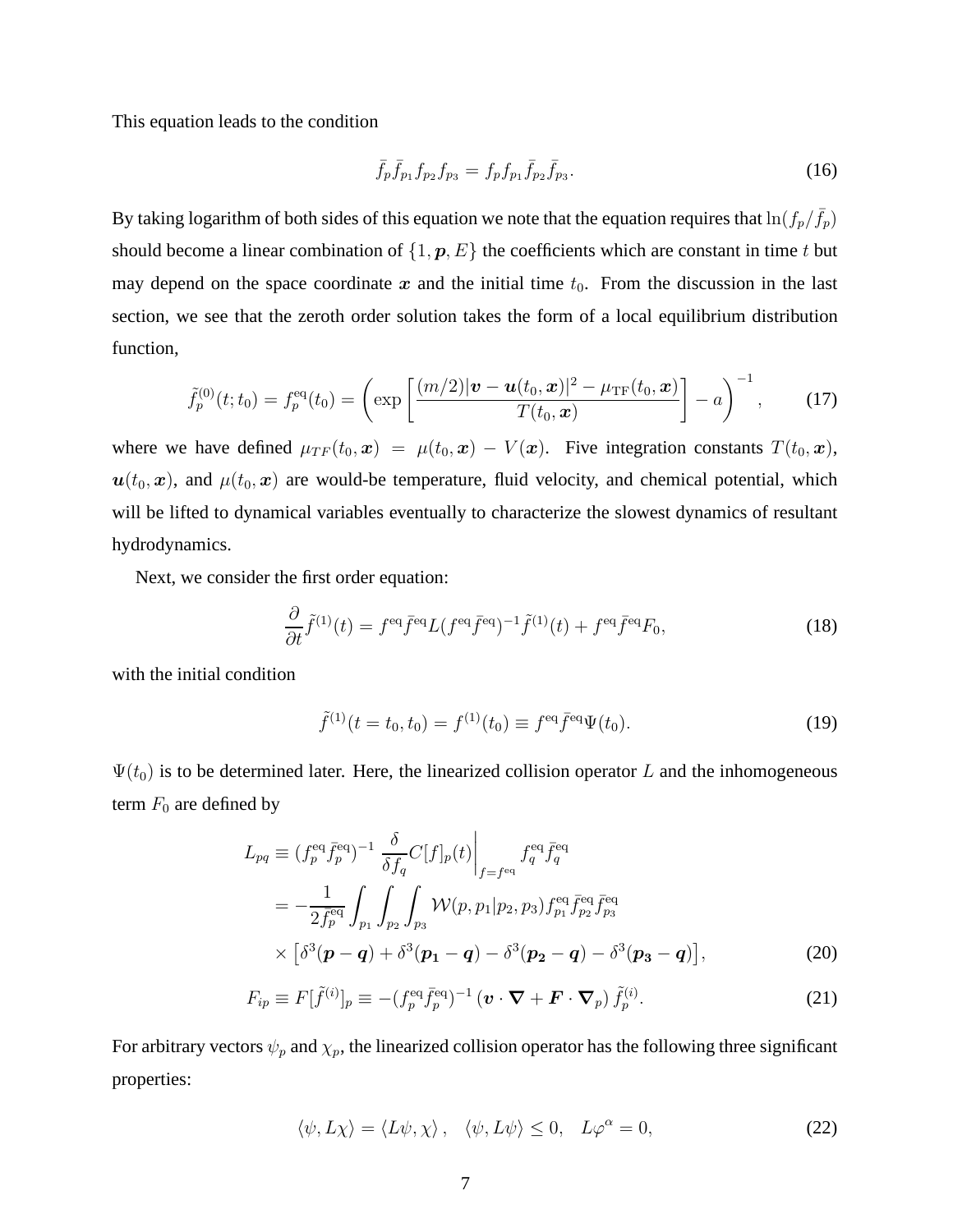with the definition of the inner product given by

$$
\langle \psi, \chi \rangle \equiv \int_p f_p^{\text{eq}} \bar{f}_p^{\text{eq}} \psi_p \chi_p. \tag{23}
$$

The linearized collision operator has five zero modes,

$$
\varphi_{0p}^0 = 1, \quad \varphi_{0p}^i = \delta p^i, \quad \varphi_{0p}^4 = \frac{|\delta p|^2}{2m} - h_{\text{TF}},
$$
\n(24)

with  $h_{\text{TF}}$  being the enthalpy density, the explicit form of which will be given shortly. The zero modes satisfy the orthogonality relation

<span id="page-7-0"></span>
$$
\langle \varphi_0^{\alpha}, \varphi_0^{\beta} \rangle = c^{\alpha} \delta^{\alpha \beta}.
$$
 (25)

with the following normalization factors

$$
c^{0} = T \frac{\partial n}{\partial \mu_{\rm TF}}, \quad c^{i} = mnT, \quad c^{4} = \frac{3nT}{2} \left( h_{\rm TF} - \frac{3n}{2} \left( \frac{\partial n}{\partial \mu_{\rm TF}} \right)^{-1} \right). \tag{26}
$$

The particle number density  $n$  and the enthalpy density  $h_{\text{TF}}$  are defined by

$$
n(t, \mathbf{x}) \equiv \int_p f_p^{\text{eq}}(t, \mathbf{x}), \tag{27}
$$

$$
h_{\rm TF}(t, \boldsymbol{x}) \equiv h(t, \boldsymbol{x}) - V(\boldsymbol{x}) \equiv e(t, \boldsymbol{x}) + \frac{P(t, \boldsymbol{x})}{n(t, \boldsymbol{x})} - V(\boldsymbol{x}). \tag{28}
$$

<span id="page-7-2"></span><span id="page-7-1"></span>(29)

The energy density  $e$  and the pressure  $P$  are given by

$$
e(t, \boldsymbol{x}) \equiv \frac{1}{n} \int_{p} f_{p}^{\text{eq}}(t, \boldsymbol{x}) \left( \frac{|\boldsymbol{\delta p}|^{2}}{2m} + V(\boldsymbol{x}) \right), \tag{30}
$$

$$
P(t, \boldsymbol{x}) \equiv \frac{1}{3} \int_{p} f_{p}^{\text{eq}}(t, \boldsymbol{x}) \delta \boldsymbol{v} \cdot \delta \boldsymbol{p}, \qquad (31)
$$

respectively. We define  $P_0$ -space and  $Q_0$ -space as the space spanned by the zero modes given in Eq. [\(24\)](#page-7-0) and its complemental space, respectively. The associated projection operators are defined as

$$
[P_0\psi]_p \equiv \sum_{\alpha=0}^4 \frac{\varphi_{0p}^{\alpha}}{c^{\alpha}} \langle \varphi_0^{\alpha}, \psi \rangle, \tag{32}
$$

$$
Q_0 \equiv 1 - P_0,\tag{33}
$$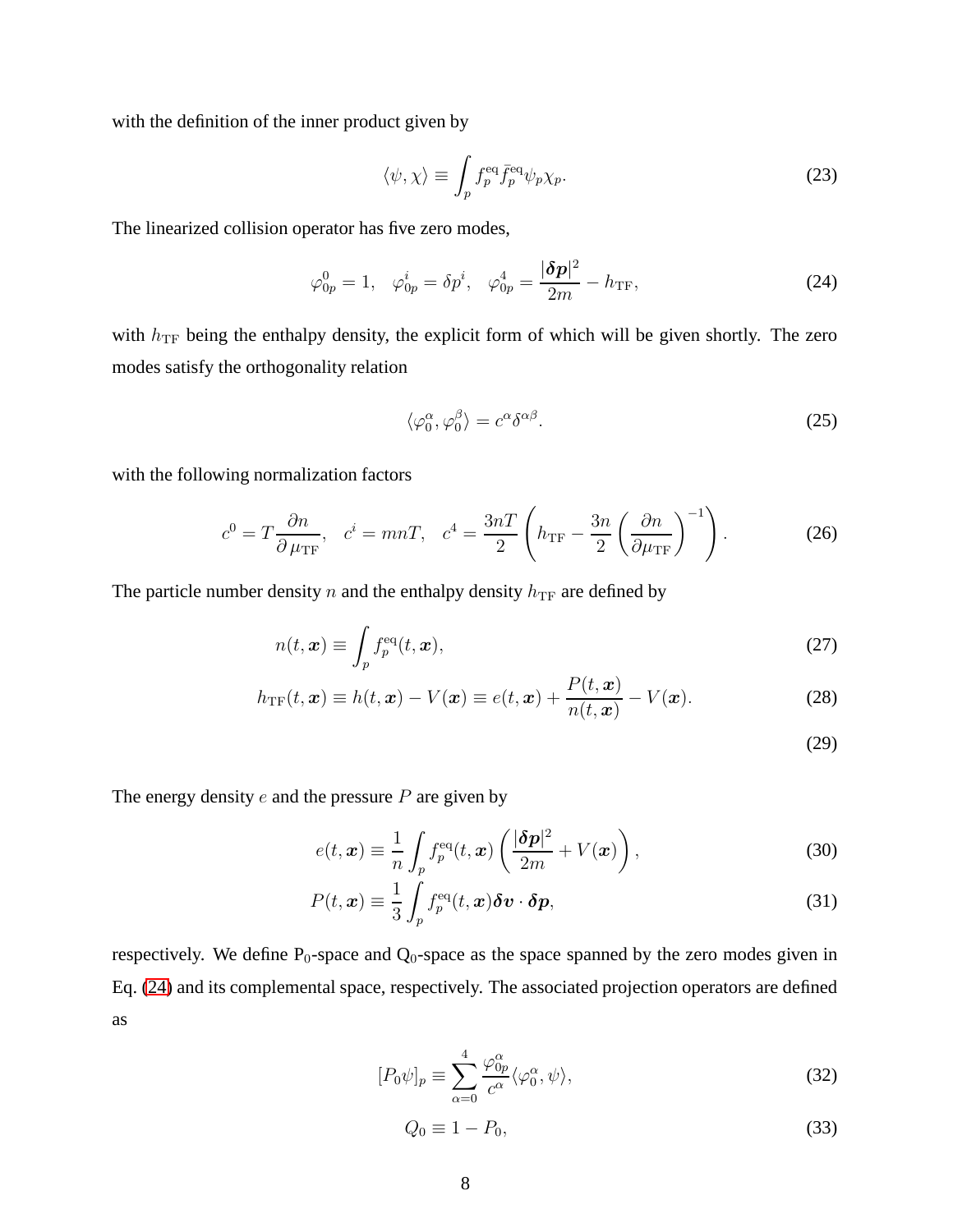for an arbitrary vector  $\psi_p$ . By solving the first order equation we obtain the first-order perturbative solution:

$$
\tilde{f}^{(1)}(t;t_0) = f^{\text{eq}} \bar{f}^{\text{eq}} \left[ e^{(t-t_0)L} (\Psi(t_0) + L^{-1} Q_0 F_0) + (t-t_0) P_0 F_0 - L^{-1} Q_0 F_0 \right].
$$
 (34)

Though we have formally obtained the first-order solution, the initial condition has not yet been determined. The determination of  $\Psi$  is done in the following way [\[45](#page-31-8)]: We expand Eq. [\(34\)](#page-8-0) up to the first-order with respect to  $|t - t_0|$ ,

<span id="page-8-0"></span>
$$
\tilde{f}^{(1)}(t;t_0) = f^{\text{eq}} \bar{f}^{\text{eq}} \Big[ \Psi(t_0) + (t - t_0) (L\Psi(t_0) + Q_0 F_0 + P_0 F_0) \Big]. \tag{35}
$$

Such an expansion makes sense because we need only tangents of perturbative solution when applying the RG equation. Now, we require that the tangent space of the perturbative solution becomes smallest, which is realized by choosing  $L\Psi(t_0)$  so that  $L\Psi(t_0)$  and  $Q_0F_0$  belong to a common space, and we define  $P_1$ -space and  $Q_1$ -space by the space spanned by Eq. [\(35\)](#page-8-1) and its complemental space, respectively. As is worked out in App. [A,](#page-25-0)  $L^{-1}Q_0F_0$  is calculated to be

<span id="page-8-1"></span>
$$
[L^{-1}Q_0F_0]_p = -\frac{\sigma^{ij}}{T}[L^{-1}\hat{\pi}^{ij}]_p - \frac{\nabla^i T}{T^2}[L^{-1}\hat{J}^i]_p, \tag{36}
$$

where we have introduced excited modes  $(\hat{\pi}_p^{ij}, \hat{J}_p^i)$  defined by

<span id="page-8-2"></span>
$$
\hat{\pi}_p^{ij} \equiv \delta v^{i\delta} \delta p^{j\delta}, \quad \hat{J}_p^i \equiv \left(\frac{|\delta p|^2}{2m} - h_{\rm TF}\right) \delta v^i. \tag{37}
$$

Here for an arbitrary tensor A,  $A^{\langle ij \rangle} \equiv \Delta^{ijkl} A^{ij}$  with the definition of a symmetric traceless tensor  $\Delta^{ijkl} \equiv \frac{1}{2}$  $\frac{1}{2}\delta^{ik}\delta^{jl}+\frac{1}{2}$  $\frac{1}{2}\delta^{il}\delta^{jk} - \frac{1}{3}$  $\frac{1}{3}\delta^{ij}\delta^{kl}$ . Therefore, it is physically natural to choose  $\Psi(t_0)$  so that it belongs to the space spanned by  $([L^{-1}\hat{\pi}^{ij}]_p, L^{-1}\hat{J}^i]_p$ ), and  $\Psi(t_0)$  may be parametrized as

$$
\Psi_p(t_0) = -5 \frac{[L^{-1}\hat{\pi}^{ij}]_p}{\langle \hat{\pi}^{kl}, L^{-1}\hat{\pi}^{kl} \rangle} \pi^{ij}(t_0) - 3 \frac{[L^{-1}\hat{J}^i]_p}{\langle \hat{J}^l, L^{-1}\hat{J}^k \rangle} J^k(t_0),
$$
\n(38)

with eight would-be integral constants  $\pi^{ij}(t_0)$  and  $J^i(t_0)$ , which will be identified as the stress tensor and heat flow, respectively. From Eq.  $(35)$ , P<sub>1</sub>-space is found to be spanned by doublet modes  $(\hat{\pi}_p^{ij}, \hat{J}_p^i)$  and  $([L^{-1}\hat{\pi}^{ij}]_p, [L^{-1}\hat{J}^i]_p)$ . The doublet modes are the very excited modes necessary for describing the mesoscopic dynamics.

The second-order equation reads

$$
\frac{\partial}{\partial t}\tilde{f}^{(2)}(t;t_0) = f^{\text{eq}}\bar{f}^{\text{eq}}L(f^{\text{eq}}\bar{f}^{\text{eq}})^{-1}\tilde{f}^{(2)}(t;t_0) + f^{\text{eq}}\bar{f}^{\text{eq}}K(t-t_0),\tag{39}
$$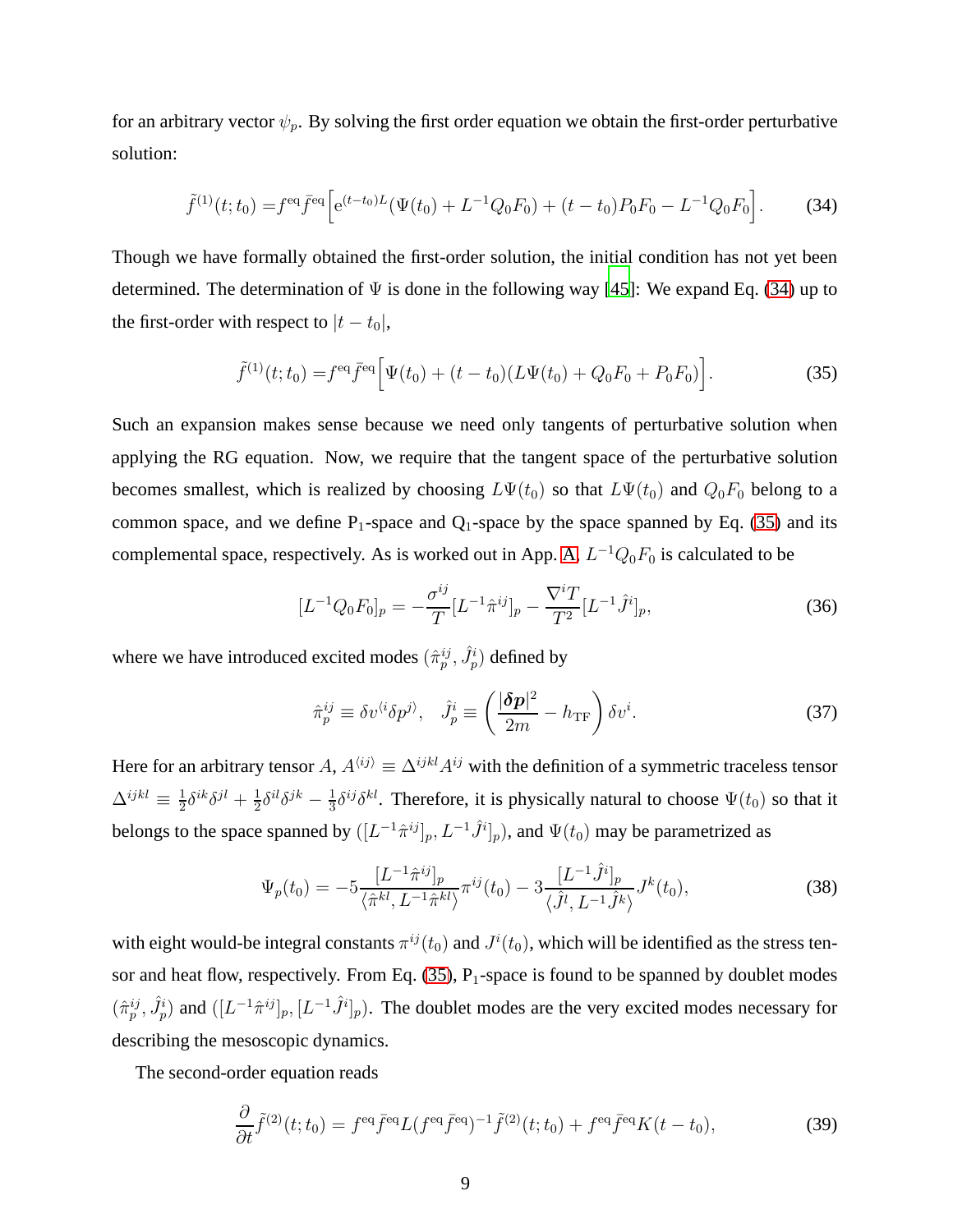with the definitions,

$$
K(t - t_0) \equiv F[\tilde{f}^{(1)}(t)] + \frac{1}{2}B\left[ (f^{\text{eq}}\bar{f}^{\text{eq}})^{-1}\tilde{f}^{(1)}(t), (f^{\text{eq}}\bar{f}^{\text{eq}})^{-1}\tilde{f}^{(1)}(t) \right],\tag{40}
$$

$$
B[\chi,\psi]_{pq_1q_2} \equiv -(f_v^{\text{eq}} \bar{f}_p^{\text{eq}})^{-1} \frac{\delta^2}{\delta f_{q_1} \delta f_{q_2}} C[f]_v \bigg|_{f=f^{\text{eq}}} f_{q_1}^{\text{eq}} \bar{f}_{q_1}^{\text{eq}} \chi_{q_1} f_{q_2}^{\text{eq}} \bar{f}_{q_2}^{\text{eq}} \psi_{q_2}.
$$
 (41)

Then, the second-order perturbative solution is given by

$$
\tilde{f}^{(2)}(t;t_0) = f^{\text{eq}} \bar{f}^{\text{eq}} \left[ \left( 1 - e^{(t-t_0)\frac{\partial}{\partial s}} \right) \left( -\frac{\partial}{\partial s} \right)^{-1} P_0 - e^{(t-t_0)\frac{\partial}{\partial s}} \mathcal{G}(s) Q_0 \right] K(s) \Big|_{s=0},\tag{42}
$$

with an initial condition

$$
f^{(2)}(t_0) = -f^{\text{eq}} \bar{f}^{\text{eq}} \mathcal{G}(s) Q_0 K(s) \Big|_{s=0}, \tag{43}
$$

which is chosen so as to exclude the fast dynamics in the  $Q_1$ -space. Here

<span id="page-9-0"></span>
$$
\mathcal{G}(s) \equiv \left( L - \frac{\partial}{\partial s} \right)^{-1} . \tag{44}
$$

Thus, the perturbative solution up to the second order with respect to  $\epsilon$  takes the following form:

$$
\tilde{f}(t; t_0) = f^{\text{eq}} + \epsilon f^{\text{eq}} \bar{f}^{\text{eq}} \left[ e^{(t-t_0)L} (\Psi(t_0) + L^{-1} Q_0 F_0) + (t - t_0) P_0 F_0 - L^{-1} Q_0 F_0 \right] \n+ \epsilon^2 f^{\text{eq}} \bar{f}^{\text{eq}} \left[ \left( 1 - e^{(t-t_0)} \frac{\partial}{\partial s} \right) \left( -\frac{\partial}{\partial s} \right)^{-1} P_0 - e^{(t-t_0)} \frac{\partial}{\partial s} \mathcal{G}(s) Q_0 \right] K(s) \Big|_{s=0}, \quad (45)
$$

with the initial condition:

$$
f(t_0) = feq + \epsilon feq \bar{f}eq \Psi - \epsilon^2 feq \bar{f}eq \mathcal{G}(s) Q_0 K(s) \Big|_{s=0}.
$$
 (46)

We have completed the perturbative calculation, but Eq. [\(45\)](#page-9-0) is valid only near the arbitrary initial time  $t_0$  and apparently breaks down for large  $|t - t_0|$  due to the secular terms. To improve the perturbative solution into the global solution, we apply the RG equation given by

<span id="page-9-1"></span>
$$
\left. \frac{\mathrm{d}}{\mathrm{d}t_0} \right|_{t_0 = t} \tilde{f}(t; t_0) = 0,\tag{47}
$$

which make the thirteen would-be integration constants  $T(t_0)$ ,  $u^i(t_0)$ ,  $\mu(t_0)$ ,  $\pi^{ij}(t_0)$ , and  $J^i(t_0)$ into the time-dependent dynamical variables  $T(t), u^i(t), \mu(t), \pi^{ij}(t)$ , and  $J^i(t)$ . In other words, the RG equation describes the dynamics of the hydrodynamic variables and the dissipative currents. By substituting the solution of Eq. [\(47\)](#page-9-1) into  $\tilde{f}(t;t_0 = t)$ , we obtain the approximate solution to the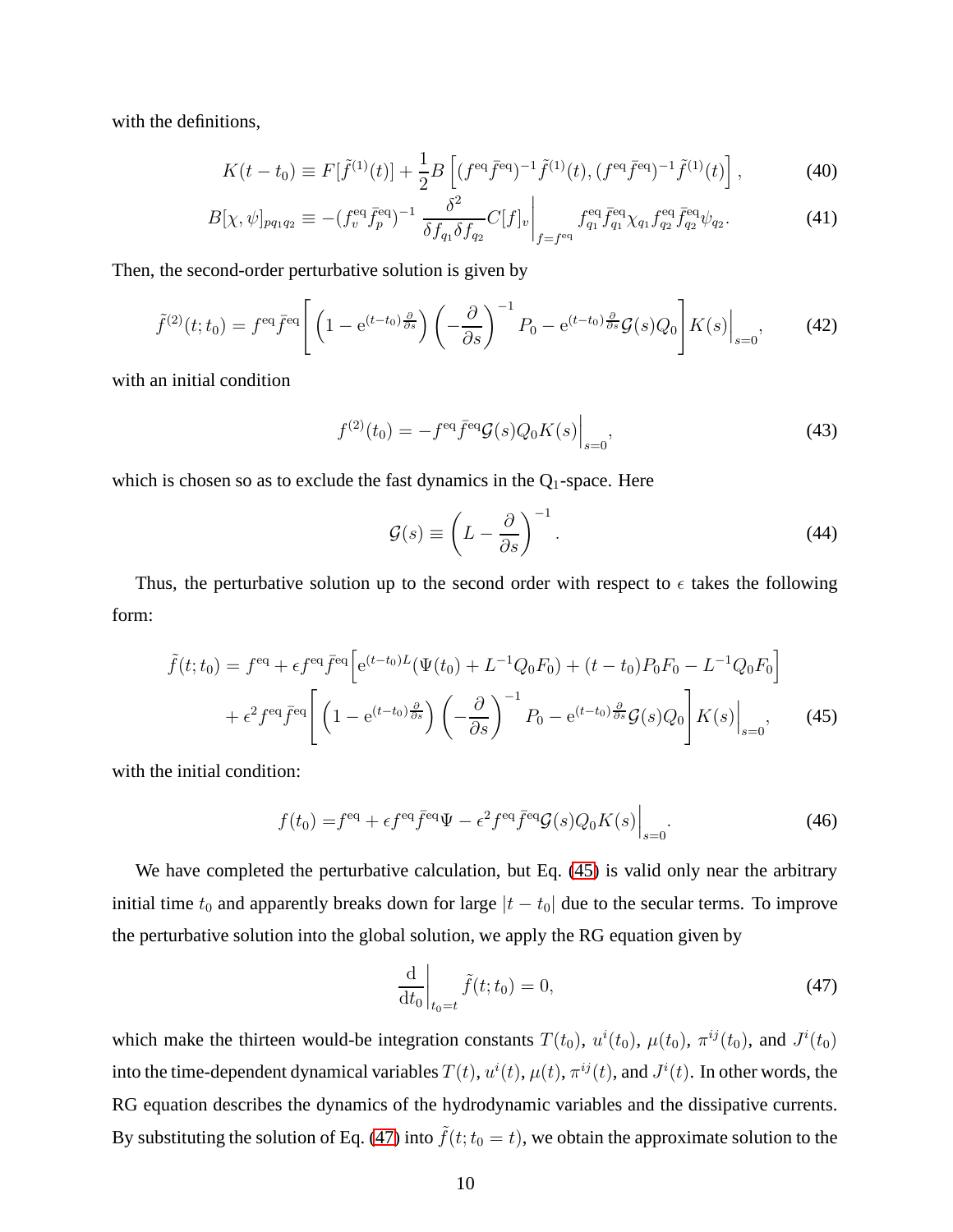original equation [\(1\)](#page-3-1) that has a validity in the global domain of time up to  $O(\epsilon^2)$  [\[30](#page-31-12)]. Geometrically speaking, the RG equation [\(47\)](#page-9-1) together with this substitution makes an envelope of the family of curves  $\{\tilde{f}(t;t_0)\}_{t_0}$  parametrized by the arbitrary initial time  $t_0$  [\[30\]](#page-31-12). It can be shown that the envelope function thus constructed satisfies the Boltzmann equation in the global domain up to  $\epsilon^2$ . In practice, we shall see that projections of the RG equation Eq. [\(47\)](#page-9-1) onto  $P_0$ -space and  $P_1$ -space indeed lead to the equation of continuity and the equation of relaxation, respectively [\[44](#page-31-10), [45](#page-31-8)].

#### **B. Hydrodynamics**

The projection of the RG equation [\(47\)](#page-9-1) onto the  $P_0$ -space is done by taking the inner product of the zero modes [\(24\)](#page-7-0) and the RG equation [\(47\)](#page-9-1) as follows,

$$
\int_{p} \varphi_{0p}^{\alpha} \left[ \frac{\partial}{\partial t} + \epsilon \left( \mathbf{v} \cdot \nabla + \mathbf{F} \cdot \nabla_{p} \right) \right] \left[ f^{\text{eq}} + \epsilon f^{\text{eq}} \bar{f}^{\text{eq}} \Psi \right]_{p} = 0 + O(\epsilon^{3}). \tag{48}
$$

While the inner product of the excited modes [\(24\)](#page-7-0) and the RG equation leads to

$$
\int_{p} [L^{-1}(\hat{\pi}^{ij}, \hat{J}^{i})]_{p} \left[ \frac{\partial}{\partial t} + \epsilon \left( \mathbf{v} \cdot \nabla + \mathbf{F} \cdot \nabla_{p} \right) \right] [f^{\text{eq}} + \epsilon f^{\text{eq}} \bar{f}^{\text{eq}} \Psi]_{p}
$$
\n
$$
= \epsilon \langle L^{-1}(\hat{\pi}^{ij}, \hat{J}^{i}), L \Psi \rangle + \epsilon^{2} \frac{1}{2} \langle L^{-1}(\hat{\pi}^{ij}, \hat{J}^{i}), B[\Psi, \Psi] \rangle + O(\epsilon^{3}). \tag{49}
$$

A straightforward calculation reduces Eq. [\(48\)](#page-10-0) into the familiar equations

<span id="page-10-1"></span><span id="page-10-0"></span>
$$
\frac{\mathrm{D}n}{\mathrm{D}t} = -n\boldsymbol{\nabla} \cdot \boldsymbol{u},\tag{50}
$$

$$
mn\frac{\mathcal{D}u^{i}}{\mathcal{D}t} = -\nabla^{i}P + nF^{i} + \nabla^{j}\pi^{ij},
$$
\n(51)

$$
Tn\frac{\mathrm{D}s}{\mathrm{D}t} = \nabla \cdot \mathbf{J} + \sigma^{jk}\pi^{jk},\tag{52}
$$

where we have introduced the Lagrange derivative defined by  $D/Dt = \partial/\partial t + \mathbf{u} \cdot \nabla$ . As worked out in Appendix. [B,](#page-25-1) Eq. [\(49\)](#page-10-1) is reduced into the following relaxation equations

$$
\pi^{ij} = 2\eta \sigma^{ij} - \tau_{\pi} \frac{D}{Dt} \pi^{ij} - \ell_{\pi J} \nabla^{\langle i} J^{j\rangle} \n+ \kappa_{\pi\pi}^{(1)} \pi^{ij} \nabla \cdot \boldsymbol{u} + \kappa_{\pi\pi}^{(2)} \pi^{k \langle i} \sigma^{j \rangle k} - 2\tau_{\pi} \pi^{k \langle i} \omega^{j \rangle k} \n+ \kappa_{\pi J}^{(1)} J^{\langle i} \nabla^{j} n + \kappa_{\pi J}^{(2)} J^{\langle i} \nabla^{j} P + \kappa_{\pi J}^{(3)} J^{\langle i} F^{j \rangle} \n+ b_{\pi\pi\pi} \pi^{k \langle i} \pi^{j \rangle k} + b_{\pi J J} J^{\langle i} J^{j \rangle},
$$
\n(53)

<span id="page-10-2"></span>
$$
J^{i} = \lambda \nabla^{i} T - \tau_{J} \frac{\mathcal{D}}{\mathcal{D}t} J^{i} - \ell_{J\pi} \nabla^{j} \pi^{ij}
$$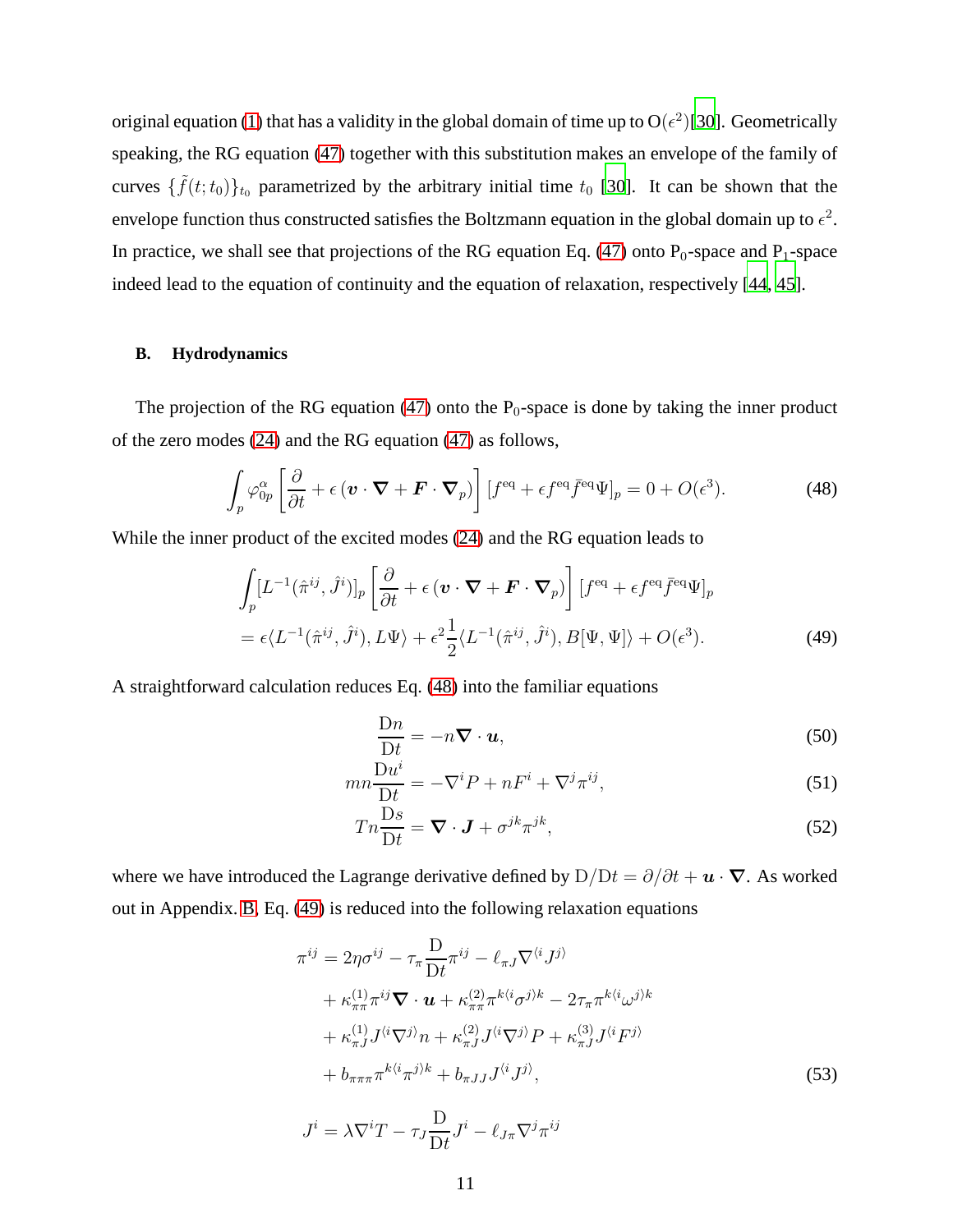$$
+\kappa_{J\pi}^{(1)}\pi^{ij}\nabla^j n + \kappa_{J\pi}^{(2)}\pi^{ij}\nabla^j P + \kappa_{J\pi}^{(3)}\pi^{ij}F^j
$$
  
+ 
$$
\kappa_{JJ}^{(1)}J^i\nabla \cdot \mathbf{u} + \kappa_{JJ}^{(2)}J^j\sigma^{ij} + \tau_{J}J^j\omega^{ij}
$$
  
+ 
$$
b_{JJ\pi}J^j\pi^{ij}.
$$
 (54)

The microscopic expressions of the shear viscosity and heat conductivity, which are the first-order transport coefficients, are given by

<span id="page-11-4"></span><span id="page-11-0"></span>
$$
\eta \equiv -\frac{1}{10T} \langle \hat{\pi}^{ij}, L^{-1} \hat{\pi}^{ij} \rangle,\tag{55}
$$

$$
\lambda \equiv -\frac{1}{3T^2} \langle \hat{J}^i, L^{-1} \hat{J}^i \rangle,\tag{56}
$$

while the viscous relaxation times are given by

<span id="page-11-5"></span>
$$
\tau_{\pi} \equiv \frac{1}{10T\eta} \langle \hat{\pi}^{ij}, L^{-2} \hat{\pi}^{ij} \rangle, \tag{57}
$$

<span id="page-11-3"></span><span id="page-11-2"></span><span id="page-11-1"></span>
$$
\tau_J \equiv \frac{1}{3T^2 \lambda} \langle \hat{J}^i, L^{-2} \hat{J}^i \rangle. \tag{58}
$$

Explicit expressions of the other coefficients are summarized in App. [B.](#page-25-1) Defining "time-evolved" vectors  $\{\hat{\pi}_p^{ij}(s), \hat{J}_p^{ij}(s)\} = \{[\mathrm{e}^{sL}\hat{\pi}^{ij}]_p, [\mathrm{e}^{sL}\hat{J}^{ij}]_p\}$ , we may convert Eqs. [\(55\)](#page-11-0)-[\(58\)](#page-11-1) into the following forms

$$
\eta = \frac{1}{10T} \int_0^\infty ds \langle \hat{\pi}^{ij}(0), \hat{\pi}^{ij}(s) \rangle, \quad \lambda = \frac{1}{3T^2} \int_0^\infty ds \langle \hat{J}^i(0), \hat{J}^i(s) \rangle,\tag{59}
$$

$$
\tau_{\pi} = \frac{\int_0^{\infty} \mathrm{d}s \, s \langle \hat{\pi}^{ij}(0), \hat{\pi}^{ij}(s) \rangle}{\int_0^{\infty} \mathrm{d}s \langle \hat{\pi}^{ij}(0), \hat{\pi}^{ij}(s) \rangle}, \quad \tau_J = \frac{\int_0^{\infty} \mathrm{d}s \, s \langle \hat{J}^i(0), \hat{J}^i(s) \rangle}{\int_0^{\infty} \mathrm{d}s \langle \hat{J}^i(0), \hat{J}^i(s) \rangle},\tag{60}
$$

which may give the clearer physical interpretation. Some remarks are in order here: (i) Eq. [\(59\)](#page-11-2) is consistent to the Green-Kubo formula [\[49](#page-32-2)[–51\]](#page-32-3). They actually take the same form as those of the Chapman-Enskog method. (ii) The forms of Eq. [\(60\)](#page-11-3) give the time constant of the correlation function of the microscopic dissipative currents, which are physically natural forms as viscous relaxation times. (iii) As is already expressed in the relaxation equations, the transport coefficient of  $\pi^{k(i}\omega^{j})^k$  in Eq. [\(53\)](#page-10-2) and that of  $J^i\omega^{ij}$  in Eq. [\(54\)](#page-11-4) identically coincide with  $-2\tau_\pi$  and  $\tau_J$ , respectively; the analytical derivation of these relations are given in Appendix. [B.](#page-25-1) (iv) Terms including quadratic vorticity term  $\omega^{k\langle i}\omega^{j\rangle k}$  do not appear in our relaxation equations.

The last two points are consistent with the result shown in Ref. [\[47\]](#page-32-0). We should emphasize that these results are obtained in an exact manner without recourse to any approximation.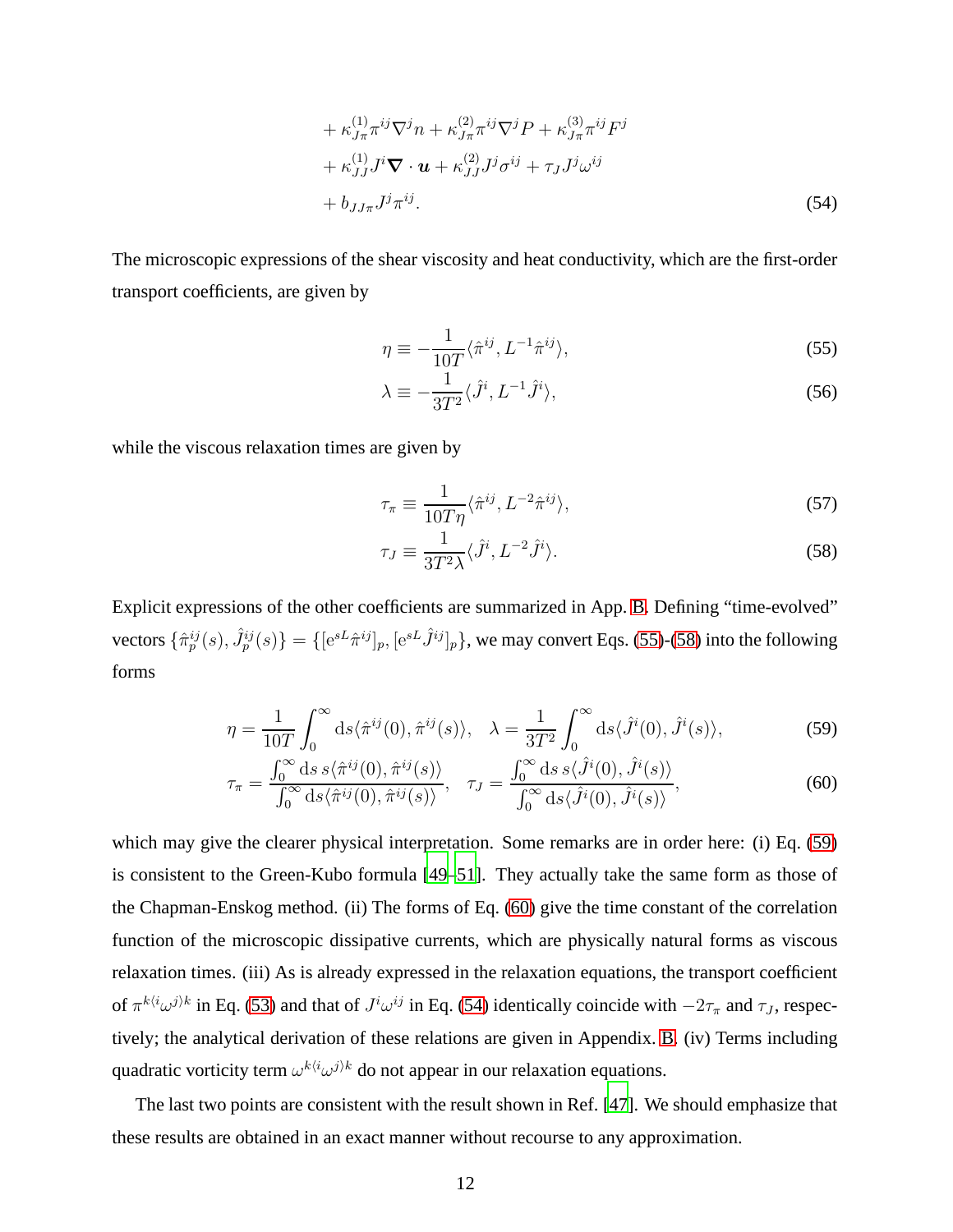# <span id="page-12-0"></span>**IV. COMPUTATIONAL METHOD OF THE TRANSPORT COEFFICIENTS AND RELAX-ATION TIMES**

In this section, bearing the application to the ultracold Fermi gases realized in the cold-atom experiments in mind, we compute the transport coefficients and the relaxation times to calculate the shear viscosity, heat conductivity, and the viscous relaxation times of the stress tensor and heat flow of cold Fermi gasses assuming that the s-wave scattering is dominant in the collision integral [\(2\)](#page-3-2): To consider the s-wave scattering in the Fermi gases, we assume the gases are composed of spin-1/2 particles and they interact in the singlet state. Then, the scattering amplitude in Eq. [\(3\)](#page-3-3) is given by

<span id="page-12-1"></span>
$$
\mathcal{M} = \frac{4\pi}{a_s^{-1} - iq},\tag{61}
$$

where  $a_s$  is the s-wave scattering length and  $q = (p - p_1)/2$  is the incoming relative momentum. Given the scattering amplitude Eq. [\(61\)](#page-12-1), the reduction of the expressions [\(55\)](#page-11-0)-[\(58\)](#page-11-1) to forms workable for numerical computations is still involved. By adapting the method developed for the relativistic case [\[52\]](#page-32-4), we make the reduction in the following three steps:

- Simplify the linearized collision operator [\(20\)](#page-6-0) by performing integrations with Eq. [\(61\)](#page-12-1) being inserted.
- Discretize the momentum with a finite number  $N_p$  of momenta, and solve the finitedimensional linear equation  $\left[ LX\right]_p = (\hat{\pi}^{ij}, \hat{J}^i)_p$  to obtain the  $N_p$ -dimensional vector  $X_p \equiv \left[\hat{L}^{-1}(\hat{\pi}^{ij},\hat{J}^i)\right]_p$  numerically.
- Evaluate Eqs. [\(55\)](#page-11-0)-[\(58\)](#page-11-1) with  $X_p = \left[\hat{L}^{-1}(\hat{\pi}^{ij}, \hat{J}^i)\right]_p$  thus obtained inserted numerically.
- Increase the number  $N_p$ , and repeat the above procedure until the convergence is achieved.

First we introduce the following dimensionless quantities for later covenience:

$$
\tau \equiv \frac{\delta p}{p_F} = \frac{\delta v}{v_F},\tag{62}
$$

$$
\mu' \equiv \frac{\mu_{TF}}{\varepsilon_F}, \quad T' \equiv \frac{T}{\varepsilon_F},\tag{63}
$$

$$
n' \equiv \frac{n}{p_F^3} = 1/(3\pi^2),\tag{64}
$$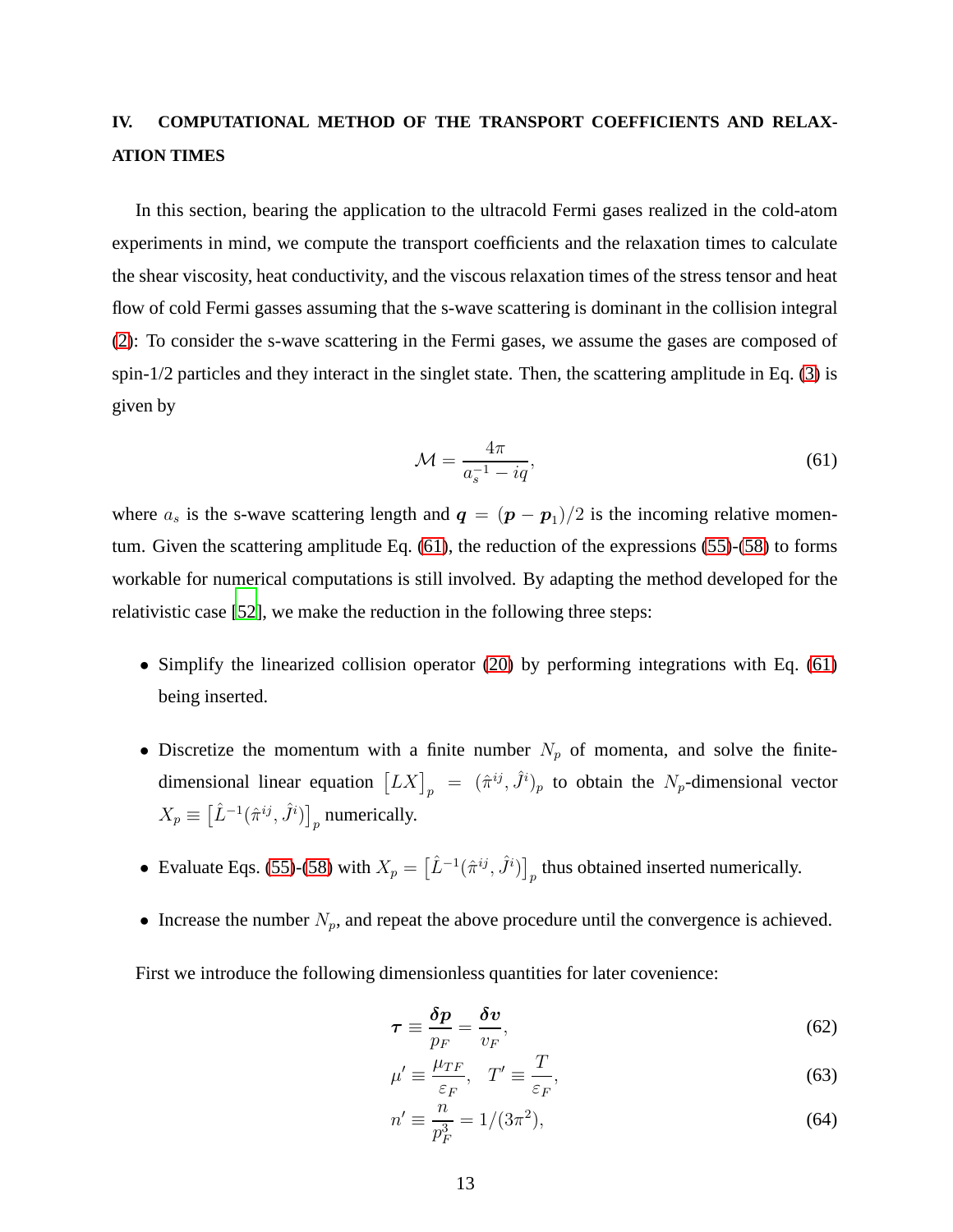with the Fermi velocity and the Fermi energy

$$
p_F \equiv (3\pi^2 n)^{1/3}, \quad v_F \equiv \frac{p_F}{m}, \quad \varepsilon_F \equiv \frac{p_F^2}{2m}.
$$

 $\tau$  is a dimensionless momentum and the primed variables are also dimensionless. We shall suppress the prime in this appendix.

First, we reduce the linearized collision operator. A dimensionless linearized collision operator is given by

$$
L'[\phi]_{\tau} \equiv \frac{1}{4\varepsilon_F} L[\phi]_p = -\frac{1}{2\bar{f}_{\varepsilon}^{\text{eq}}} \int_{\tau_1} \int_{\tau_2} \int_{\tau_3} \mathcal{W}'(\tau, \tau_1 | \tau_2, \tau_3) f_{\tau_1}^{\text{eq}} \bar{f}_{\tau_2}^{\text{eq}} \bar{f}_{\tau_3}^{\text{eq}}(\phi_p + \phi_{p_1} - \phi_{p_2} - \phi_{p_3}). \tag{66}
$$

The equilibrium distribution function is given by

<span id="page-13-0"></span>
$$
f_{\varepsilon}^{\text{eq}} = \frac{1}{e^{(\varepsilon - \mu)/T} - a},\tag{67}
$$

with the dimensionless energy density  $\varepsilon = |\tau|^2 \equiv \tau^2$ . The dimensionless transition matrix W' reads

$$
\mathcal{W}'(\tau, \tau_1 | \tau_2, \tau_3) = |\mathcal{M}'|^2 (2\pi)^4 \delta(\tau^2 + \tau_1^2 - \tau_2^2 - \tau_3^2) \delta^3(\tau + \tau_1 - \tau_2 - \tau_3)
$$
(68)

with the dimensionless scattering amplitudes defined by  $\mathcal{M}' \equiv m p_F \mathcal{M}$ . For the s-wave scattering, the dimensionless scattering amplitude is given by

$$
|\mathcal{M}'|^{2} \equiv |mp_{F}\mathcal{M}|^{2} = \frac{16\pi^{2}}{(p_{F}a_{s})^{-2} + q^{2}},
$$
\n(69)

where we have introduced  $2q \equiv (p - p_1)/p_F = \tau - \tau_1$ . In this paper, we suppose that the scattering amplitude depends on only  $q = |\mathbf{q}|$ , i.e.,  $\mathcal{M} = \mathcal{M}(q)$ .

Now, we convert the linearized collision operator [\(66\)](#page-13-0) into a convenient form for the numerical calculations.

$$
L'[\phi]_{\tau} = -k(\tau)\phi_p - \int_{\tau_1} f_{\varepsilon_1}^{\text{eq}} [K_1(\tau, \tau_1) - K_2(\tau, \tau_1)] \phi_{p_1}
$$
(70)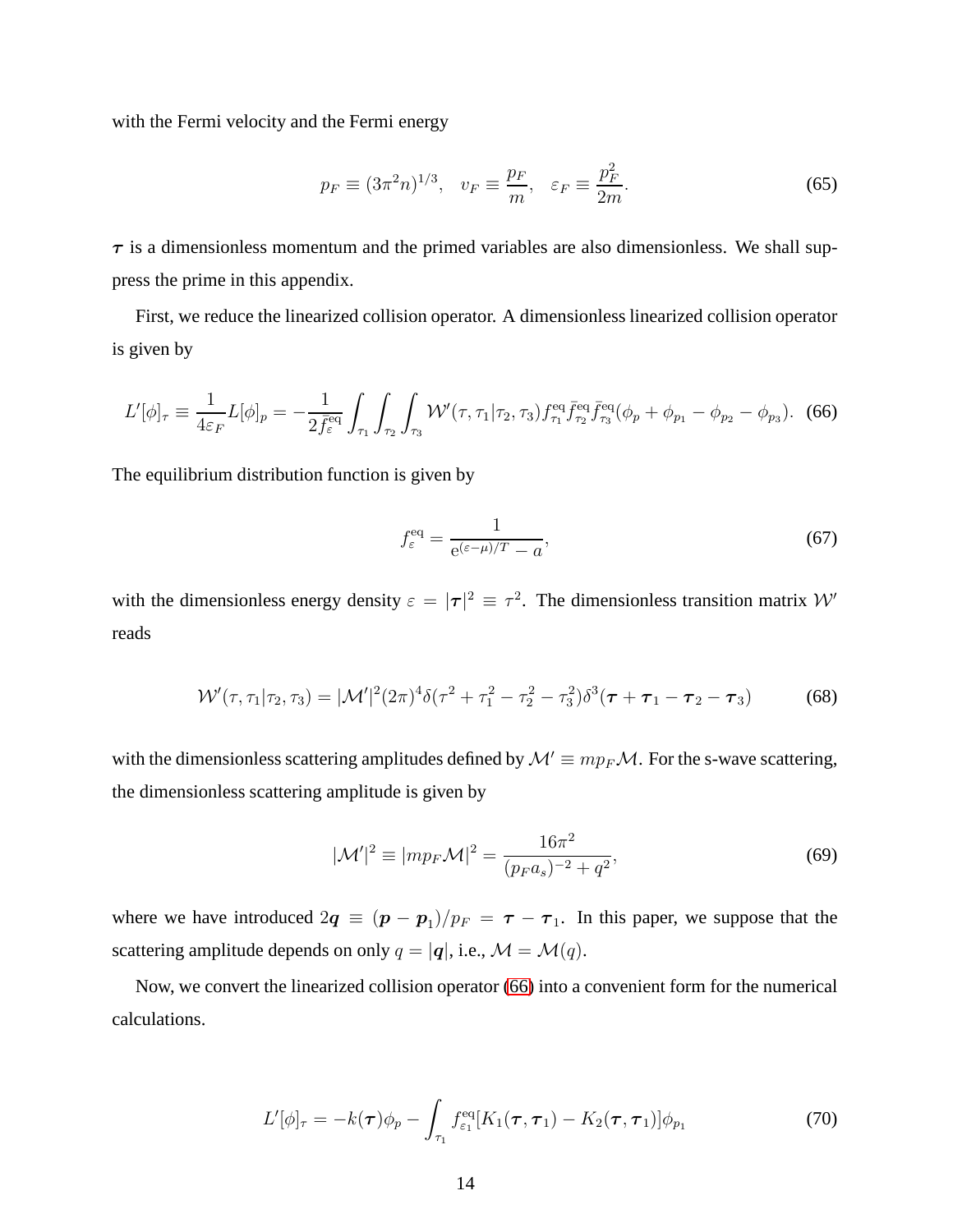with the following definitions

<span id="page-14-0"></span>
$$
k(\tau) = \int_{\tau_1} f_{\epsilon_1}^{\text{eq}} K_1(\tau, \tau_1),
$$
(71)  

$$
K_1(\tau, \tau_1) = \frac{1}{2 \bar{f}_{\epsilon}^{\text{eq}}} \int_{\tau_2} \int_{\tau_3} |\mathcal{M}'(|\tau - \tau_1|/2)|^2 \bar{f}_{\epsilon_2}^{\text{eq}} \bar{f}_{\epsilon_3}^{\text{eq}}
$$

$$
\times (2\pi)^4 \delta(\tau^2 + \tau_1^2 - \tau_2^2 - \tau_3^2) \delta^3(\tau + \tau_1 - \tau_2 - \tau_3),
$$
(72)  

$$
e^{(\epsilon_1 - \mu)/T} \int_{\tau_1}^{\tau_2} \int_{\tau_3}^{\tau_3} \frac{1}{\sqrt{\tau}} \delta(\tau - \tau_1^2 - \tau_2^2 - \tau_3^2) \delta^3(\tau - \tau_1^2 - \tau_3^2).
$$

<span id="page-14-2"></span><span id="page-14-1"></span>
$$
K_2(\tau, \tau_1) = \frac{e^{(\varepsilon_1 - \mu)/T}}{\bar{f}_{\varepsilon}^{eq}} \int_{\tau_2} \int_{\tau_3} |\mathcal{M}'(|\tau - \tau_2|/2)|^2 f_{\varepsilon_2}^{eq} \bar{f}_{\varepsilon_3}^{eq}
$$
  
 
$$
\times (2\pi)^4 \delta(\tau^2 + \tau_2^2 - \tau_1^2 - \tau_3^2) \delta^3(\tau + \tau_2 - \tau_1 - \tau_3).
$$
 (73)

We partially perform the integrations [\(71\)](#page-14-0)-[\(73\)](#page-14-1). To this end, we define the total momentum and relative momentum as follows,

$$
P \equiv \tau + \tau_1, \quad q \equiv (\tau - \tau_1)/2, \quad P' \equiv \tau_2 + \tau_3, \quad q' \equiv (\tau_2 - \tau_3)/2.
$$
 (74)

Then, Eq. [\(72\)](#page-14-2) may be converted as follows:

$$
K_{1}(\boldsymbol{p}, \boldsymbol{p}_{1}) = \frac{1}{2\bar{f}_{\varepsilon}^{\text{eq}}} \int_{P'} \int_{q'} |\mathcal{M}'(q)|^{2} \bar{f}_{|\boldsymbol{P}'+2q'|^{2}/4}^{\text{eq}} \bar{f}_{|\boldsymbol{P}'-2q'|^{2}/4}^{\text{eq}}
$$
  
\n
$$
\times (2\pi)^{4} \delta \left( \frac{P^{2}}{2} + 2q^{2} - \frac{P'^{2}}{2} - 2q'^{2} \right) \delta^{3}(\boldsymbol{P} - \boldsymbol{P}')
$$
  
\n
$$
= \frac{q}{16\pi \bar{f}_{\varepsilon}^{\text{eq}}} |\mathcal{M}'(q)|^{2} \int d\cos\theta \bar{f}_{P^{2}/4+q^{2}+Pq\cos\theta}^{\text{eq}} \bar{f}_{P^{2}/4+q^{2}-Pq\cos\theta}^{\text{eq}}
$$
  
\n
$$
= \frac{q}{16\pi \bar{f}_{\varepsilon}^{\text{eq}}} |mp_{F} \mathcal{M}(q)|^{2} \frac{T}{(1 - a^{2}e^{-(P^{2}+4q^{2}-4\mu)/2T}) P q}
$$
  
\n
$$
\times \ln \left( \frac{(1 - ae^{-(P^{2}+4q^{2}+4Pq-4\mu)/4T}) (e^{(P^{2}+4q^{2}+4Pq-4\mu)/4T} - a)}{(1 - ae^{-(P^{2}+4q^{2}-4Pq-4\mu)/4T}) (e^{(P^{2}+4q^{2}-4Pq-4\mu)/4T} - a)} \right), \qquad (75)
$$

where

$$
\cos \theta = \frac{\boldsymbol{P} \cdot \boldsymbol{q}'}{Pq'},\tag{76}
$$

$$
P = \sqrt{\tau^2 + 2\tau\tau_1 \cos\chi + \tau_1^2},\tag{77}
$$

$$
q = \frac{\sqrt{\tau^2 - 2\tau\tau_1 \cos \chi + \tau_1^2}}{2},\tag{78}
$$

$$
\cos \chi = \frac{\tau \cdot \tau_1}{\tau \tau_1}.
$$
\n(79)

So we may write as

$$
K_1(\boldsymbol{\tau}, \boldsymbol{\tau}_1) = K_1(\tau, \tau_1, \chi). \tag{80}
$$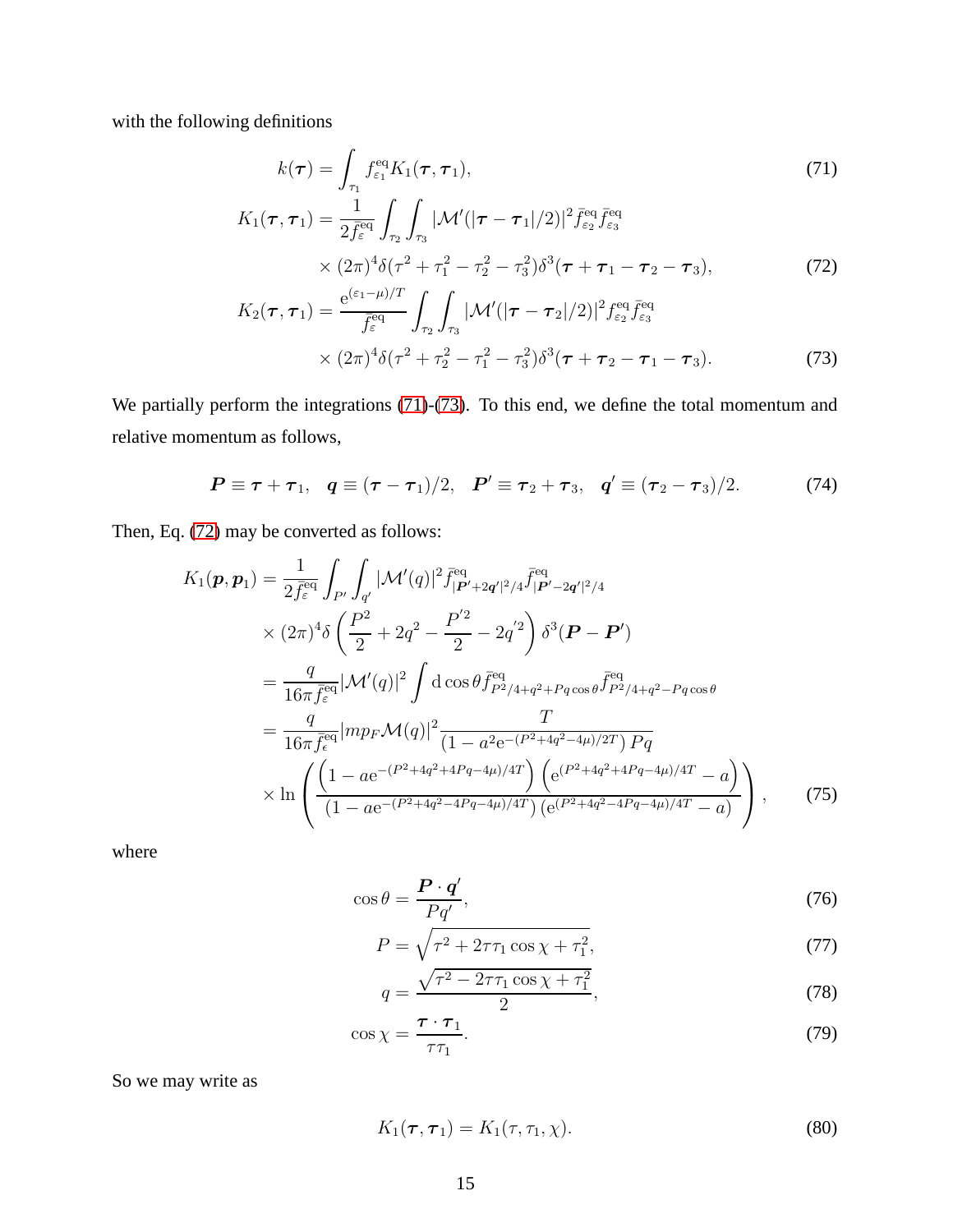Therefore, Eq. [\(71\)](#page-14-0) reads

$$
k(\tau) = \frac{1}{(2\pi)^2} \int d\tau_1 \tau_1^2 f_{\varepsilon_1}^{\text{eq}} \int d\cos\chi K_1(\tau, \tau_1, \chi) \equiv k(\tau). \tag{81}
$$

Next, we evaluate Eq. [\(73\)](#page-14-1).

$$
K_{2}(\tau,\tau_{1}) = \frac{e^{(\varepsilon_{1}-\mu)/T}}{\bar{f}_{\varepsilon}^{\text{eq}}} \int_{P'} \int_{q'} |\mathcal{M}'(|P - P' + 2q - 2q'|/4)|^{2} f_{|P' + 2q'|^{2}/4}^{\text{eq}} \bar{f}_{|P' - 2q'|^{2}/4}^{\text{eq}}
$$
  
×  $(2\pi)^{4} \delta(2P \cdot q + 2P' \cdot q') \delta^{(3)}(2q + 2q')$   

$$
= \frac{e^{(\varepsilon_{1}-\mu)/T}}{64\pi^{2}q\bar{f}_{\varepsilon}^{\text{eq}}} \int dP'' P'' d\phi |\mathcal{M}'(\sqrt{q^{2} + P''^{2}/16})|^{2}
$$
  
×  $f_{(|P - 2q|^{2} + P''^{2} + 2P'' \cdot P)/4}^{\text{eq}} \bar{f}_{(|P + 2q|^{2} + P''^{2} + 2P'' \cdot P)/4}^{\text{eq}}$   

$$
\equiv K_{2}(\tau, \tau_{1}, \chi), \qquad (82)
$$

where we have changed the integration variables from  $P'$  to  $P'' = P' - P$ . The inner product  $P'' \cdot P$  is evaluated as follows: We can take the Cartesian coordinates such that the vectors  $P''$ and  $P$  are parametrized as

$$
\boldsymbol{P} = P^{t}(\sin \chi', 0, \cos \chi'), \quad \boldsymbol{P}'' = P''^{t}(\cos \phi, \sin \phi, 0), \tag{83}
$$

without loss of generality (see Fig. [1\)](#page-16-0). Then, the inner product  $P'' \cdot P$  is evaluated as

$$
\boldsymbol{P}^{\prime\prime} \cdot \boldsymbol{P} = P P^{\prime\prime} \sin \chi^{\prime} \cos \phi, \tag{84}
$$

with

$$
\cos \chi' \equiv \frac{\boldsymbol{P} \cdot \boldsymbol{q}}{Pq}.
$$
\n(85)

Secondly, by using the expression of L obtained above, we evaluate  $[L^{-1}\hat{\pi}^{ij}]_p$  and  $[L^{-1}\hat{J}^i]_p$  in the following way. Microscopic expressions of the stress tensor and the heat flow are given by

$$
\hat{\pi}_p^{ij} = -p_F v_F \frac{\sqrt{k(\tau)}}{\tau^2} c^*(\tau) \tau^{\langle i\tau j \rangle}, \quad \hat{J}_p^i = -\varepsilon_F v_F \frac{\sqrt{k(\tau)}}{\tau} b^*(\tau) \tau^i,\tag{86}
$$

with the definitions

$$
c^*(\tau) \equiv -\frac{\tau^2}{\sqrt{k(\tau)}}, \quad b^*(\tau) \equiv -\frac{\tau}{\sqrt{k(\tau)}}(\tau^2 - h_{\text{TF}}), \tag{87}
$$

where  $h_{\text{TF}}$  is the (dimensionless) enthalpy given by

$$
h_{\rm TF} = \frac{5}{2} \int \mathrm{d}\tau \, \tau^4 f_{\varepsilon}^{\rm eq}.\tag{88}
$$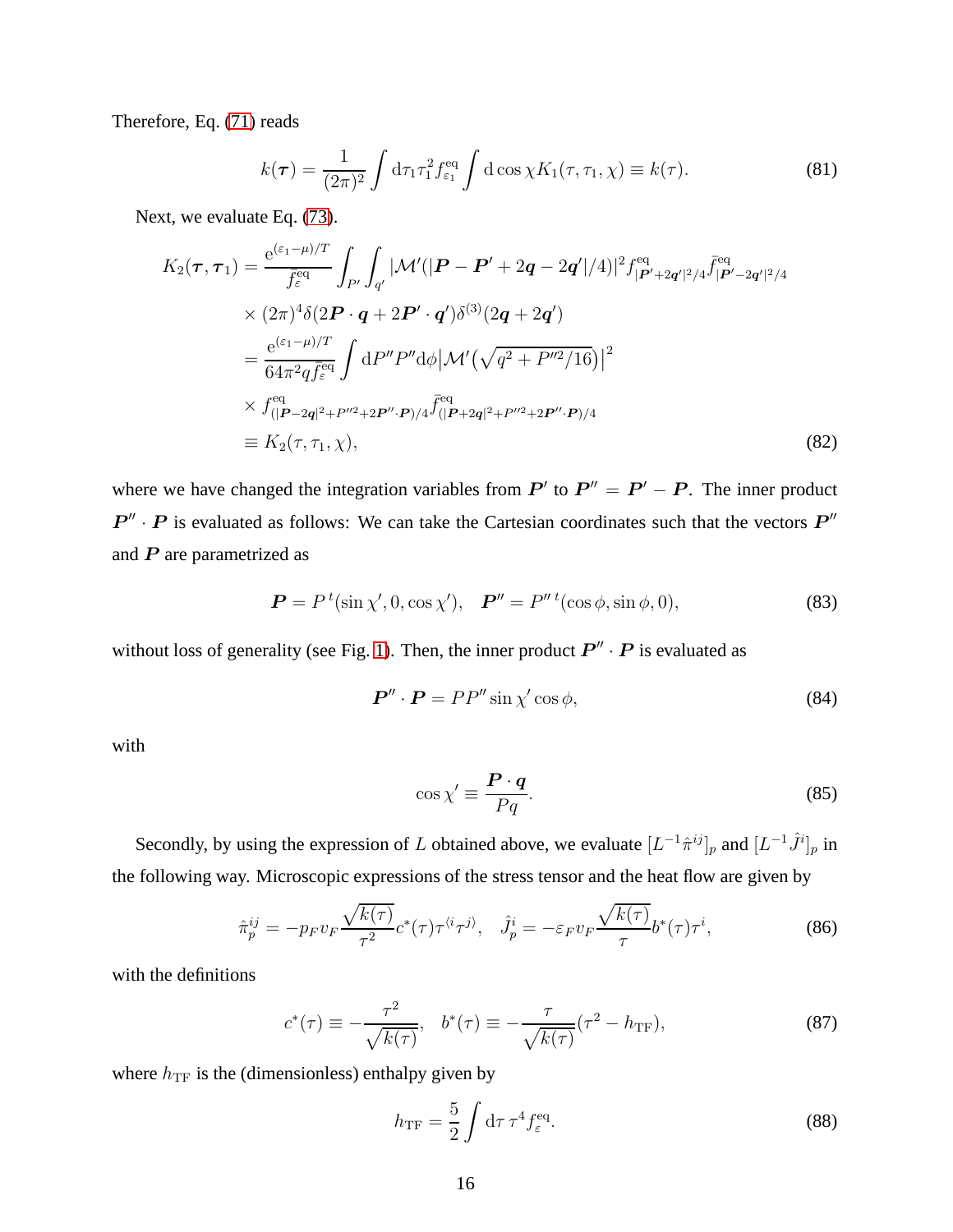

<span id="page-16-1"></span><span id="page-16-0"></span>FIG. 1. Schematic figure

Without loss of generality,  $L^{-1}\hat{\pi}^{ij}$  and  $L^{-1}\hat{J}^i$  may be expressed in terms of scalars  $C^*(\tau)$  and  $B^*(\tau)$  as

$$
[L'^{-1}\hat{\pi}^{ij}]_p = \frac{p_F v_F}{\tau^2 \sqrt{k(\tau)}} C^*(\tau) \tau^{\langle i} \tau^{j\rangle}, \quad [L'^{-1}\hat{J}^i]_p = \frac{\varepsilon_F p_F}{\tau \sqrt{k(\tau)}} B^*(\tau) \tau^i. \tag{89}
$$

Then,  $\hat{\pi}_p^{ij} = L'[L'^{-1}\hat{\pi}^{ij}]_p$  and  $\hat{\pi}_p^{ij} = L'[L'^{-1}\hat{\pi}^{ij}]_p$  can be written as

$$
c^*(\tau) = C^*(\tau) + \frac{1}{(2\pi)^2} \int d\tau_1 \tau_1^2 f_{\varepsilon_1}^{\text{eq}} \frac{1}{\sqrt{k(\tau)k(\tau_1)}}
$$
  
\$\times \int d\cos\chi \left(\frac{3}{2}\cos^2\chi - \frac{1}{2}\right)[K\_1(\tau, \tau\_1, \chi) - K\_2(\tau, \tau\_1, \chi)]C^\*(\tau\_1)\$, (90)\$

$$
b^*(\tau) = B^*(\tau) + \frac{1}{(2\pi)^2} \int d\tau_1 \tau_1^2 f_{\varepsilon_1}^{eq} \frac{1}{\sqrt{k(\tau)k(\tau_1)}}
$$
  
 
$$
\times \int d\cos\chi \cos\chi [K_1(\tau, \tau_1, \chi) - K_2(\tau, \tau_1, \chi)] B^*(\tau_1).
$$
 (91)

By solving these equations numerically, we obtain  $C^*(\tau)$  and  $B^*(\tau)$ , which gives  $L^{-1}\hat{\pi}^{ij}$  and  $L^{-1}\hat{J}^i$  by using Eq. [\(89\)](#page-16-1).

Finally, the transport coefficients may be obtained by evaluating the expressions given by

$$
\eta = -\frac{1}{10(\varepsilon_F T)} \langle \hat{\pi}^{ij}, L^{-1} \hat{\pi}^{ij} \rangle = n \frac{1}{10T} \int d\tau \, \tau^2 f_{\varepsilon}^{\text{eq}} \bar{f}_{\varepsilon}^{\text{eq}} c^*(\tau) C^*(\tau), \tag{92}
$$

$$
\lambda = -\frac{1}{3(\varepsilon_F T)^2} \langle \hat{J}^i, L^{-1} \hat{J}^i \rangle = \frac{n}{m} \frac{1}{4T^2} \int d\tau \, \tau^2 f_{\varepsilon}^{\text{eq}} \bar{f}_{\varepsilon}^{\text{eq}} b^*(\tau) B^*(\tau), \tag{93}
$$

for the first-order transport coefficients, and

$$
\tau_{\pi} = \frac{1}{10(\varepsilon_F T)\eta} \langle L^{-1} \hat{\pi}^{ij}, L^{-1} \hat{\pi}^{ij} \rangle = \frac{1}{\varepsilon_F} \frac{1}{40T(\eta/n)} \int d\tau \, \tau^2 f_{\varepsilon}^{\text{eq}} \bar{f}_{\varepsilon}^{\text{eq}} \frac{1}{k(\tau)} C^*(\tau) C^*(\tau), \tag{94}
$$

$$
\tau_J = \frac{1}{3(\varepsilon_F T)^2 \lambda} \langle L^{-1} \hat{J}^i, L^{-1} \hat{J}^i \rangle = \frac{1}{\varepsilon_F} \frac{1}{16T^2 (m\lambda/n)} \int d\tau \, \delta p^2 f_{\varepsilon}^{\text{eq}} \bar{f}_{\varepsilon}^{\text{eq}} \frac{1}{k(\tau)} B^*(\tau) B^*(\tau), \tag{95}
$$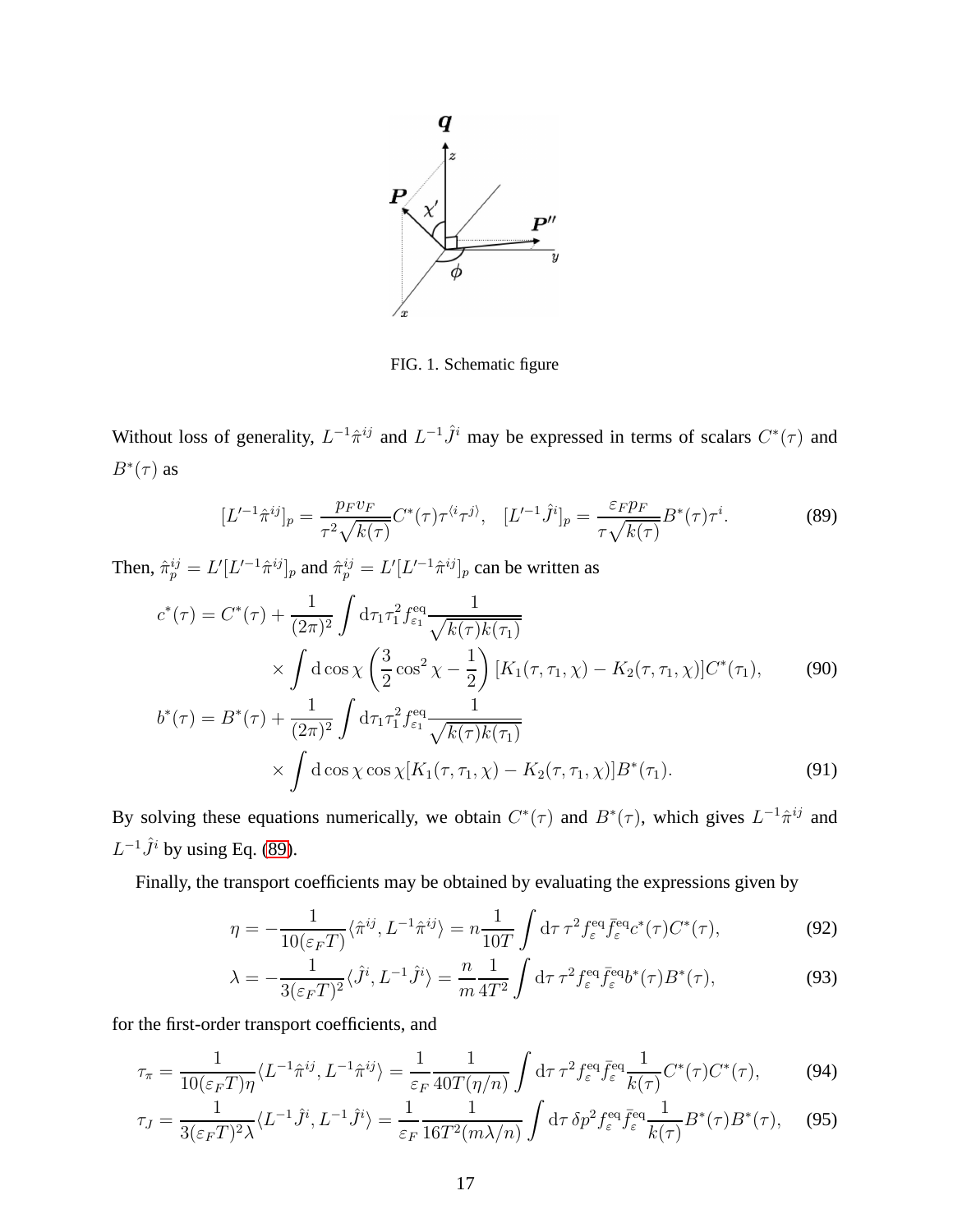

<span id="page-17-1"></span>FIG. 2. Scattering length dependence of the shear viscosity (left panel) and heat conductivity (right panel) at the Fermi temperature,  $T = T_F$ . The blue square and red circle indicate the classical Boltzmann gas and Fermi gas, respectively.

for the viscous relaxation times.

In practice, the momentum is discretized with a degrees of freedom  $N_p$ , and we vary  $N_p$  until the convergence of the results is achieved. The convergence of the numerical results are shown in Sec. V<sub>C</sub>.

#### <span id="page-17-0"></span>**V. NUMERICAL RESULTS**

In this section, we show the numerical results of the shear viscosity, heat conductivity, and the viscous relaxation times of the stress tensor and heat flow of cold Fermi gasses. Varying the scattering length  $a_s$  and temperature, we focus on the quantum statistical effects of the transport coefficeints and relaxation times. We also exaine the relaxation-time approximation in a quantitative way using our results; some of the results are briefly reported in Ref. [\[48\]](#page-32-1).

#### **A. Quantum statistical effects on the transport coefficients**

First, we calculate the shear viscosity and heat conductivity with varying the scattering length. The unitary limit is taken by  $a_s \to \infty$ , i.e.,  $(p_F a_s)^{-1} = 0$ , where  $p_F$  is the Fermi momentum. For the classical Boltzmann gas, we set  $a = 0$  in Eq. [\(2\)](#page-3-2) and the corresponding equilibrium distribution function reads  $f_p^{\text{eq}} = e^{-(|\delta p|^2/2m - \mu_{\text{TF}})/T}$ . For the Fermi gas, we take into account the quantum statistics by setting  $a = -1$ , and the equilibrium distribution function is  $f_p^{eq} = [e^{(\vert \delta p \vert^2 / 2m - \mu_{\rm TF})/T} +$ 1<sup>-1</sup>. The resultant data show that, as the scattering length increases, the viscous effects decrease (Fig. [2\)](#page-17-1), and the quantum statistical effects increase (Fig. [3\)](#page-18-0). The scattering-length dependence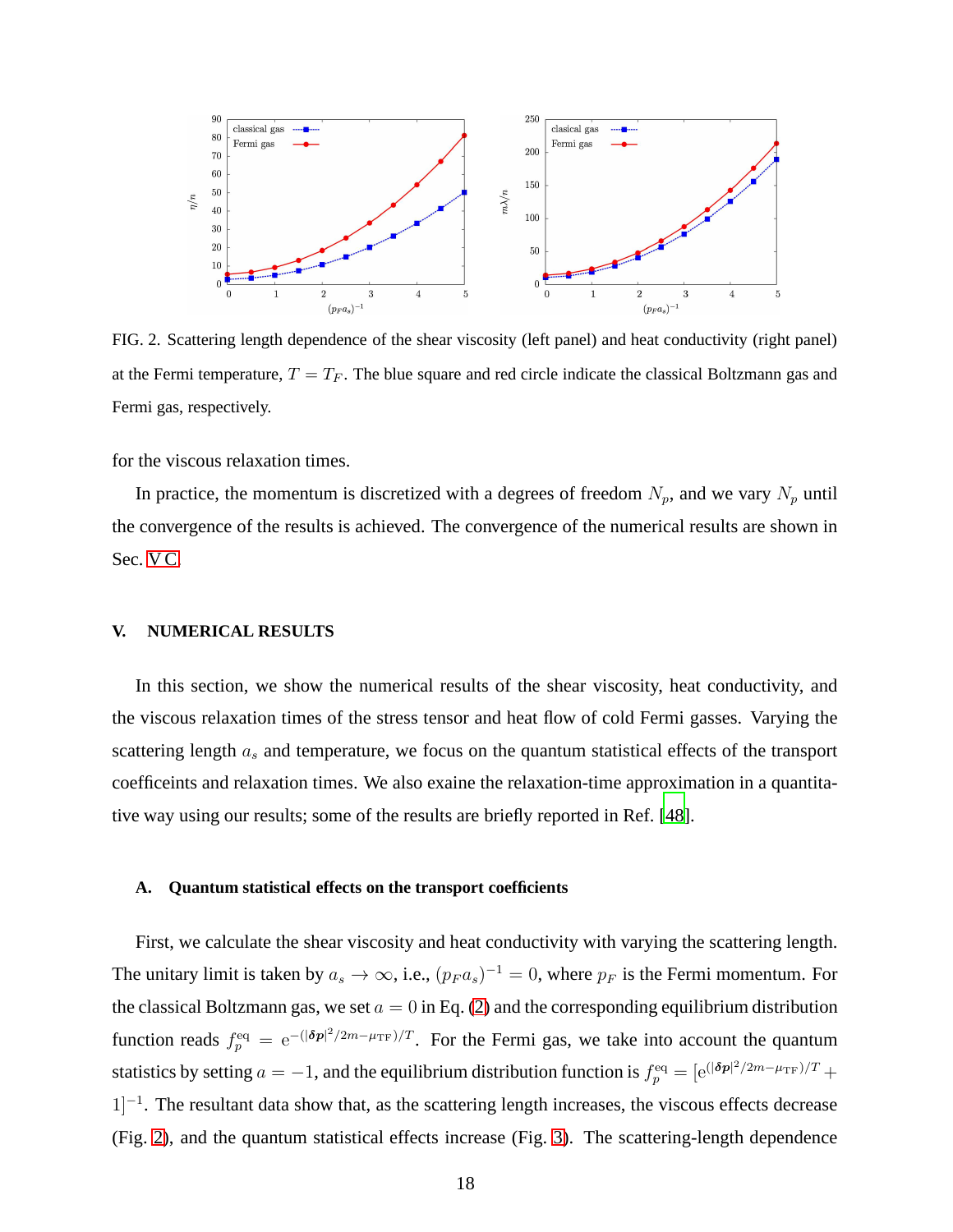

<span id="page-18-0"></span>FIG. 3. Scattering length dependence of the quantum statistical effects for the shear viscosity (red square), heat conductivity (blue circle), the viscous relaxation times of the stress tensor (green triangle), and that of the heat conductivity (purple rhombus) are respectively shown at the Fermi temperature.



<span id="page-18-1"></span>FIG. 4. Scattering length dependence of the shear viscosity (left panel) and heat conductivity (right panel). The red square, blue circle, and green triangle correspond to the Fermi gas with the temperature  $T/T_F$  = 0.1, 1, 5, respectively.

of the quantum statistical effects indicates that the quantum nature becomes apparent at unitarity, where the atomic gases are strongly correlated. We also see that the shear viscosity and heat conductivity decrease as the scattering length becomes smaller and they are smallest at the unitary limit for any temperature (Fig. [4\)](#page-18-1).

Figure [5](#page-19-0) shows the temperature dependence of  $\eta/n$  and  $m\lambda/n$ . The quantum statistical effect increases the  $\eta/n$  and  $m\lambda/n$ . The difference between the classical gas and the Fermi gas becomes larger as temperature decreases. In particular, at the temperature  $T < T_F$ , the differences become clear and those of the Fermi gases diverge. Three comments are in order here. (i) The quantum statistical effect is not negligible even above  $T^*$ , below which pairing effects dominate and our computation becomes invalid. (ii) The increases of the shear viscosity and heat conductivity for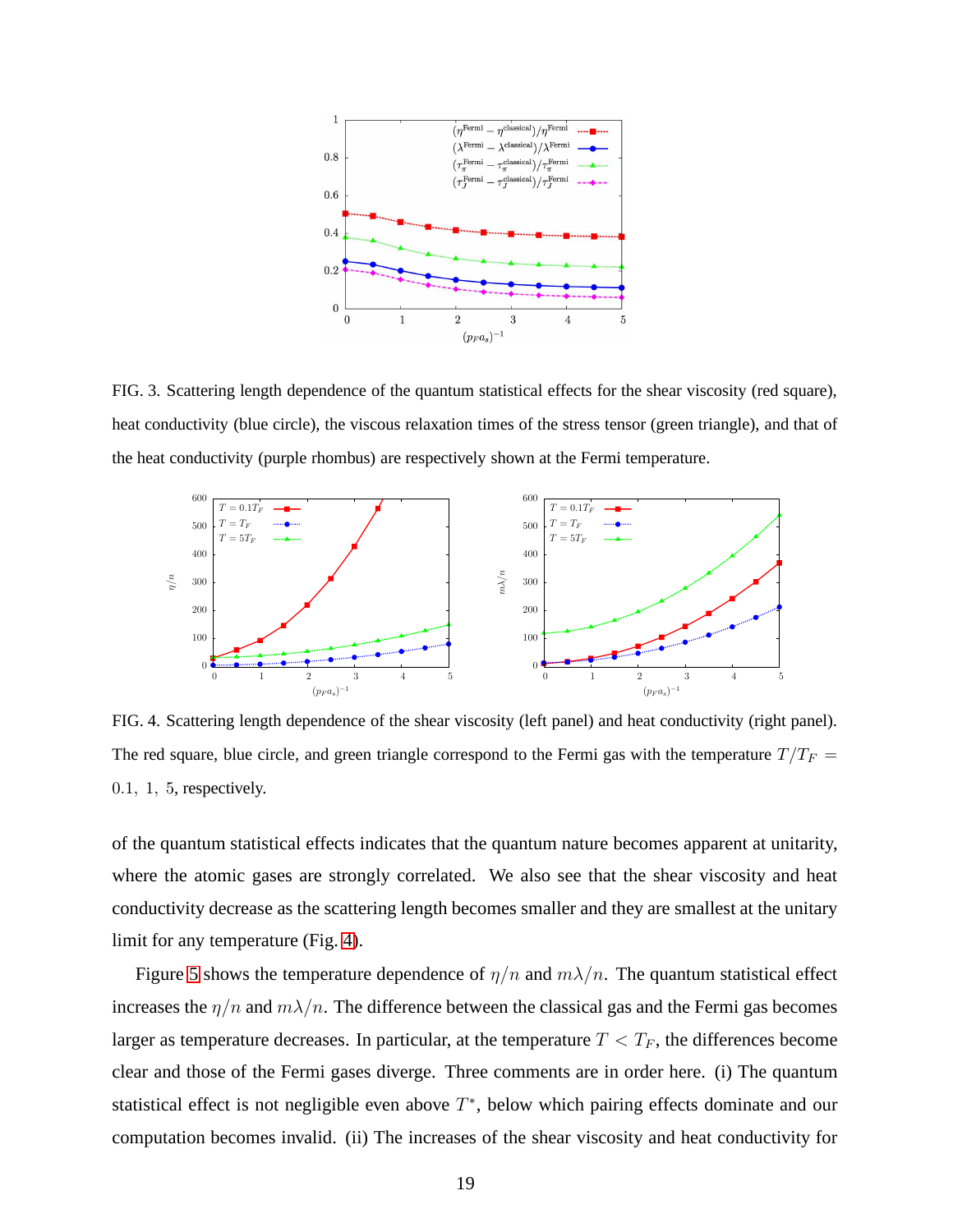

<span id="page-19-0"></span>FIG. 5. Temperature dependence of the shear viscosity (left panel) and heat conductivity (right panel) at the unitarity,  $(p_F a_s)^{-1} = 0$ . The blue square and red circle indicate the first-order transport coefficients of classical Boltzmann gas and the Fermi gas, respectively. The black dashed and dotted lines show the superfluid-transition temperature  $T_c \simeq 0.15T_F$  and the pairing-formation temperature  $T^* \simeq 0.22T_F$ , respectively.

the Fermi gas at small temperature are naturally understood in terms of the Pauli blocking effect; a good Fermi sphere is formed at low temperature and thus the elastic scattering rate other than the forward one is so greatly suppressed due to the Pauli blocking that the energy and momentum transport become quite efficient, which implies the increase of the shear viscosity and heat conductivity. (iii) Our result of the shear viscosity might implies that the kinetic approach is unreliable near the unitarity at low temperature even above the  $T^*$ , in contrast to the previous works which claim good agreement between experimental results and theoretical results based on the Boltzmann equation without quantum Fermi statistics as low as  $0.3T_F$  at unitarity.

The viscous relaxation times exhibits similar behaviors as the first-order transport coefficients. The differences between the classical gas and the Fermi gas increase at low temperature and near unitarity (see Fig. [6](#page-20-0) and [7\)](#page-20-1).

#### **B. Reliability of the relaxation-time approximation**

In the RTA, the collision integral in Eq.  $(2)$  is replaced by

$$
C[f]_p = -\frac{f_p - f_p^{\text{eq}}}{\tau},\tag{96}
$$

where  $\tau$  is a free parameter which determines the time scale for a non-equilibrium system to relax toward the equilibrium states. Under the approximation, the shear viscosity and heat conductivity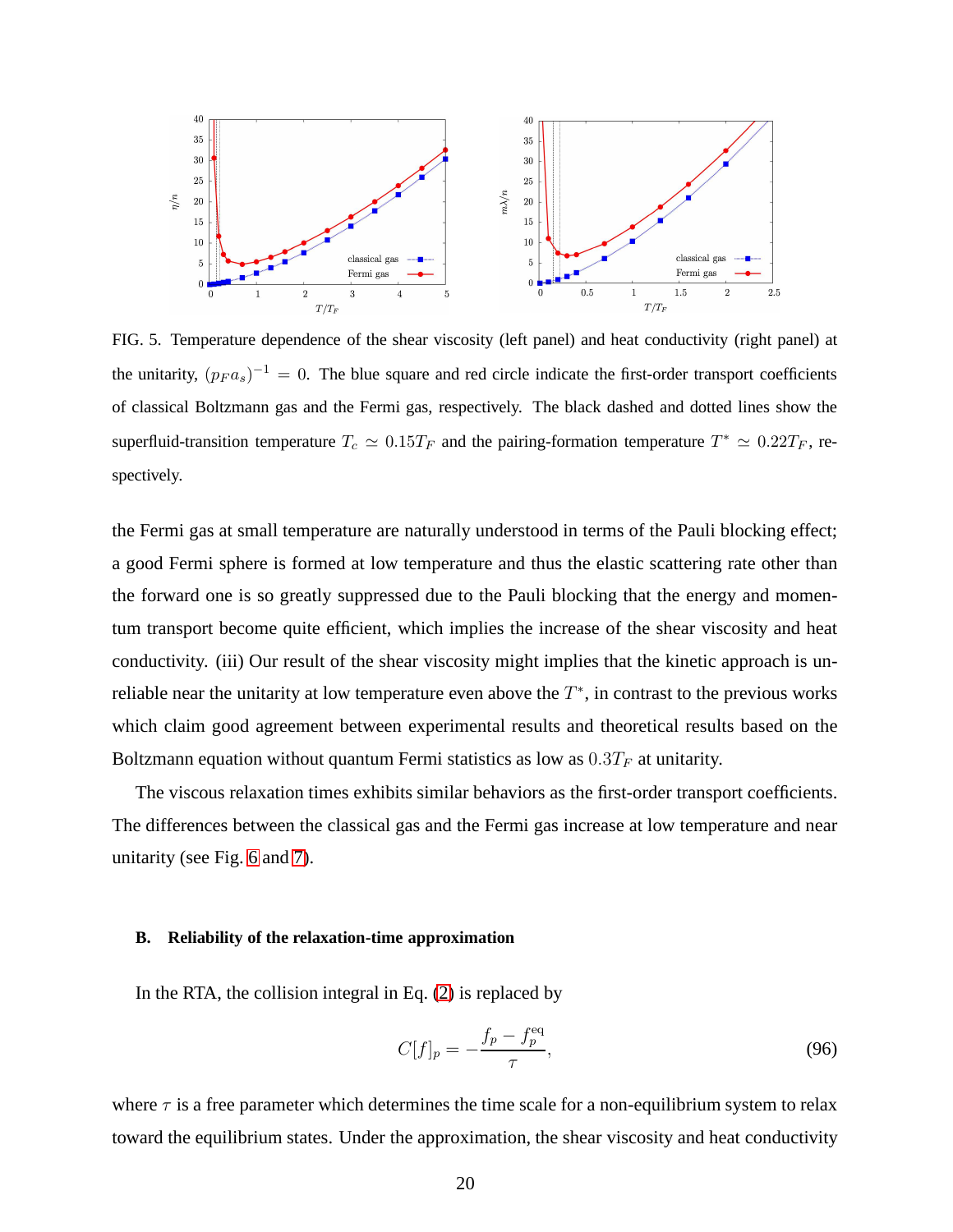

<span id="page-20-0"></span>FIG. 6. Scattering length dependence of the viscous relaxation times of the stress tensor (left panel) and heat flow (right panel) at the Fermi temperature,  $T = T_F$ . The blue square and red circle indicate the viscous relaxation times of classical Boltzmann gas and the Fermi gas which evaluated without the RTA, while the purple triangle and green rhombus indicate those evaluated with the RTA given by Eqs. [\(99\)](#page-22-0) and [\(100\)](#page-22-1). The black dashed and dotted lines show  $T_c$  and  $T^*$ , respectively.



<span id="page-20-1"></span>FIG. 7. Temperature dependence of the viscous relaxation times of the stress tensor (left panel) and heat flow (right panel) at the unitarity,  $(p_F a_s)^{-1} = 0$ . The blue square and red circle indicate the viscous relaxation times of classical Boltzmann gas and the Fermi gas which evaluated without the RTA, while the purple triangle and green rhombus indicate those evaluated with the RTA given by Eqs. [\(99\)](#page-22-0) and [\(100\)](#page-22-1). The black dashed and dotted lines show  $T_c$  and  $T^*$ , respectively.

are calculated to be [\[19](#page-31-11)[–21\]](#page-31-1)

$$
\eta^{\text{RTA}} = \tau P, \quad \lambda^{\text{RTA}} = \frac{\tau}{12mT} \left( 7Q - \frac{75P^2}{n} \right),\tag{97}
$$

where Q is defined by  $Q \equiv \int_p \delta v^2 \delta p^2 f_p^{\text{eq}}$ . In addition, it should be noted that the viscous relaxation times are given by  $\tau$ ,

<span id="page-20-3"></span><span id="page-20-2"></span>
$$
\tau_{\pi}^{\text{RTA}} = \tau_J^{\text{RTA}} = \tau.
$$
\n(98)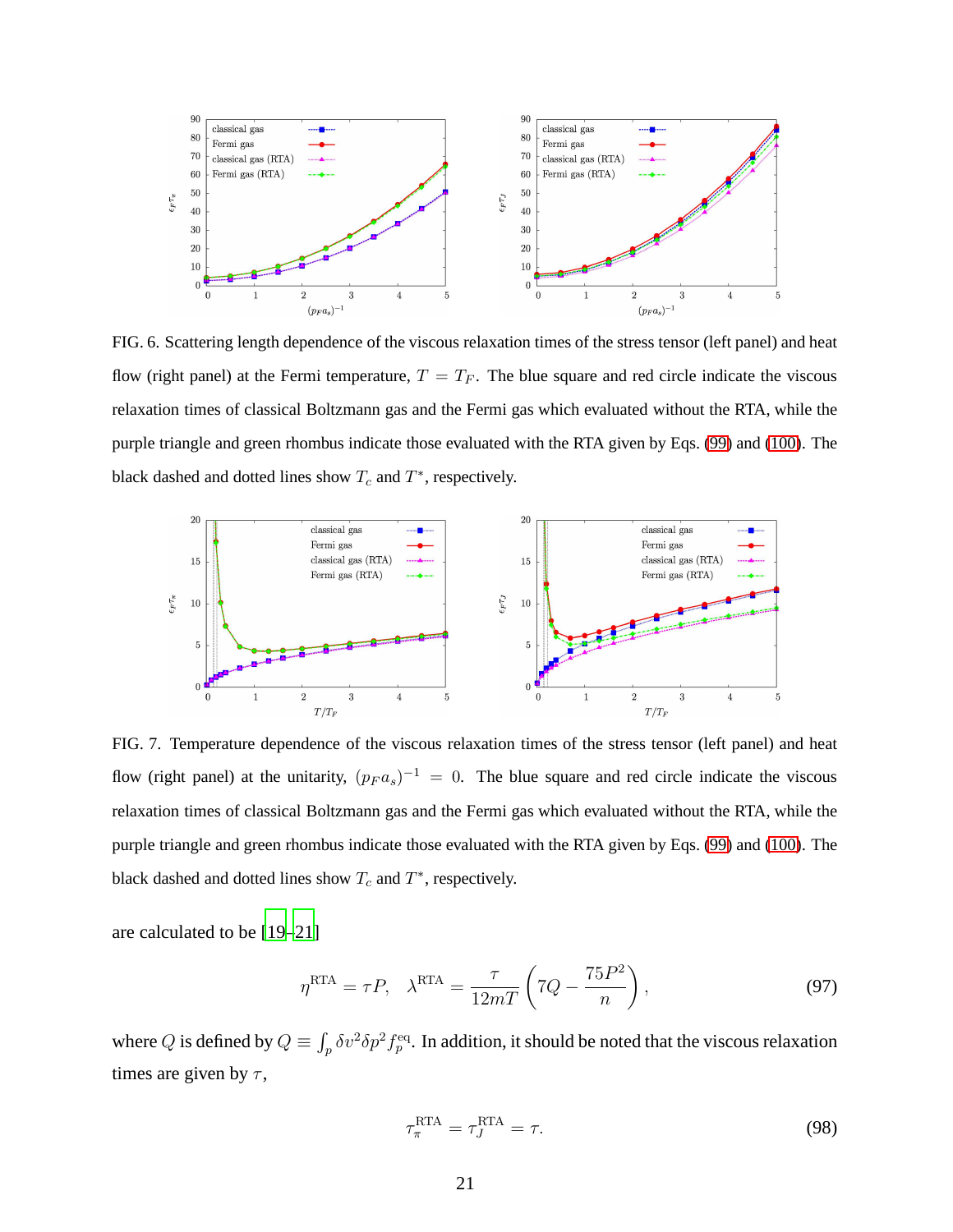

<span id="page-21-0"></span>FIG. 8. Temperature dependence of the viscous relaxation times of the stress tensor and heat flow of the unitary Fermi gas. The red square and blue circle respectively indicate the viscous relaxation times of the stress tensor and heat conductivity which evaluated without the RTA, while the green triangle and purple rhombus indicate those evaluated with the RTA given by Eqs. [\(99\)](#page-22-0) and [\(100\)](#page-22-1). The black dashed and dotted lines show  $T_c$  and  $T^*$ , respectively.



<span id="page-21-1"></span>FIG. 9. Temperature dependence of the error caused by the RTA are shown for the shear viscosity (red square), heat conductivity (blue circle), the viscous relaxation times of the stress tensor (green triangle), and that of the heat conductivity (purple rhombus) are respectively shown at unitarity. The black dashed and dotted lines show  $T_c$  and  $T^*$ , respectively.

In the RTA, the relaxation-time scales of the system is characterized by only one parameter  $\tau$ , which must be determined phenomenologically or based on more elaborated microscopic analyses. However, the viscous relaxation times of the stress tensor and heat conductivity given by Eqs. [\(57\)](#page-11-5) and [\(58\)](#page-11-1) take the considerably different values (Fig. [8\)](#page-21-0). This results are clearly contradict to Eq. [\(98\)](#page-20-2) and indicate that the RTA should be modified so as to incorporate the multiple relaxation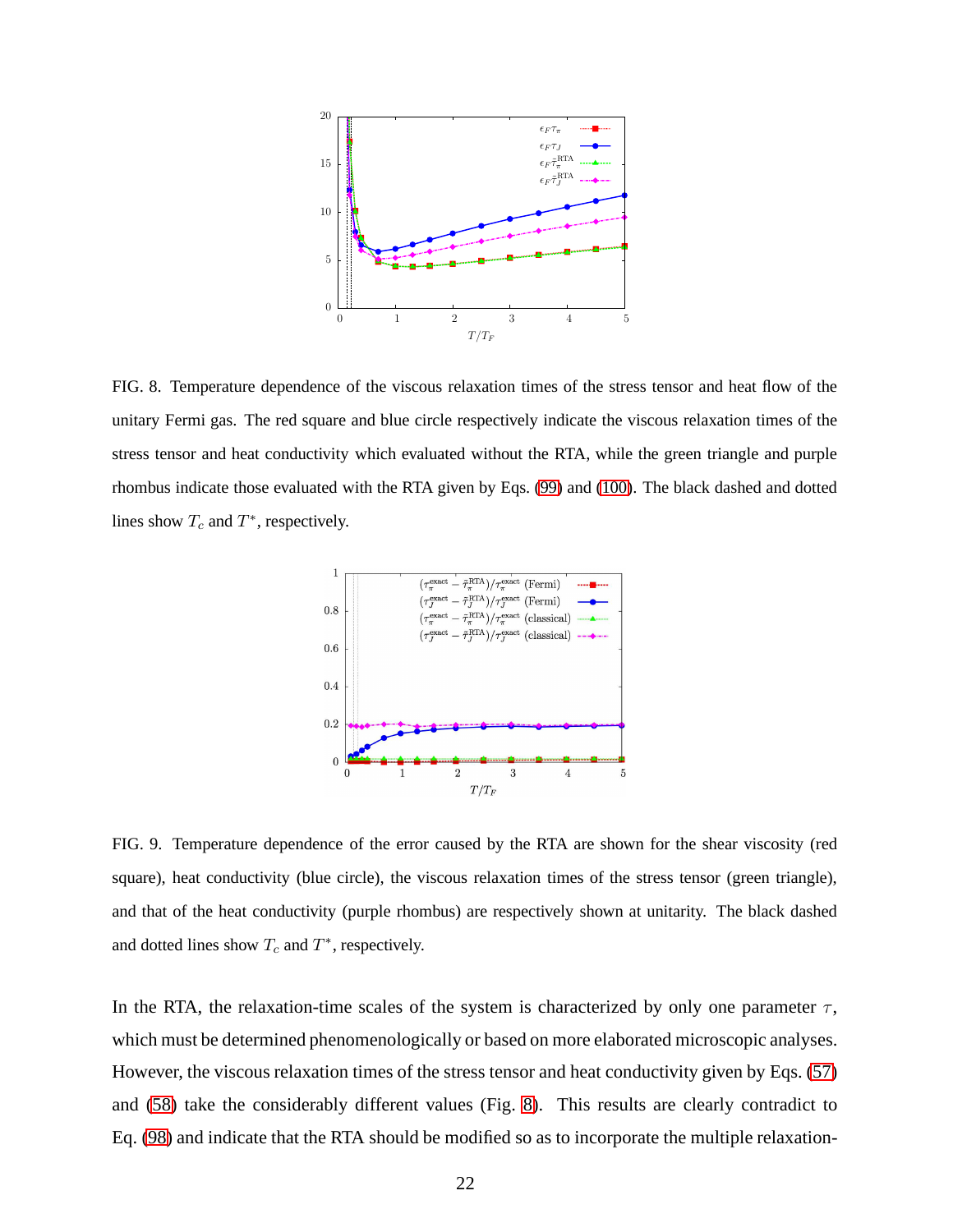time scales. To this end, we determine the viscous relaxation times independently with the help of the relations Eq. [\(97\)](#page-20-3) derived from the RTA and exact value of the shear viscosity and heat conductivity as follows: We evaluate the viscous relaxation time of the stress tensor by

<span id="page-22-1"></span><span id="page-22-0"></span>
$$
\tau = \frac{\eta^{\text{exact}}}{P} \equiv \tilde{\tau}_{\pi}^{\text{RTA}},\tag{99}
$$

While the viscous relaxation time of the heat conductivity is evaluated as

$$
\tau = \frac{12mT\lambda^{\text{exact}}}{(7Q - 75P^2/n)} \equiv \tilde{\tau}_{\pi}^{\text{RTA}}.
$$
\n(100)

We note that  $\eta^{\rm exact}, \lambda^{\rm exact}, \tau^{\rm exact}_\pi$ , and  $\tau^{\rm exact}_J$  denote the transport coefficients and viscous relaxation times, which are respectively calculated from Eqs. [\(55\)](#page-11-0)-[\(58\)](#page-11-1) in an exact manner, as in the analyses in the last subsection. In Fig. [6](#page-20-0) and [7,](#page-20-1) we compare the viscous relaxation times with and without the RTA and the numerical results of Eqs. [\(99\)](#page-22-0) and [\(100\)](#page-22-1) actually behave similarly compared with the exact ones qualitatively. It is remarkable that  $\eta^{\text{exact}}/P$  well reproduces the viscous relaxation time of the stress tensor  $\tau_\pi^\mathrm{exact}$  for both the classical gas and the Fermi gas regardless of temperature and scattering length. On the other hand, the RTA still has the quantitative error and always underestimates the viscous relaxation time of the heat conductivity compared with those evaluated exactly. It is noteworthy that the error of  $\tau_J$  caused by the RTA for the Fermi gas decreases at low temperature in contrast to that for classical gas, which is independent of temperature (Fig. [9\)](#page-21-1). This behavior may be understood as follows: The RTA is a kind of the linear approximation of the collision integral with respect to the deviation of the distribution function from the equilibrium one. The deviation is attributed to the excitations of quasi-particles due to the nonequilibrium process and decreases in the cold fermionic gases since the Pauli-blocking effect suppresses the excitation of the quasi-particles inside the Fermi sphere. Therefore the linear approximation work well and the RTA reproduces the exact value of the viscous relaxation time of the heat conductivity.

It is noted that the expressions [\(99\)](#page-22-0) and [\(100\)](#page-22-1) derived with the RTA can be obtained by a closure approximation

<span id="page-22-2"></span>
$$
\langle \hat{\pi}^{ij}, L^{-2} \hat{\pi}^{ij} \rangle \to \langle \hat{\pi}^{ij}, L^{-1} \hat{\pi}^{ij} \rangle \langle \hat{\pi}^{ij}, L^{-1} \hat{\pi}^{ij} \rangle / \langle \hat{\pi}^{ij}, \hat{\pi}^{ij} \rangle, \tag{101}
$$

in the exact expressions given by Eqs. [\(57\)](#page-11-5) and [\(58\)](#page-11-1). Such a closure approximation is reminiscent of the mean-field (or Hartree) approximation, and it may imply that the RTA might be validated if the vector space  $L\hat{\pi}^{ij}$  is saturated by  $\hat{\pi}^{ij}$ . Equation [\(99\)](#page-22-0) is verified by noticing  $\langle \hat{\pi}^{ij}, \hat{\pi}^{ij} \rangle = 10TP$ and  $\langle \hat{\pi}^{ij} , L^{-1}\hat{\pi}^{ij} \rangle = 10T \eta^{\text{exact}}$  from Eq. [\(55\)](#page-11-0). Then by applying the replacement [\(101\)](#page-22-2) to Eq. [\(57\)](#page-11-5),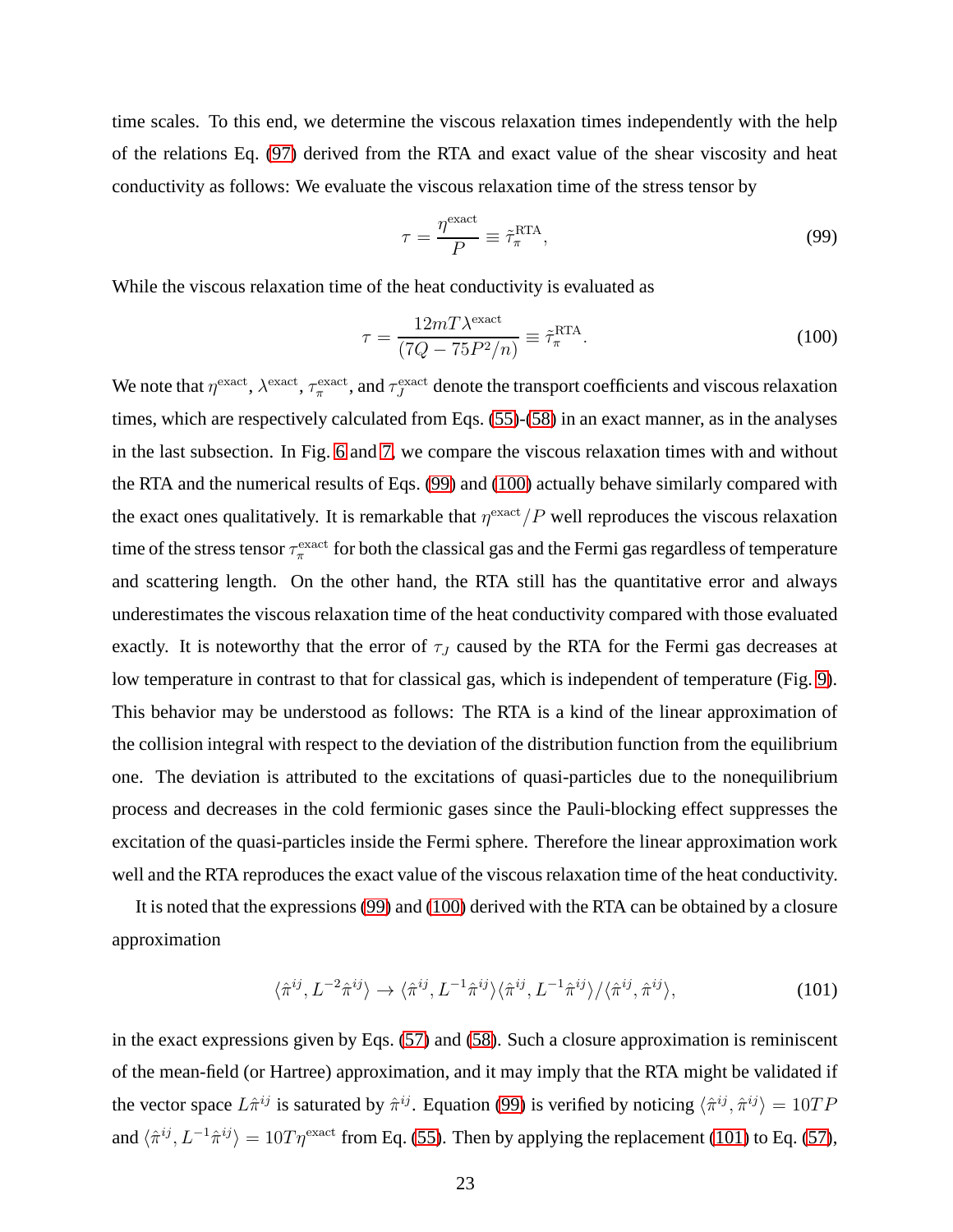

<span id="page-23-1"></span>FIG. 10. Temperature dependence of the shear viscosity (left top panel), heat conductivity (right top panel) and viscous relaxation times of the stress tensor (left bottom panel) and heat flow (right bottom panel) at the unitarity. Quantum Fermi statistics is taken into account in these figures.  $N_p$  is a number of meshes for the discretized momentum space and the purple rhombus, green triangle, the blue circle and red square indicate  $N_p = 30, 50, 100, 150$ , respectively.

we obtain Eq. [\(99\)](#page-22-0) as,

$$
\tau_{\pi} = \frac{1}{10T\eta^{\text{exact}}} \langle \hat{\pi}^{ij}, L^{-2} \hat{\pi}^{ij} \rangle
$$
  
\n
$$
\rightarrow \tilde{\tau}_{\pi}^{\text{RTA}} = \frac{1}{10T\eta^{\text{exact}}} \frac{\langle \hat{\pi}^{ij}, L^{-1} \hat{\pi}^{ij} \rangle \langle \hat{\pi}^{ij}, L^{-1} \hat{\pi}^{ij} \rangle}{\langle \hat{\pi}^{ij}, \hat{\pi}^{ij} \rangle} = \frac{\eta^{\text{exact}}}{P}.
$$
 (102)

Eq. [\(100\)](#page-22-1) is also verified in an analogous way.

#### <span id="page-23-0"></span>**C. Convergence properties of the numerical results**

We show that the numerical results of shear viscosity, heat conductivity, and viscous relaxation times of the stress tensor and heat flow, are well convergent. In Fig. [10,](#page-23-1)  $N_p$  is a number of meshes for the discretized momentum space. We have confirmed that the temperature dependences of all the quantities shown here are well convergent with  $N_p = 150$ . In this confirmation, momentum upper cutoff are taken as large enough for the numerical results not to depend on them. We have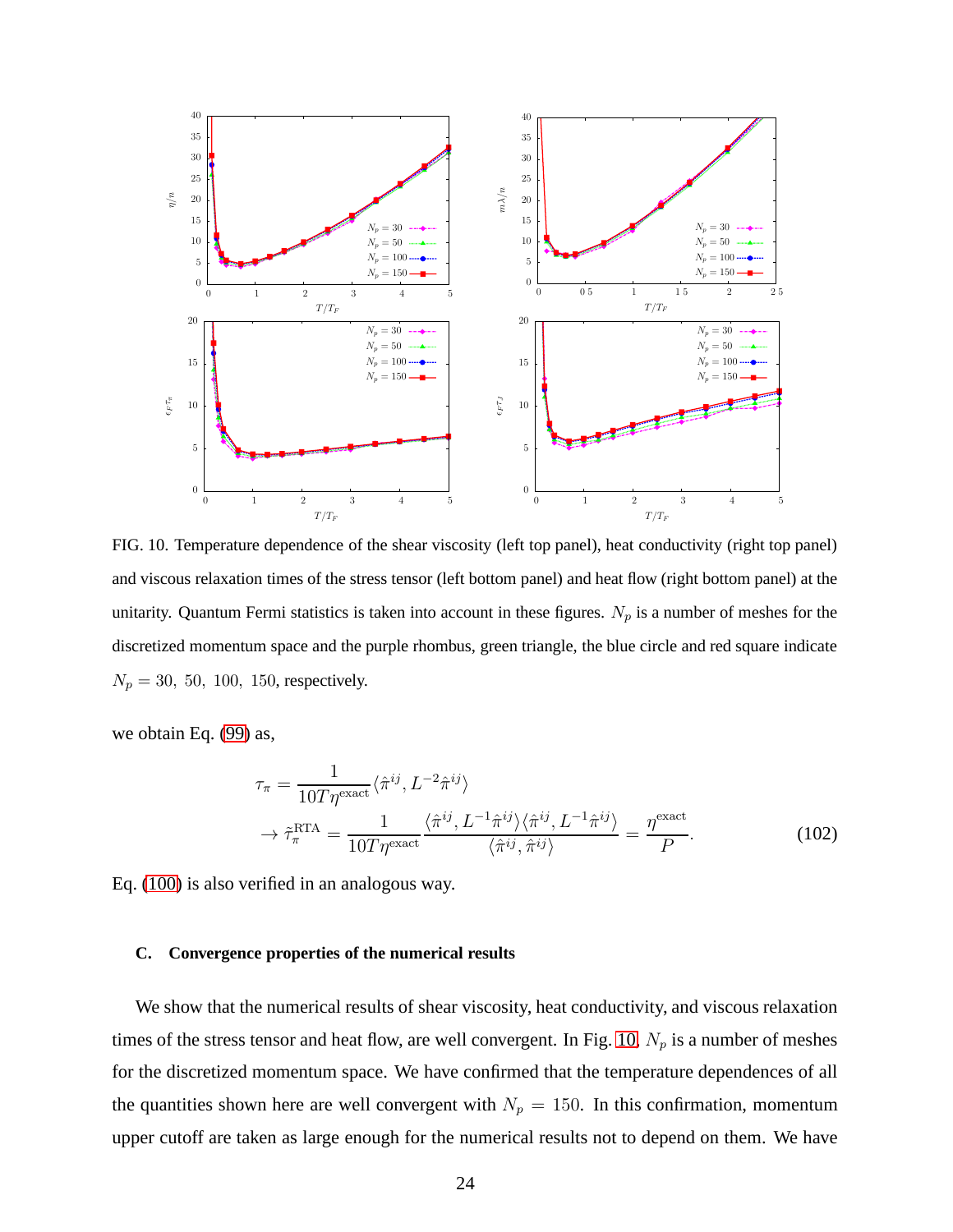also checked their scattering dependence and they are well convergent as well.

## <span id="page-24-0"></span>**VI. CONCLUSION**

In this paper, we have derived the second-order hydrodynamic equation for non-relativistic systems with the microscopic expressions of all the transport coefficients including the viscous relaxation times by applying the RG method: It is notable that the shear viscosity and heat conductivity have the same expressions as those by the Chapman-Enskog method, and the viscous relaxation times take new but natural forms. Though the inclusion of the quantum statistical effects do not change the form of the hydrodynamic equation, it makes the microscopic expressions of the transport coefficients different, which gives the remarkable differences in the value of the transport coefficients.

By using the transport coefficients that we have obtained, we have calculated in a full numerical way the shear viscosity, heat conductivity and viscous relaxation times of the stress tensor and heat flow. Any approximation has not been used in the numerical evaluation of these quantities in the present work, which has given the exact values based on the Boltzmann equation, and the numerical convergence is readily confirmed. We have found that the Fermi statistics makes significant contributions to the first-order transport coefficients and viscous relaxation times at low temperature or small scattering length due to the Pauli blocking in the rigid Fermi sphere, which suppresses the collision rate and results in highly viscous systems. Furthermore, by using the numerical results we have examined the reliability of the relations  $\tau_{\pi} = \eta / P$  and  $\tau_{J} = 12 m T \lambda / (7Q - 75P^{2}/n)$ , which are derived with recourse to the RTA and used rather extensively. The resulting data have shown that the ratio of the shear viscosity and pressure well agrees with the viscous relaxation time. This agreement is consistent with Ref. [\[47\]](#page-32-0) and suggest the reliability of the RG method. Furthermore, the results encourage us to use the relation  $\tau_{\pi} = \eta/P$ , which greatly simplifies the evaluation of the viscous relaxation time of the stress tensor. On the other hand, the latter relation for the viscous relaxation time does not appear to be reliable. Thus, we should use the value evaluated by Eqs. [\(57\)](#page-11-5) and [\(58\)](#page-11-1) instead of Eq. [\(97\)](#page-20-3) for the viscous relaxation time of the heat conductivity, and also need to investigate the time evolution of fluids with these transport coefficients inserted in order to examine how quantitatively significant the difference of  $\tau_J$  evaluated with and without the RTA is.

The numerical evaluation of the other transport coefficients are left as a future work. Then,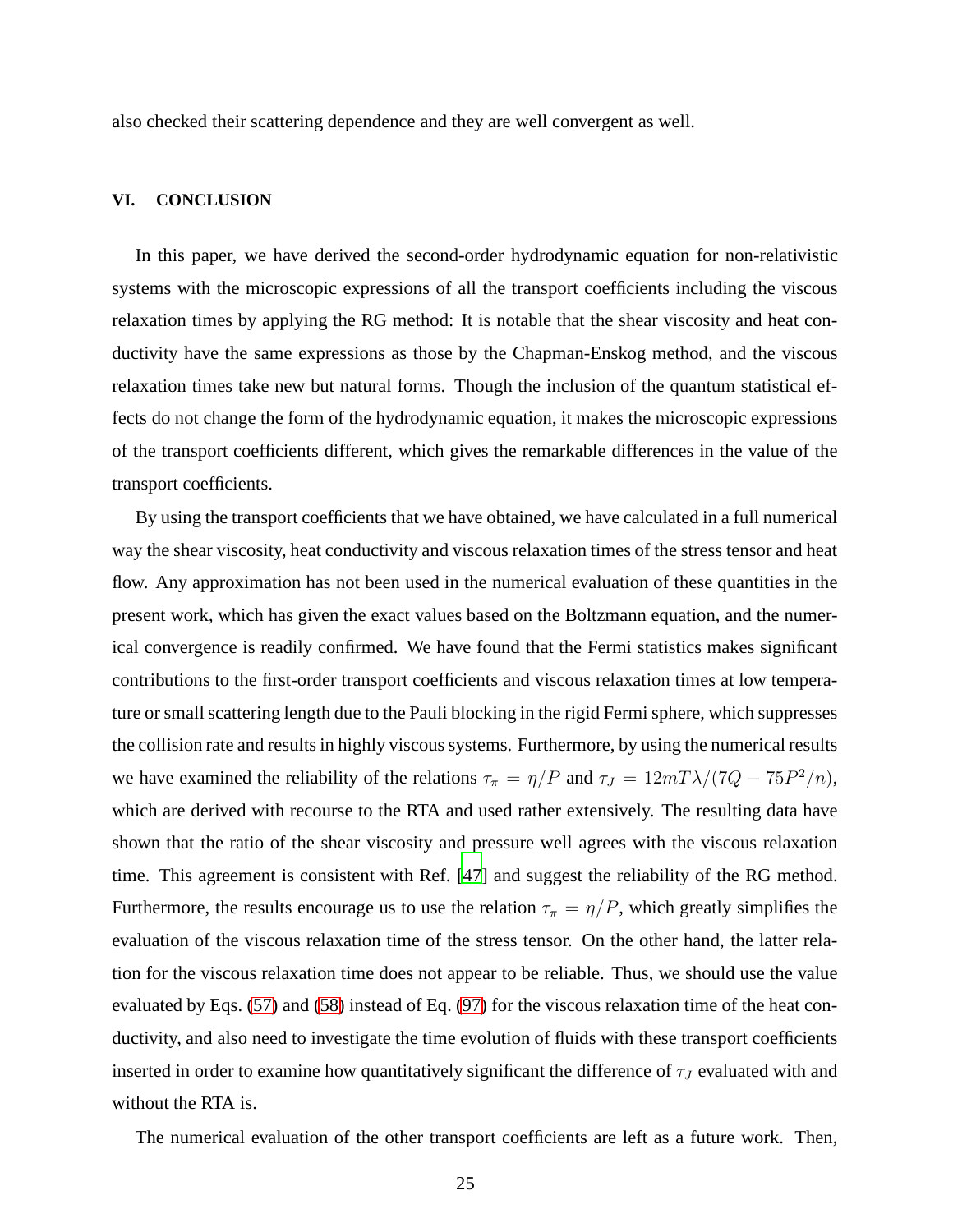we may apply the obtained second-order hydrodynamic equation to the analysis of the time evolution of the ultracold atomic gases. Furthermore, we should take account of systems with phase transitions. In particular, the behavior of the transport coefficients near the critical region and investigation of how they affect on the time-evolution of fluids are interesting.

#### **ACKNOWLEDGMENT**

Y.K. is supported by the Grants-in-Aid for JSPS fellows (No.15J01626). T.K. was partially supported by a Grant-in-Aid for Scientific Research from the Ministry of Education, Culture, Sports, Science and Technology (MEXT) of Japan (Nos. 20540265 and 23340067), by the Yukawa International Program for Quark-Hadron Sciences.

#### <span id="page-25-0"></span>**Appendix A: Determination of the initial condition of the first-order perturbative equation**

In this appendix, we present a detailed calculation of Eq. [\(36\)](#page-8-2).  $F_{0p}$  given in Eq. [\(21\)](#page-6-1) is calculated as

$$
F_{0p} = -(f_p^{\text{eq}} \bar{f}_p^{\text{eq}})^{-1} \left( \boldsymbol{v} \cdot \boldsymbol{\nabla} + \boldsymbol{F} \cdot \boldsymbol{\nabla}_p \right) \tilde{f}_p^{(i)}
$$
  
= 
$$
-v^i \frac{\nabla^i T}{T^2} \left( \frac{|\delta \boldsymbol{p}|^2}{2m} - \mu_{TF} \right) - \frac{1}{T} v^i \delta p^j \nabla^i u^j - v^i \frac{\nabla^i \mu_{TF}}{T} + F^i \frac{\delta p^i}{mT}.
$$
 (A1)

Then, we can calculate the projection of  $F_0$  onto the  $Q_0$ -space as

$$
[Q_0 F_0]_p = [F_0 - P_0 F_0]_p = F_{0p} - \sum_{\alpha=0}^4 \frac{\varphi_{0p}^{\alpha}}{c^{\alpha}} \langle \varphi_0^{\alpha}, F_0 \rangle = -\frac{\sigma^{ij}}{T} \hat{\pi}_p^{ij} - \frac{\nabla^i T}{T^2} \hat{J}_p^i, \tag{A2}
$$

where we have used the definitions of the projection operators [\(33\)](#page-7-1) in the first equality and [\(32\)](#page-7-2) in the second equality. Then, we arrive at Eq. [\(36\)](#page-8-2) ,

$$
[L^{-1}Q_0F_0]_p = -\frac{\sigma^{ij}}{T}[L^{-1}\hat{\pi}^{ij}]_p - \frac{\nabla^i T}{T^2}[L^{-1}\hat{J}^i]_p.
$$
 (A3)

#### <span id="page-25-1"></span>**Appendix B: Detailed derivation of relaxation equation**

We show a detailed derivation of the relaxation equation and give the explicit expressions of all the coefficients appearing in it. To this end, we reduce Eq. [\(49\)](#page-10-1) into the relaxation equation. Using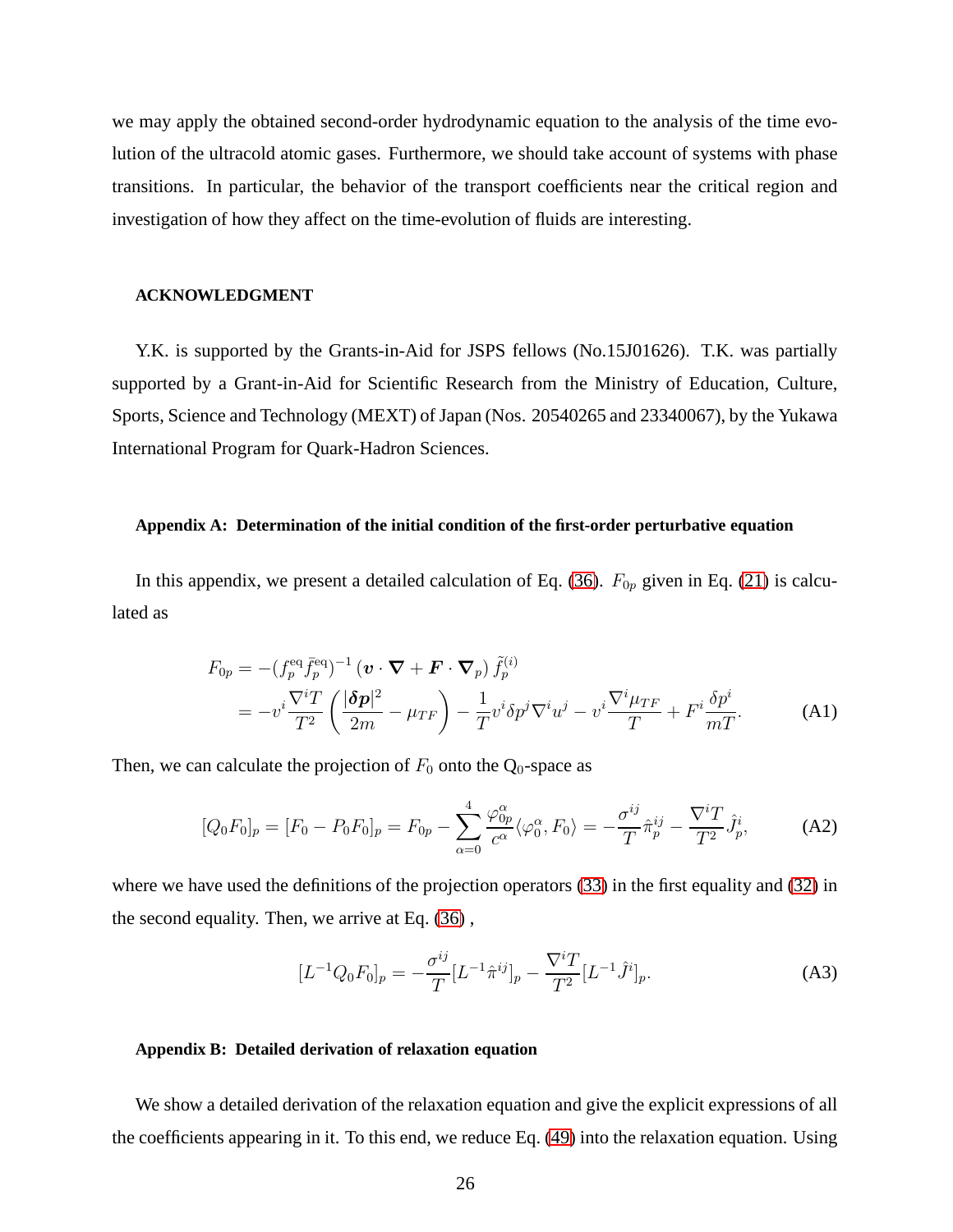the vector notations

$$
\hat{\psi}_p^{\alpha} = {\hat{\pi}_p^{ij}, \hat{J}_p^{i}}, \tag{B1}
$$

$$
\hat{\chi}_p^{\alpha} = \left\{ \frac{\hat{\pi}_p^{ij}}{2T\eta}, \frac{\hat{J}_p^i}{T^2\lambda} \right\},\tag{B2}
$$

$$
\psi^{\alpha} = {\pi^{ij}, J^i}, \tag{B3}
$$

<span id="page-26-0"></span>
$$
X^{\alpha} = \left\{ 2\eta \sigma^{ij}, \lambda \nabla^i T \right\},\tag{B4}
$$

with which we can write as  $\Psi = L^{-1}\hat{\chi}^{\alpha}\psi^{\alpha}$  and  $Q_0F_0 = -\hat{\chi}^{\alpha}_1X^{\alpha}$ . Equation [\(49\)](#page-10-1) can be converted into the following form

$$
\epsilon \langle L^{-1} \hat{\psi}^{\alpha}, \hat{\chi}^{\beta} \rangle \psi^{\beta}
$$
\n
$$
= \epsilon \langle L^{-1} \hat{\psi}^{\alpha}, \hat{\chi}^{\beta} \rangle X^{\beta} + \langle L^{-1} \hat{\psi}^{\alpha}, L^{-1} \hat{\chi}^{\beta} \rangle \frac{\mathcal{D}}{\mathcal{D}t} \psi^{\beta} + \epsilon \langle L^{-1} \hat{\psi}^{\alpha}, \delta K^{i} L^{-1} \hat{\chi}^{\beta} \rangle \nabla^{i} \psi^{\beta}
$$
\n
$$
+ \epsilon \langle L^{-1} \hat{\psi}^{\alpha}, f^{\text{eq}} \bar{f}^{\text{eq}} \left( \frac{\mathcal{D}}{\mathcal{D}t} + \epsilon \delta \mathcal{K} \cdot \nabla + \epsilon \mathcal{F} \cdot \nabla_{K} \right) f^{\text{eq}} \bar{f}^{\text{eq}} L^{-1} \hat{\chi}^{\beta} \rangle \psi^{\beta}
$$
\n
$$
- \epsilon^{2} \frac{1}{2} \langle L^{-1} \hat{\psi}^{\alpha}, B[L^{-1} \hat{\chi}^{\beta}, L^{-1} \hat{\chi}^{\gamma}] \rangle \psi^{\beta} \psi^{\gamma}, \tag{B5}
$$

where we have defined  $[\delta K^i]_p \equiv \delta p^i / m = \delta v^i$  and  $[\nabla^i_K]_p \equiv \nabla^i_p$ .

The coefficients of the first, third, and fourth terms in the right-hand side of Eq. [\(B5\)](#page-26-0) can be written as

$$
\left\langle L^{-1}\hat{\psi}^{\alpha},\hat{\psi}^{\beta}\right\rangle = \begin{pmatrix} -2T\eta\Delta^{ijkl} & 0\\ 0 & -T^2\lambda\Delta^{ij} \end{pmatrix},\tag{B6}
$$

$$
\left\langle L^{-1}\hat{\psi}^{\alpha}, L^{-1}\hat{\psi}^{\beta}\right\rangle = \begin{pmatrix} 2T\eta\tau_{\pi}\Delta^{ijkl} & 0\\ 0 & T^2\lambda\tau_{J}\Delta^{ij} \end{pmatrix},
$$
(B7)

$$
\left\langle L^{-1}\hat{\psi}^{\alpha}, \delta K^{m}L^{-1}\hat{\psi}^{\beta}\right\rangle = \begin{pmatrix} 0 & T^{2}\lambda\ell_{\pi J}\Delta^{ijkl} \\ 2T\eta\ell_{J\pi}\Delta^{ijkl} & 0 \end{pmatrix},
$$
 (B8)

where transport coefficients introduced here are defined as follows:

$$
\tau_{\pi} \equiv \frac{1}{10T\eta} \langle \hat{\pi}^{ij}, L^{-2} \hat{\pi}^{ij} \rangle, \tag{B9}
$$

$$
\tau_J \equiv \frac{1}{3T^2 \lambda} \langle \hat{J}^i, L^{-2} \hat{J}^i \rangle, \tag{B10}
$$

which are viscous relaxation times for the stress tensor and heat flow, respectively, and

$$
\ell_{\pi J} \equiv \frac{1}{5T^2 \lambda} \langle L^{-1} \hat{\pi}^{ij}, \delta K^i L^{-1} \hat{J}^j \rangle, \tag{B11}
$$

$$
\ell_{J\pi} \equiv \frac{1}{10T\eta} \langle L^{-1}\hat{J}^i, \delta K^j L^{-1} \hat{\pi}^{ij} \rangle, \tag{B12}
$$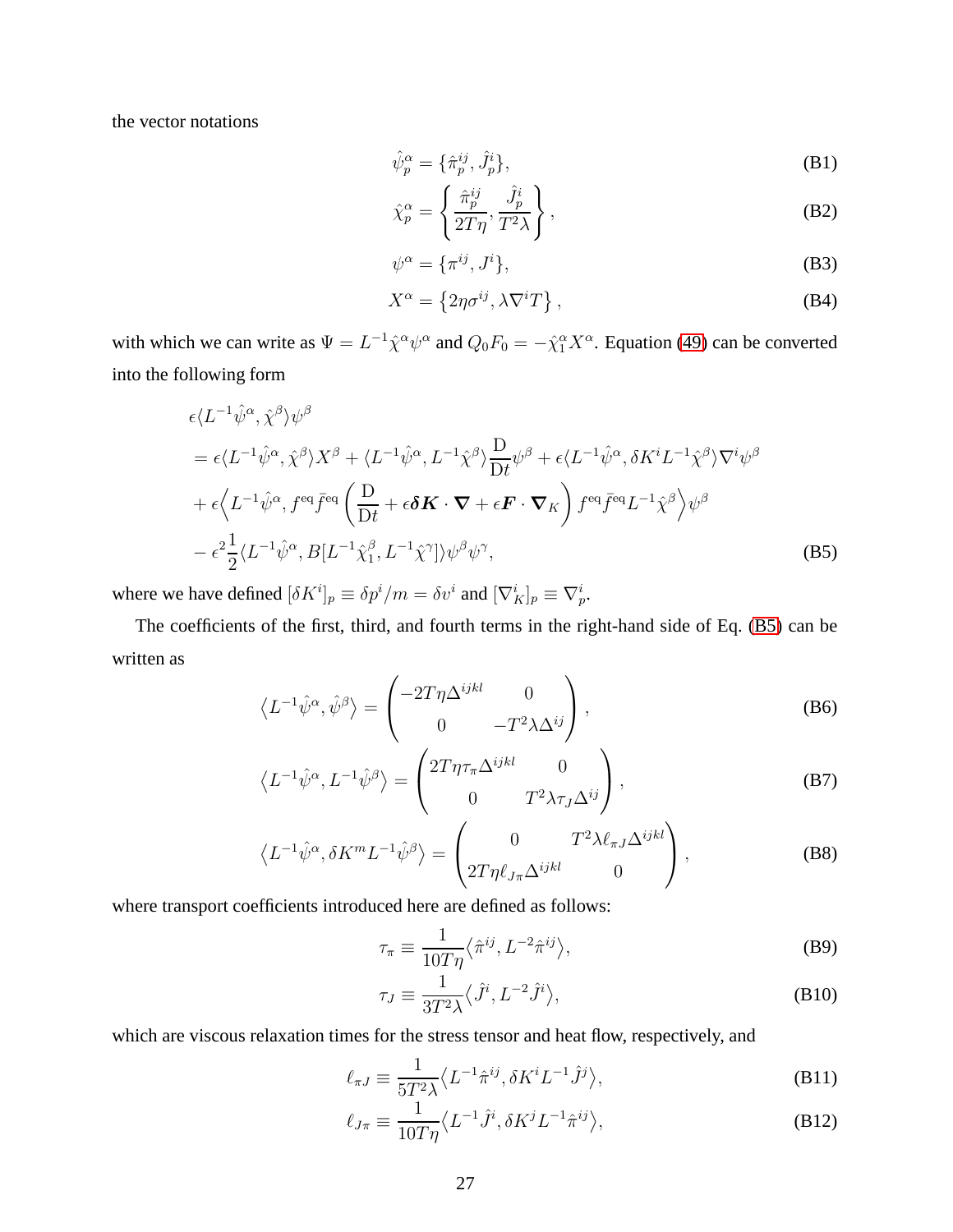which are so called viscous relaxation lengths.

Then, let us rewrite the last term in the right-hand side of Eq. [\(B5\)](#page-26-0) as

$$
\frac{\epsilon^2}{2} \langle L^{-1}\hat{\pi}^{ij}, B[L^{-1}\hat{\chi}^{\beta}][L^{-1}\hat{\chi}^{\gamma}] \rangle \psi^{\beta} \psi^{\gamma} = b_{\pi\pi\pi} \pi^{m \langle k} \pi^{l \rangle m} + b_{\pi JJ} J^{\langle k} J^{l \rangle}, \tag{B13}
$$

$$
\frac{\epsilon^2}{2} \langle L^{-1} \hat{J}^i, B[L^{-1} \hat{\chi}^\beta][L^{-1} \hat{\chi}^\gamma] \rangle \psi^\beta \psi^\gamma = b_{J\pi J} \pi^{ij} J^j,
$$
\n(B14)

where the transport coefficients are defined by

$$
b_{\pi\pi\pi} \equiv \frac{3}{70T^2\eta^2} \langle L^{-1}\hat{\pi}^{ij}, B[L^{-1}\hat{\pi}^{ik}][L^{-1}\hat{\pi}^{jk}] \rangle, \tag{B15}
$$

$$
b_{\pi JJ} \equiv \frac{1}{10T^4\lambda^2} \langle L^{-1}\hat{\pi}^{ij}, B[L^{-1}\hat{J}^i][L^{-1}\hat{J}^j] \rangle, \tag{B16}
$$

$$
b_{JJ\pi} \equiv \frac{1}{10T^3\eta\lambda} \langle L^{-1}\hat{J}^i, B[L^{-1}\hat{J}^j][L^{-1}\hat{\pi}^{ij}] \rangle.
$$
 (B17)

We consider the forth term in the right-hand side of Eq. [\(B5\)](#page-26-0):

$$
\epsilon \langle L^{-1}\hat{\psi}^{\alpha},(f^{eq}\bar{f}^{eq})^{-1} \left[ \frac{D}{Dt} + \epsilon \delta \mathbf{K} \cdot \nabla + \epsilon \mathbf{F} \cdot \nabla_{K} \right] f^{eq}\bar{f}^{eq}L^{-1}\hat{\chi}^{\beta} \rangle \hat{\psi}^{\beta}
$$
\n
$$
= \epsilon \langle L^{-1}\hat{\psi}^{\alpha},(f^{eq}\bar{f}^{eq})^{-1} \frac{\partial}{\partial T} [f^{eq}\bar{f}^{eq}L^{-1}\hat{\chi}^{\beta}] \rangle \hat{\psi}^{\beta} \frac{D T}{Dt}
$$
\n
$$
+ \epsilon^{2} \langle L^{-1}\hat{\psi}^{\alpha},(f^{eq}\bar{f}^{eq})^{-1} \delta K^{a} \frac{\partial}{\partial T} [f^{eq}\bar{f}^{eq}L^{-1}\hat{\chi}^{\beta}] \rangle \hat{\psi}^{\beta} \nabla^{a}T
$$
\n
$$
+ \epsilon \langle L^{-1}\hat{\psi}^{\alpha},(f^{eq}\bar{f}^{eq})^{-1} \frac{\partial}{\partial \mu_{TF}} [f^{eq}\bar{f}^{eq}L^{-1}\hat{\chi}^{\beta}] \rangle \hat{\psi}^{\beta} \nabla^{a}T
$$
\n
$$
+ \epsilon \langle L^{-1}\hat{\psi}^{\alpha},(f^{eq}\bar{f}^{eq})^{-1} \delta K^{a} \frac{\partial}{\partial \mu_{TF}} [f^{eq}f^{eq}L^{-1}\hat{\chi}^{\beta}] \rangle \hat{\psi}^{\beta} \nabla^{a} \mu_{TF}
$$
\n
$$
+ \epsilon^{2} \langle L^{-1}\hat{\psi}^{\alpha},(f^{eq}\bar{f}^{eq})^{-1} \delta K^{a} \frac{\partial}{\partial \mu_{TF}} [f^{eq}f^{eq}L^{-1}\hat{\chi}^{\beta}] \rangle \hat{\psi}^{\beta} \nabla^{a} \mu_{TF}
$$
\n
$$
+ \epsilon \langle L^{-1}\hat{\psi}^{\alpha},(f^{eq}\bar{f}^{eq})^{-1} \frac{\partial}{\partial u^{b}} [f^{eq}f^{eq}L^{-1}\hat{\chi}^{\beta}] \rangle \hat{\psi}^{\beta} \frac{\mathrm{D}u^{b}}{\mathrm{D}t}
$$
\n
$$
+ \epsilon^{2} \langle L^{-1}\hat{\psi}^{\alpha},(f^{eq}\bar{f}^{eq})^{-1
$$

The Lagrange derivative of T,  $\mu_{TF}$ , and  $u^b$  are rewritten by using the balance equation up to the first order with respect to  $\varepsilon$ , which corresponds to the Euler's equation:

<span id="page-27-1"></span><span id="page-27-0"></span>
$$
\frac{\mathcal{D}T}{\mathcal{D}t} = -\epsilon \frac{2T}{3} \mathbf{\nabla} \cdot \mathbf{u} + \mathcal{O}(\epsilon^2),\tag{B19}
$$

$$
\frac{\mathcal{D}\mu_{TF}}{\mathcal{D}t} = -\epsilon \frac{2\mu_{TF}}{3} \nabla \cdot \boldsymbol{u} + \mathcal{O}(\epsilon^2),\tag{B20}
$$

$$
\frac{\mathrm{D}u^b}{\mathrm{D}t} = -\epsilon \nabla^i P + \epsilon n F^i + \mathcal{O}(\epsilon^2),\tag{B21}
$$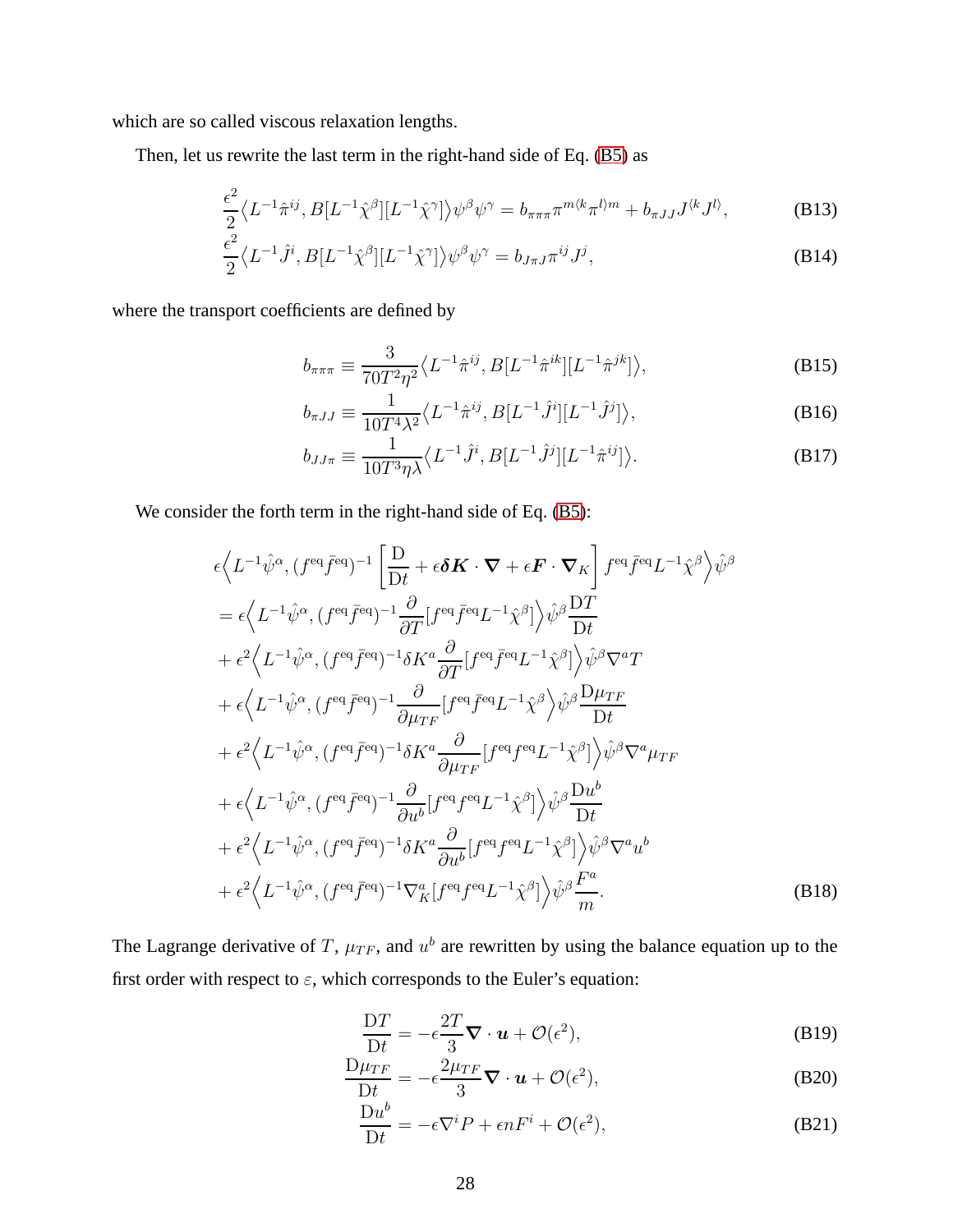where we have used the relation dn =  $(\partial n/\partial T)dT + (\partial n/\partial \mu_{TF})d\mu_{TF}$  in the derivation of Eq. [\(B20\)](#page-27-0). Then, Eq. [\(B18\)](#page-27-1) takes the following forms

$$
\epsilon \left\langle L^{-1} \hat{\pi}^{ij}, (f^{\text{eq}} \bar{f}^{\text{eq}})^{-1} \left[ \frac{D}{Dt} + \epsilon \delta \mathbf{K} \cdot \nabla + \epsilon \mathbf{F} \cdot \nabla_K \right] f^{\text{eq}} \bar{f}^{\text{eq}} \hat{\chi}^{\beta} \right\rangle \psi^{\beta}
$$
\n
$$
= -\epsilon^2 \left( \kappa_{\pi\pi}^{(1)} \pi^{ij} \nabla \cdot \mathbf{u} + \kappa_{\pi\pi}^{(2)} \pi^{k \langle i \sigma^{j} \rangle k} + \kappa_{\pi\pi}^{(3)} \pi^{k \langle i \omega^{j} \rangle k} + \kappa_{\pi J}^{(1)} J^{\langle i \nabla^{j} \rangle} n + \kappa_{\pi J}^{(2)} J^{\langle i \nabla^{j} \rangle} P + \kappa_{\pi J}^{(3)} J^{\langle i} F^{j \rangle} \right),
$$
\n(B22)

$$
\epsilon \left\langle L^{-1}\hat{J}^{k},(f^{\text{eq}}\bar{f}^{\text{eq}})^{-1}\left[\frac{\mathcal{D}}{\mathcal{D}t}+\epsilon\delta\mathbf{K}\cdot\boldsymbol{\nabla}+\epsilon\mathbf{F}\cdot\boldsymbol{\nabla}_{K}\right]f^{\text{eq}}\bar{f}^{\text{eq}}L^{-1}\hat{\chi}^{\beta}\right\rangle\psi^{\beta}
$$
\n
$$
=-\epsilon^{2}\left(\kappa_{J\pi}^{(1)}\pi^{ij}\nabla^{j}n+\kappa_{J\pi}^{(2)}\pi^{ij}\nabla^{j}P+\kappa_{J\pi}^{(3)}\pi^{ij}F^{j}+\kappa_{JJ}^{(1)}J^{i}\boldsymbol{\nabla}\cdot\mathbf{u}+\kappa_{J\pi}^{(2)}J^{j}\sigma^{ij}+\kappa_{J\pi}^{(3)}J^{j}\omega^{ij}\right),\tag{B23}
$$

where we have used  $\nabla^i u^j = \sigma^{ij} + \omega^{ij} + \delta^{ij} \nabla \cdot \mathbf{u}/3$  with the vorticity  $\omega^{ij} \equiv (\nabla^i u^j - \nabla^j u^i)/2$ , and the transport coefficients are defined as follows:

$$
\kappa_{\pi\pi}^{(1)} \equiv -\frac{1}{10} \Big\langle L^{-1} \hat{\pi}^{ij}, (f^{\text{eq}} \bar{f}^{\text{eq}})^{-1} \left[ -\frac{2T}{3} \frac{\partial}{\partial T} - \frac{2\mu_{TF}}{3} \frac{\partial}{\partial \mu_{TF}} + \frac{1}{3} \delta K^a \frac{\partial}{\partial u^a} \right] \frac{f^{\text{eq}} \bar{f}^{\text{eq}} L^{-1} \hat{\pi}^{ij}}{T \eta} \Big\rangle, \tag{B24}
$$

$$
\kappa_{\pi\pi}^{(2)} \equiv -\frac{6}{35} \Delta^{kjab} \Big\langle L^{-1} \hat{\pi}^{ij}, (f^{eq}\bar{f}^{eq})^{-1} \delta K^a \frac{\partial}{\partial u^b} \frac{f^{eq}\bar{f}^{eq}L^{-1} \hat{\pi}^{ki}}{T\eta} \Big\rangle, \tag{B25}
$$

<span id="page-28-0"></span>
$$
\kappa_{\pi\pi}^{(3)} \equiv -\frac{2}{15} \Omega^{kjab} \left\langle L^{-1} \hat{\pi}^{ij}, (f^{\text{eq}} \bar{f}^{\text{eq}})^{-1} \delta K^a \frac{\partial}{\partial u^b} \frac{f^{\text{eq}} \bar{f}^{\text{eq}} L^{-1} \hat{\pi}^{ki}}{T \eta} \right\rangle = -2\tau_{\pi},\tag{B26}
$$

$$
\kappa_{\pi J}^{(1)} \equiv -\frac{1}{5} \Big\langle L^{-1} \hat{\pi}^{ij}, (f^{\text{eq}} \bar{f}^{\text{eq}})^{-1} \delta K^i \frac{2T^2}{3nT - 2A h_{TF}} \left[ \frac{\partial}{\partial T} - s \frac{\partial}{\partial \mu_{TF}} \right] \frac{f^{\text{eq}} \bar{f}^{\text{eq}} L^{-1} \hat{J}^j}{T^2 \lambda} \Big\rangle, \tag{B27}
$$
  

$$
\kappa_{\pi J}^{(2)} \equiv -\frac{1}{5} \Big\langle L^{-1} \hat{\pi}^{ij}, (f^{\text{eq}} \bar{f}^{\text{eq}})^{-1}
$$

$$
\times \left[ -\delta K^i \frac{2AT/n}{3nT - 2Ah_{TF}} \frac{\partial}{\partial T} + \delta K^i \frac{1}{n} \frac{\partial}{\partial \mu_{TF}} - \frac{\partial}{\partial u^i} \right] \frac{f^{eq} \bar{f}^{eq} L^{-1} \hat{J}^j}{T^2 \lambda} \rangle, \tag{B28}
$$

$$
\kappa_{\pi J}^{(3)} \equiv -\frac{1}{5} \left\langle L^{-1} \hat{\pi}^{ij}, (f^{\text{eq}} \bar{f}^{\text{eq}})^{-1} \left[ n \frac{\partial}{\partial u^i} + \nabla_K^i \right] \frac{f^{\text{eq}} \bar{f}^{\text{eq}} L^{-1} \hat{J}^j}{T^2 \lambda} \right\rangle, \tag{B29}
$$

$$
\kappa_{J\pi}^{(1)} \equiv -\frac{1}{10} \Big\langle L^{-1} \hat{J}^i, (f^{\text{eq}} \bar{f}^{\text{eq}})^{-1} \delta K^j \frac{2T^2}{3nT - 2A h_{TF}} \left[ \frac{\partial}{\partial T} - s \frac{\partial}{\partial \mu_{TF}} \right] \frac{f^{\text{eq}} \bar{f}^{\text{eq}} L^{-1} \hat{\pi}^{ij}}{T \eta} \Big\rangle, \tag{B30}
$$
  

$$
\kappa_{J\pi}^{(2)} \equiv -\frac{1}{10} \Big\langle L^{-1} \hat{J}^i, (f^{\text{eq}} \bar{f}^{\text{eq}})^{-1}
$$

$$
\kappa_{J\pi}^{(2)} \equiv -\frac{1}{10} \Big\langle L^{-1} \hat{J}^i, (f^{\text{eq}} \bar{f}^{\text{eq}})^{-1} \times \left[ -\delta K^j \frac{2AT/n}{3nT - 2Ah_{TF}} \frac{\partial}{\partial T} + \delta K^j \frac{1}{n} \frac{\partial}{\partial \mu_{TF}} - \frac{\partial}{\partial u^j} \right] \frac{f^{\text{eq}} \bar{f}^{\text{eq}} L^{-1} \hat{\pi}^{ij}}{T\eta} \Big\rangle, \tag{B31}
$$

$$
\kappa_{J\pi}^{(3)} \equiv -\frac{1}{10T\eta} \Big\langle L^{-1}\hat{J}^i, (f^{\text{eq}}\bar{f}^{\text{eq}})^{-1} \left[ n\frac{\partial}{\partial u^j} + \nabla_K^j \right] \frac{f^{\text{eq}}\bar{f}^{\text{eq}}L^{-1}\hat{\pi}^{ij}}{T\eta} \Big\rangle, \tag{B32}
$$

$$
\kappa_{JJ}^{(1)} \equiv -\frac{1}{3} \Big\langle L^{-1} \hat{J}^i, (f^{\text{eq}} \bar{f}^{\text{eq}})^{-1} \left[ -\frac{2T}{3} \frac{\partial}{\partial T} - \frac{2\mu_{TF}}{3} \frac{\partial}{\partial \mu_{TF}} + \frac{1}{3} \delta K^a \frac{\partial}{\partial u^a} \right] \frac{f^{\text{eq}} \bar{f}^{\text{eq}} L^{-1} \hat{J}^i}{T^2 \lambda} \Big\rangle, \quad \text{(B33)}
$$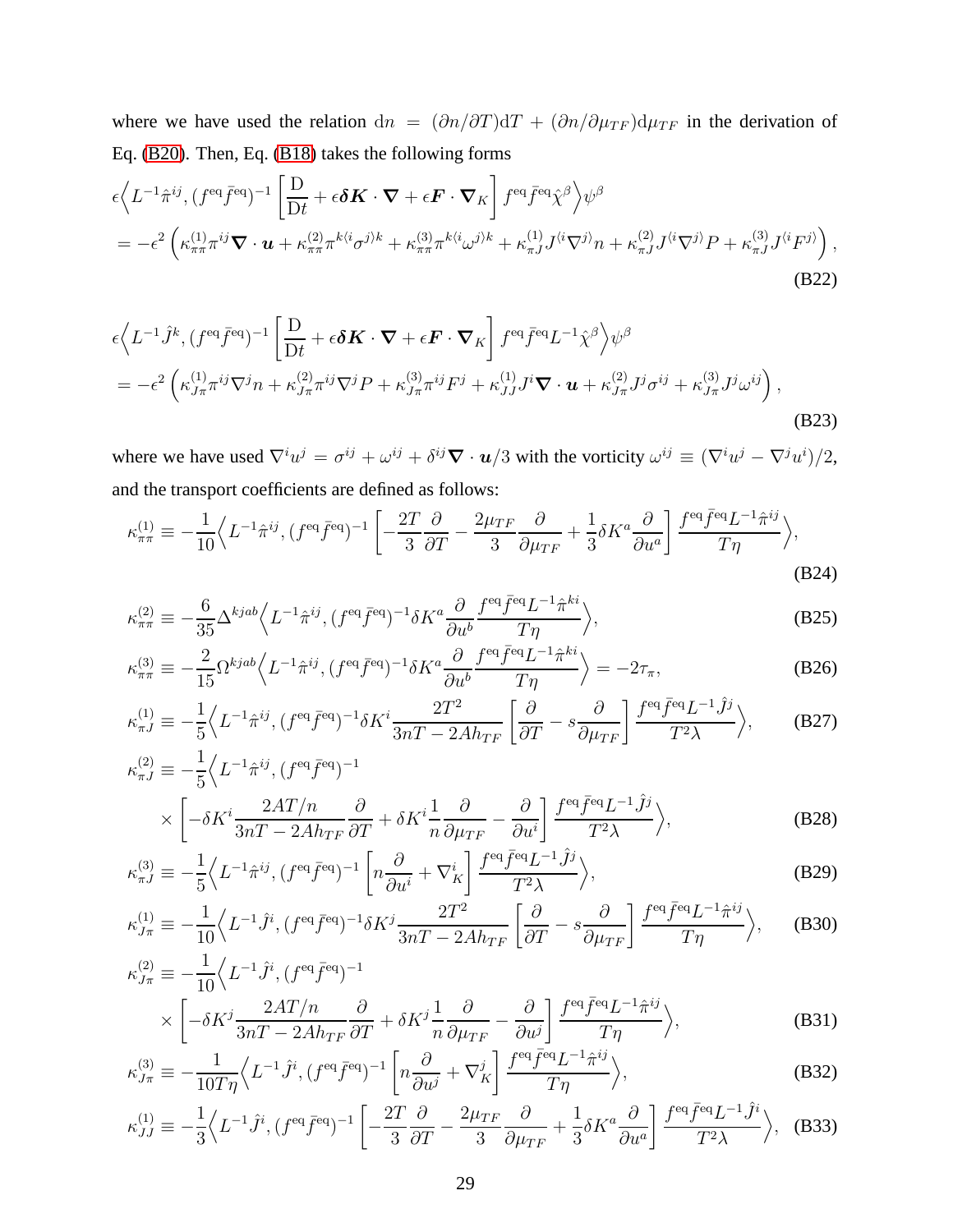$$
\kappa_{JJ}^{(2)} \equiv -\frac{1}{5} \Delta^{ijkl} \left\langle L^{-1} \hat{J}^i, (f^{\text{eq}} \bar{f}^{\text{eq}})^{-1} \delta K^k \frac{\partial}{\partial u^l} \frac{f^{\text{eq}} \bar{f}^{\text{eq}} L^{-1} \hat{J}^j}{T^2 \lambda} \right\rangle, \tag{B34}
$$

$$
\kappa_{JJ}^{(3)} \equiv -\frac{1}{3} \Omega^{ijkl} \left\langle L^{-1} \hat{J}^i, (f^{\text{eq}} \bar{f}^{\text{eq}})^{-1} \delta K^k \frac{\partial}{\partial u^l} \frac{f^{\text{eq}} \bar{f}^{\text{eq}} L^{-1} \hat{J}^j}{T^2 \lambda} \right\rangle = \tau_J,
$$
\n(B35)

where  $\Omega^{ijkl} \equiv (\delta^{ik}\delta^{jl} - \delta^{il}\delta^{jk})/2$  is an antisymmetric projection operator, and A is defined by  $A \equiv T \partial n / \partial \mu_{\rm TF}$ .

Here, we show that  $\kappa_{\pi\pi}^{(3)} = -2\tau_{\pi}$  by analytically evaluating the inner product of Eq. [\(B26\)](#page-28-0). Without loss of generality,  $L^{-1}\hat{\pi}^{\mu\nu}$  may be written as

<span id="page-29-1"></span>
$$
L^{-1}\hat{\pi}^{ij} = C(|\delta \mathbf{K}|) \Delta^{ijkl} \delta K^k \delta K^l. \tag{B36}
$$

We do not need the specific form of  $C(|\delta K|)$  in this computation. Then  $\kappa_{\pi\pi}^{(3)}$  can be written as

$$
\kappa_{\pi\pi}^{(3)} = -\frac{2}{15} \Omega^{kjab} \Big\langle C(|\delta \mathbf{K}|) \Delta^{ijcd} \delta K^c \delta K^d, (f^{eq}\bar{f}^{eq})^{-1} \delta K^a \frac{\partial}{\partial u^b} \frac{f^{eq}\bar{f}^{eq}C(|\delta \mathbf{K}|) \Delta^{kief} \delta K^e \delta K^f}{T\eta} \Big\rangle.
$$
\n(B37)

Here we write down useful formulae for further conversion:

<span id="page-29-0"></span>
$$
\Omega^{kjab}\delta K^a \frac{\partial}{\partial u^b} |\delta \mathbf{K}| = \Omega^{kjab}\delta K^a \frac{-\delta K^b}{|\delta \mathbf{K}|} = 0, \tag{B38}
$$

$$
\Omega^{kjab}\Delta^{ijcd}\delta K^c\delta K^d\delta K^a\Delta^{kief}[-\delta^{be}\delta K^f - \delta^{bf}\delta K^e] = \frac{3}{2}\Delta^{ijkl}\delta K^i\delta K^j\delta K^k\delta K^l
$$

$$
= \frac{3}{2}\Delta^{ijkl}\delta K^k\delta K^l\Delta^{ijab}\delta K^a\delta K^b. \tag{B39}
$$

By using these formulae, Eq. [\(B37\)](#page-29-0) is calculated to be

$$
\kappa_{\pi\pi}^{(3)} = -\frac{2}{15} \Omega^{kjab} \Big\langle C(|\delta \mathbf{K}|) \Delta^{ijcd} \delta K^c \delta K^d, \delta K^a \frac{C(|\delta \mathbf{K}|) \Delta^{kief}(-\delta^{be}\delta K^f - \delta^{bf}\delta K^e)}{T\eta} \Big\rangle
$$
  
= 
$$
-\frac{2}{15} \frac{3/2}{2T\eta} \langle \hat{L}^{-1} \hat{\pi}^{\mu\nu}, \hat{L}^{-1} \hat{\pi}_{\mu\nu} \rangle
$$
  
= 
$$
-2\tau_{\pi}.
$$
 (B40)

Similarly we can show that  $\kappa_{JJ}^{(3)} = \tau_J$  by evaluating the inner product of Eq. [\(B35\)](#page-29-1).

Combining the formulas derived so far, we can rewrite the relaxation equation Eq. [\(B5\)](#page-26-0) in the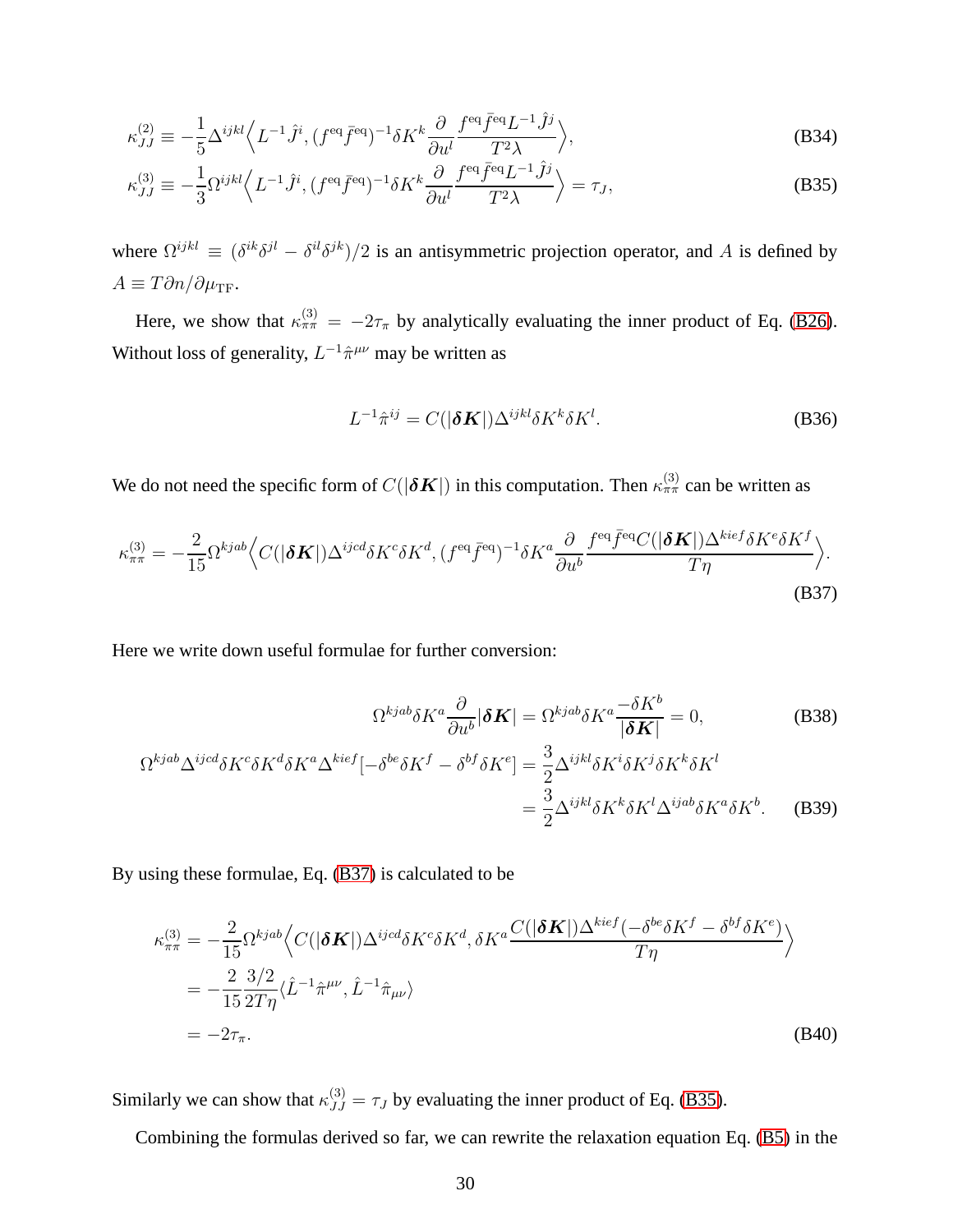following forms:

$$
\epsilon \pi^{ij} = \epsilon 2 \eta \sigma^{ij} - \epsilon^2 \tau_{\pi} \frac{D}{Dt} \pi^{ij} - \epsilon^2 \ell_{\pi J} \nabla^{\langle i} J^{j \rangle} \n+ \epsilon^2 \kappa_{\pi \pi}^{(1)} \pi^{ij} \nabla \cdot \boldsymbol{u} + \epsilon^2 \kappa_{\pi \pi}^{(2)} \pi^{k \langle i \sigma^{j} \rangle k} - \epsilon^2 2 \tau_{\pi} \pi^{k \langle \omega^{j} \rangle k} \n+ \epsilon^2 \kappa_{\pi J}^{(1)} J^{\langle i \nabla^{j} \rangle} n + \epsilon^2 \kappa_{\pi J}^{(2)} J^{\langle i \nabla^{j} \rangle} P + \epsilon^2 \kappa_{\pi J}^{(3)} J^{\langle i} F^{j \rangle} \n+ \epsilon^2 b_{\pi \pi \pi} \pi^{k \langle i \sigma^{j} \rangle k} + \epsilon^2 b_{\pi J J} J^{\langle i} J^{j \rangle},
$$
\n(B41)

$$
\epsilon J^{i} = \epsilon \lambda \nabla^{i} T - \epsilon^{2} \tau_{J} \frac{\mathcal{D}}{\mathcal{D}t} J^{i} - \epsilon^{2} \ell_{J\pi} \nabla^{j} \pi^{ij}
$$
  
+  $\epsilon^{2} \kappa_{J\pi}^{(1)} \pi^{ij} \nabla^{j} n + \epsilon^{2} \kappa_{J\pi}^{(2)} \pi^{ij} \nabla^{j} P + \epsilon^{2} \kappa_{J\pi}^{(3)} \pi^{ij} F^{j}$   
+  $\epsilon^{2} \kappa_{JJ}^{(1)} J^{i} \nabla \cdot \mathbf{u} + \epsilon^{2} \kappa_{JJ}^{(2)} J^{j} \sigma^{ij} + \epsilon^{2} \tau_{J} J^{j} \omega^{ij}$   
+  $\epsilon^{2} b_{JJ\pi} J^{j} \pi^{ij}$ . (B42)

Putting back  $\epsilon = 1$ , we arrive at Eqs. [\(53\)](#page-10-2) and [\(54\)](#page-11-4).

- <span id="page-30-0"></span>[1] K. M. O'hara, S. L. Hemmer, M. E. Gehm, S. Granade, and J. E. Thomas, Science **298**, 2179 (2002).
- [2] J. Kinast, A. Turlapov, and J. E. Thomas, Phys. Rev. A **70**, 051401 (2004).
- [3] M. Bartenstein, A. Altmeyer, S. Riedl, S. Jochim, C. Chin, J. H. Denschlag, and R. Grimm, Phys. Rev. Lett. **92**, 203201 (2004).
- [4] T. Schäfer, Phys. Rev. A **76**, 063618 (2007).
- [5] C. Cao, E. Elliott, J. Joseph, H. Wu, J. Petricka, et al., Science **331**, 58 (2011).
- <span id="page-30-1"></span>[6] E. Elliott, J. A. Joseph, and J. E. Thomas, Phys. Rev. Lett. **113**, 020406 (2014).
- <span id="page-30-2"></span>[7] G. Policastro, D. T. Son, and A. O. Starinets, Phys. Rev. Lett. **87**, 081601 (2001).
- <span id="page-30-3"></span>[8] P. Kovtun, D. T. Son, and A. O. Starinets, Phys. Rev. Lett. **94**, 111601 (2005).
- <span id="page-30-4"></span>[9] B. A. Gelman, E. V. Shuryak, and I. Zahed, Phys. Rev. A **72**, 043601 (2005).
- <span id="page-30-8"></span>[10] G. M. Bruun and H. Smith, Phys. Rev. A **75**, 043612 (2007).
- [11] G. Rupak and T. Schäfer, Phys. Rev. A **76**, 053607 (2007).
- [12] T. Enss, R. Haussmann, and W. Zwerger, Ann. Phys. **326**, 770 (2011), ISSN 0003-4916.
- [13] H. Guo, D. Wulin, C.-C. Chien, and K. Levin, New J. Phys. **13**, 075011 (2011).
- <span id="page-30-5"></span>[14] T. Enss, Phys. Rev. A **86**, 013616 (2012).
- <span id="page-30-6"></span>[15] T. Schäfer and D. Teaney, Rep. Prog. Phys. **72**, 126001 (2009).
- <span id="page-30-7"></span>[16] A. Adams, L. D. Carr, T. Schäfer, P. Steinberg, and J. E. Thomas, New J. Phys. **14**, 115009 (2012).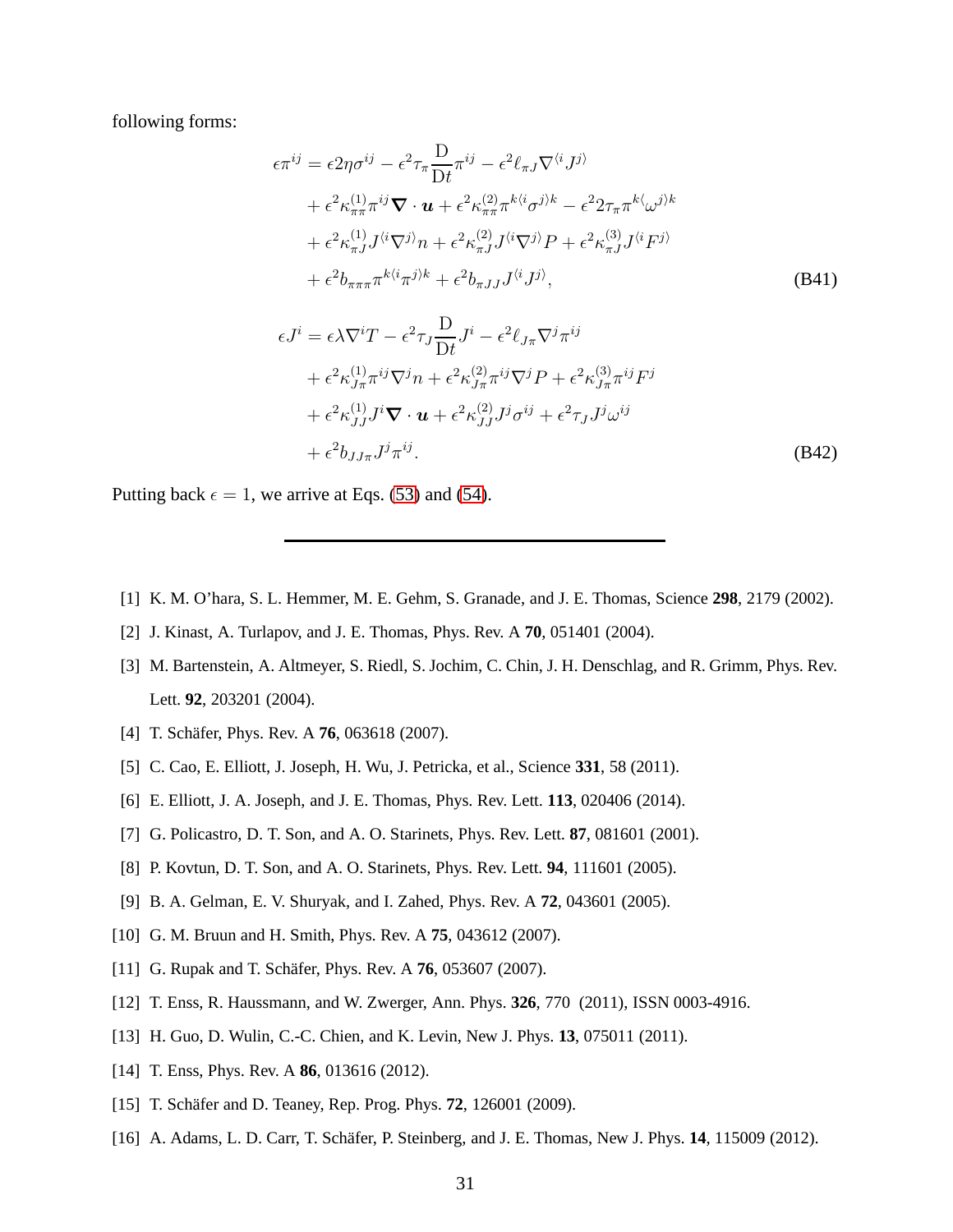- <span id="page-31-0"></span>[17] P. Massignan, G. M. Bruun, and H. Smith, Phys. Rev. A **71**, 033607 (2005).
- <span id="page-31-11"></span>[18] G. M. Bruun and H. Smith, Phys. Rev. A **72**, 043605 (2005).
- [19] G. M. Bruun and H. Smith, Phys. Rev. A **76**, 045602 (2007).
- <span id="page-31-1"></span>[20] M. Braby, J. Chao, and T. Schäfer, New J. Phys. **13**, 035014 (2011).
- <span id="page-31-2"></span>[21] J. Chao and T. Schäfer, Ann. Phys. 327, 1852 (2012), ISSN 0003-4916, july 2012 Special Issue.
- [22] C. D. Levermore, J. Stat. Phys **83**, 1021 (1996).
- [23] I. V. Karlin, A. N. Gorban, G. Dukek, and T. F. Nonnenmacher, Phys. Rev. E **57**, 1668 (1998).
- [24] H. Struchtrup and M. Torrilhon, Phys. Fluids **15**, 2668 (2003).
- [25] A. N. Gorban and I. V. Karlin, *Invariant manifolds for physical and chemical kinetics* (Springer, Berlin, 2005).
- <span id="page-31-3"></span>[26] M. Torrilhon, Contin. Mech. Thermodyn. **21**, 341 (2009).
- <span id="page-31-4"></span>[27] M. Torrilhon, Commun. Comput. Phys. **7**, 639 (2010).
- [28] L.-Y. Chen, N. Goldenfeld, and Y. Oono, Phys. Rev. Lett. **73**, 1311 (1994).
- [29] L.-Y. Chen, N. Goldenfeld, and Y. Oono, Phys. Rev. E **54**, 376 (1996).
- <span id="page-31-12"></span>[30] T. Kunihiro, Prog. Theor. Phys. **94**, 503 (1995), [Erratum: Prog. Theor. Phys.95,835(1996)].
- <span id="page-31-13"></span>[31] T. Kunihiro, Prog. Theor. Phys. **97**, 179 (1997).
- [32] T. Kunihiro and J. Matsukidaira, Phys. Rev. E **57**, 4817 (1998).
- [33] T. Kunihiro, Phys. Rev. D **57**, 2035 (1998).
- [34] T. Kunihiro, Prog. Theor. Phys. Suppl. **131**, 459 (1998).
- [35] D. Boyanovsky, H. J. de Vega, R. Holman, and M. Simionato, Phys. Rev. D **60**, 065003 (1999).
- <span id="page-31-14"></span>[36] S.-I. Ei, K. Fujii, and T. Kunihiro, Ann. Phys. **280**, 236 (2000).
- [37] D. Boyanovsky, H. J. de Vega, and S.-Y. Wang, Phys. Rev. D **61**, 065006 (2000).
- <span id="page-31-6"></span>[38] Y. Hatta and T. Kunihiro, Ann. Phys. **298**, 24 (2002).
- [39] D. Boyanovsky and H. J. de Vega, Ann. Phys. **307**, 335 (2003).
- <span id="page-31-5"></span>[40] T. Kunihiro and K. Tsumura, J. Phys. A **39**, 8089 (2006).
- <span id="page-31-7"></span>[41] T. Tsumura, T. Kunihiro, and K. Ohnishi, Phys. Lett. B **646**, 134 (2007).
- [42] K. Tsumura and T. Kunihiro, Prog. Theor. Phys. Suppl. **195**, 19 (2012).
- [43] K. Tsumura and T. Kunihiro, Eur. Phys. J. A **48**, 162 (2012).
- <span id="page-31-10"></span>[44] K. Tsumura, Y. Kikuchi, and T. Kunihiro (2013), 1311.7059.
- <span id="page-31-8"></span>[45] K. Tsumura, Y. Kikuchi, and T. Kunihiro, Phys. Rev. D **92**, 085048 (2015).
- <span id="page-31-9"></span>[46] Y. Kikuchi, K. Tsumura, and T. Kunihiro (2015), 1507.04894.